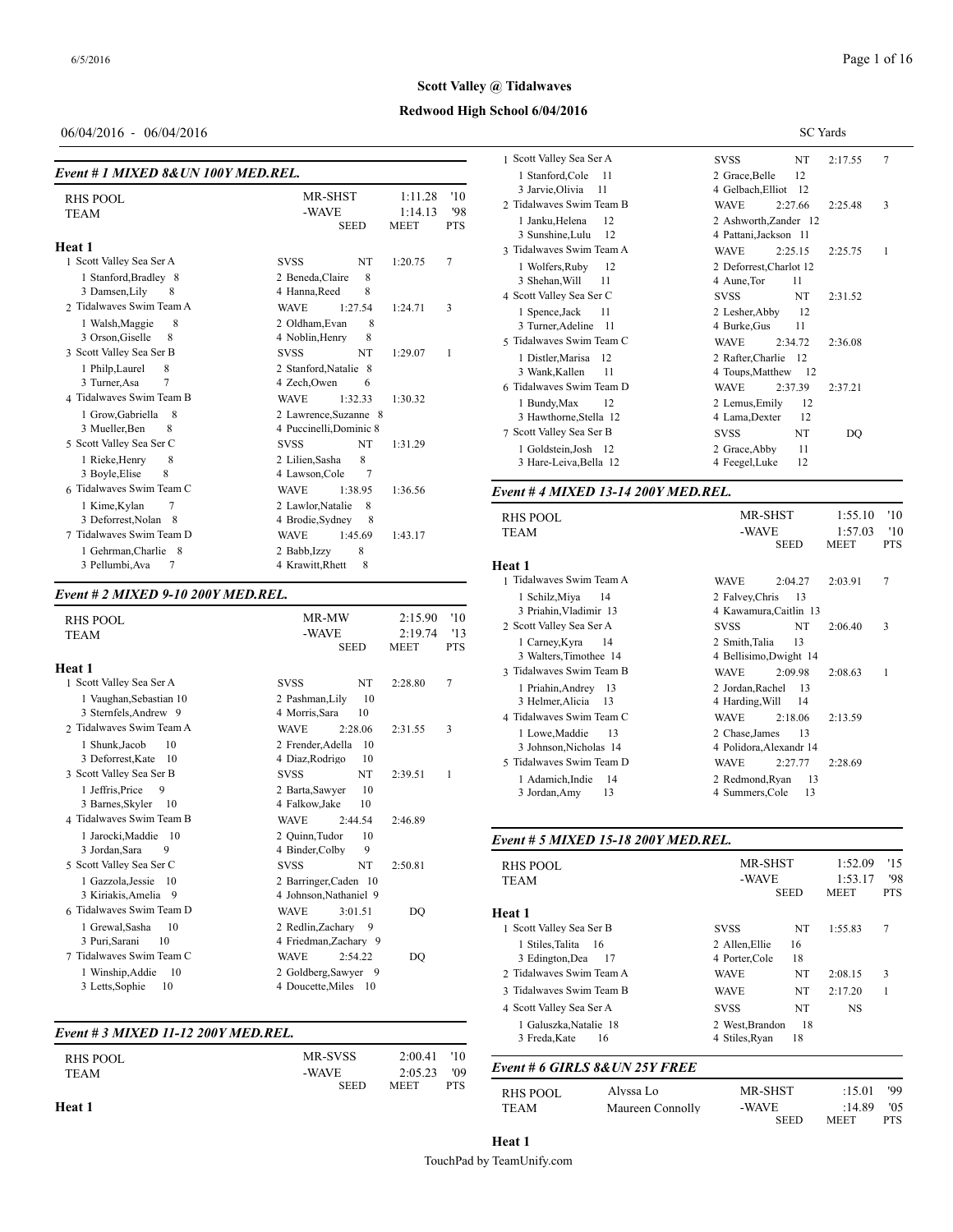**Heat 1**

**Heat 2** 1 Laurel Philp 2 Sasha Lilien 3 Sophie Arnal 4 Katherine Orlesky 5 Ella Bokser

**Heat 3** 1 Lula Davis 2 Zoe Pletcher 3 Sabine Barringer 4 Blake Cussen 5 Sofia Akram 6 Talia Schneiter 7 Amelie Jarocki 8 Ava Pellumbi

**Heat 4**

**Heat 5**

1 Natalie Lawlor 2 Adriana Silva 3 Tessa Cohen 4 Nati Knoll 5 Emily Morris 6 Julia Ulvestad 7 Riley Kimball  $8\,$  Lyla Harris **Heat 6**

4 Mari Kawamura 7 WAVE :24.59 25.40 5 Cami Lee 6 SVSS :25.77 26.31 6 Lucca Dietrich 8 SVSS :24.18 28.52

1 Lily Damsen 2 Quinn Hottenstein 3 Gabriella Grow 4 Natalie Stanford 5 Sydney Brodie 6 Giselle Orson EX Maggie Walsh 8 Audrey Strong

# **Redwood High School 6/04/2016 Scott Valley @ Tidalwaves**

## 06/04/2016 - 06/04/20

## *Event # 6 GIRLS 8&Ul*

| 06/04/2016 - 06/04/2016             |                  |             |             |             |            |                               |           |   |             |             | <b>SC</b> Yards |                   |
|-------------------------------------|------------------|-------------|-------------|-------------|------------|-------------------------------|-----------|---|-------------|-------------|-----------------|-------------------|
|                                     |                  |             |             |             |            | 7 Natalie Slowik              |           | 6 | <b>SVSS</b> | :27.74      | 29.18           |                   |
| vent # 6 GIRLS 8&UN 25Y FREE        |                  |             |             |             |            | 8 Eva Layton                  |           | 7 | <b>WAVE</b> | :24.66      | NS              |                   |
| <b>RHS POOL</b>                     | Alyssa Lo        |             | MR-SHST     | :15.01      | '99        | Heat 7                        |           |   |             |             |                 |                   |
| TEAM                                | Maureen Connolly |             | -WAVE       | :14.89      | '05        | 1 Annalise Horn               |           | 7 | WAVE        | :25.42      | 22.73           |                   |
|                                     |                  |             | <b>SEED</b> | <b>MEET</b> | <b>PTS</b> | 2 Taylor Fahy                 |           | 5 | <b>WAVE</b> | :26.44      | 24.82           |                   |
| eat 1                               |                  |             |             |             |            | 3 Daniella Knoll              |           | 8 | <b>WAVE</b> | :25.19      | 24.83           |                   |
| 1 Lily Damsen                       | 8                | <b>SVSS</b> | :15.97      | 16.54       | 5          | 4 Zoe Wells                   |           | 8 | <b>WAVE</b> | :24.91      | 25.21           |                   |
| 2 Quinn Hottenstein                 | 8                | <b>SVSS</b> | :16.82      | 17.71       | 3          | 5 Quinn Maturo                |           | 7 | <b>WAVE</b> | :26.18      | 26.84           |                   |
| 3 Gabriella Grow                    | 8                | <b>WAVE</b> | :18.11      | 17.79       | -1         | 6 Charlotte Philkill          |           | 8 | <b>WAVE</b> | :26.45      | 27.31           |                   |
| 4 Natalie Stanford                  | 8                | <b>SVSS</b> | :17.16      | 18.01       |            | 7 Siena Ledesma               |           | 7 | WAVE        | :25.69      | 28.36           |                   |
| 5 Sydney Brodie                     | 8                | <b>WAVE</b> | :19.72      | 19.21       |            | 8 Catherine Philp             |           | 6 | <b>SVSS</b> | :29.76      | 34.83           |                   |
| 6 Giselle Orson                     | 8                | <b>WAVE</b> | :17.28      | 19.76       |            | Heat 8                        |           |   |             |             |                 |                   |
| X Maggie Walsh                      | 8                | <b>WAVE</b> | :18.36      | 17.85       |            | 1 Maeve Tran                  |           | 7 | WAVE        | :27.14      | 24.50           |                   |
| 8 Audrey Strong                     | 8                | <b>SVSS</b> | :16.50      | NS          |            | 2 Nicole Knoll                |           | 7 | <b>WAVE</b> | :26.74      | 25.53           |                   |
| eat 2                               |                  |             |             |             |            | 3 Jane Scheuring              |           | 7 | <b>WAVE</b> | :26.48      | 25.80           |                   |
| 1 Laurel Philp                      | 8                | <b>SVSS</b> | :18.96      | 18.46       |            | 4 Ashlyn Loiacono             |           | 6 | <b>WAVE</b> | :26.76      | 27.00           |                   |
| 2 Sasha Lilien                      | 8                | <b>SVSS</b> | :18.26      | 18.83       |            | 5 Hannah Hirschbein           |           | 7 | <b>WAVE</b> | :26.51      | 27.06           |                   |
| 3 Sophie Arnal                      | 7                | <b>SVSS</b> | :18.03      | 19.03       |            | 6 Keelee Fielding             |           | 8 | <b>WAVE</b> | :28.03      | 29.71           |                   |
| 4 Katherine Orlesky                 | 7                | <b>SVSS</b> | :18.42      | 19.37       |            | 7 Katerina Hersh              |           | 6 | <b>WAVE</b> | :26.84      | 29.92           |                   |
| 5 Ella Bokser                       | 8                | <b>WAVE</b> | :21.58      | 21.20       |            | 8 Delaney Jackson             |           | 7 | <b>WAVE</b> | :29.01      | 31.22           |                   |
| 6 Izzy Babb                         | 8                | WAVE        | :21.22      | 22.14       |            | Heat 9                        |           |   |             |             |                 |                   |
| 7 Olivia Santiago-Hall              | 8                | WAVE        | :21.68      | 22.23       |            | 1 Katelyn Cassidy             |           | 7 | <b>WAVE</b> | :29.87      | 27.94           |                   |
| 8 Kate Morgan                       | 8                | <b>WAVE</b> | :21.36      | 22.72       |            | 2 Bailey Hedrick              |           | 6 | <b>WAVE</b> | :29.53      | 29.22           |                   |
|                                     |                  |             |             |             |            | 3 Camille Overend             |           | 6 | <b>WAVE</b> | :29.30      | 30.42           |                   |
| eat 3<br>1 Lula Davis               | 7                | <b>SVSS</b> | :19.78      | 19.46       |            | 4 Tessa Holles                |           | 6 | <b>WAVE</b> | :29.65      | 30.71           |                   |
| 2 Zoe Pletcher                      | 8                | <b>SVSS</b> | :19.97      | 19.75       |            | 5 Ava Babb                    |           |   |             |             |                 |                   |
| 3 Sabine Barringer                  | 7                |             |             |             |            | 6 Mira Sridharan              |           | 6 | WAVE        | :29.40      | 31.80           |                   |
| 4 Blake Cussen                      |                  | <b>SVSS</b> | :18.99      | 20.01       |            |                               |           | 8 | WAVE        | :29.66      | 33.17           |                   |
|                                     | 7                | WAVE        | :22.10      | 20.90       |            | 7 Anita Widney-Large          |           | 7 | <b>WAVE</b> | :30.42      | 36.50           |                   |
| 5 Sofia Akram                       | 8                | <b>SVSS</b> | :21.98      | 23.27       |            | 8 Patty Fielding              |           | 8 | <b>WAVE</b> | :30.22      | <b>NS</b>       |                   |
| 6 Talia Schneiter                   | 6                | <b>WAVE</b> | :21.77      | 23.87       |            | Heat 10                       |           |   |             |             |                 |                   |
| 7 Amelie Jarocki                    | 7                | <b>WAVE</b> | :22.08      | 23.92       |            | 1 Lucy Lowery                 |           | 7 | <b>SVSS</b> | :22.90      | 20.79           |                   |
| 8 Ava Pellumbi                      | 7                | <b>WAVE</b> | :22.09      | 24.11       |            | 2 Reese Maturo                |           | 5 | WAVE        | :30.73      | 29.39           |                   |
| eat 4                               |                  |             |             |             |            | 3 Georgia Doucette            |           | 7 | <b>WAVE</b> | :31.99      | 29.76           |                   |
| 1 Ainsley Boyle                     | 7                | <b>SVSS</b> | :22.77      | 19.71       |            | 4 Rose Siminoff               |           | 6 | <b>WAVE</b> | :36.94      | 32.15           |                   |
| 2 Suzanne Lawrence                  | 8                | WAVE        | :22.43      | 21.29       |            | 5 Stella Josephian            |           | 8 | WAVE        | :30.58      | 32.16           |                   |
| 3 Maddy Wagner                      | 7                | <b>WAVE</b> | :22.24      | 21.50       |            | 6 Skye Gould                  |           | 6 | <b>WAVE</b> | :32.54      | 32.67           |                   |
| 4 Hazel Guffey                      | 7                | WAVE        | :22.75      | 22.06       |            | 7 Erin McGovern               |           | 6 | WAVE        | NT          | NS              |                   |
| 5 Stewart Walker                    | 7                | <b>SVSS</b> | :22.99      | 22.29       |            | 8 Katie Liang                 |           | 7 | <b>WAVE</b> | :42.86      | <b>NS</b>       |                   |
| 6 Bella Hersh                       | 8                | <b>WAVE</b> | :23.25      | 23.83       |            |                               |           |   |             |             |                 |                   |
| 7 Harper Buck                       | $\tau$           | <b>SVSS</b> | :22.75      | 25.97       |            | Event # 7 BOYS 8& UN 25Y FREE |           |   |             |             |                 |                   |
|                                     |                  |             |             |             |            |                               |           |   |             |             |                 |                   |
| eat 5                               |                  |             |             |             |            | <b>RHS POOL</b>               | A. Dutton |   |             | MR-SHST     | :15.06          | 96                |
| 1 Natalie Lawlor<br>2 Adriana Silva | 8                | <b>WAVE</b> | :23.33      | 21.92       |            | TEAM                          | Alex Kwan |   | -WAVE       | <b>SEED</b> | :14.99<br>MEET  | '96<br><b>PTS</b> |
|                                     | 8                | <b>WAVE</b> | :23.39      | 22.03       |            |                               |           |   |             |             |                 |                   |
| 3 Tessa Cohen                       | 7                | <b>SVSS</b> | :23.42      | 22.69       |            | Heat 1                        |           |   |             |             |                 |                   |
| 4 Nati Knoll                        | 7                | WAVE        | :23.26      | 22.84       |            | 1 Reed Hanna                  |           | 8 | <b>SVSS</b> | :16.03      | 17.10           | 5                 |
| 5 Emily Morris                      | 6                | <b>SVSS</b> | :23.36      | 23.29       |            | 2 Henry Noblin                |           | 8 | <b>WAVE</b> | :17.25      | 17.73           | 3                 |
| 6 Julia Ulvestad                    | 7                | <b>SVSS</b> | :23.61      | 24.80       |            | 3 Dominic Puccinelli          |           | 8 | <b>WAVE</b> | :18.98      | 19.80           | -1                |
| 7 Riley Kimball                     | 6                | <b>WAVE</b> | :23.46      | 25.05       |            | 4 Kylan Kime                  |           | 7 | <b>WAVE</b> | :20.95      | 20.53           |                   |
| 8 Lyla Harris                       | 8                | <b>SVSS</b> | :24.18      | 26.63       |            | 5 Bradley Stanford            |           | 8 | <b>SVSS</b> | :19.41      | 20.60           |                   |
| eat 6                               |                  |             |             |             |            | 6 Evan Oldham                 |           | 8 | <b>WAVE</b> | :20.92      | 20.63           |                   |
| 1 Evelyn Harper                     | 8                | WAVE        | :24.33      | 23.57       |            | 7 Owen Zech                   |           | 6 | <b>SVSS</b> | :21.25      | 21.49           |                   |
| 2 Eleanor Pullins                   | 7                | <b>WAVE</b> | :23.87      | 23.98       |            | 8 Asa Turner                  |           | 7 | SVSS        | :19.43      | NS              |                   |
| 3 Tessa Harrell                     | 8                | <b>SVSS</b> | :24.27      | 25.27       |            | Heat 2                        |           |   |             |             |                 |                   |

1 Rhett Krawitt **8** WAVE :23.04 22.67 2 Thomas Strong 6 SVSS :25.97 22.93 3 Jack McGovern 8 WAVE :23.94 23.17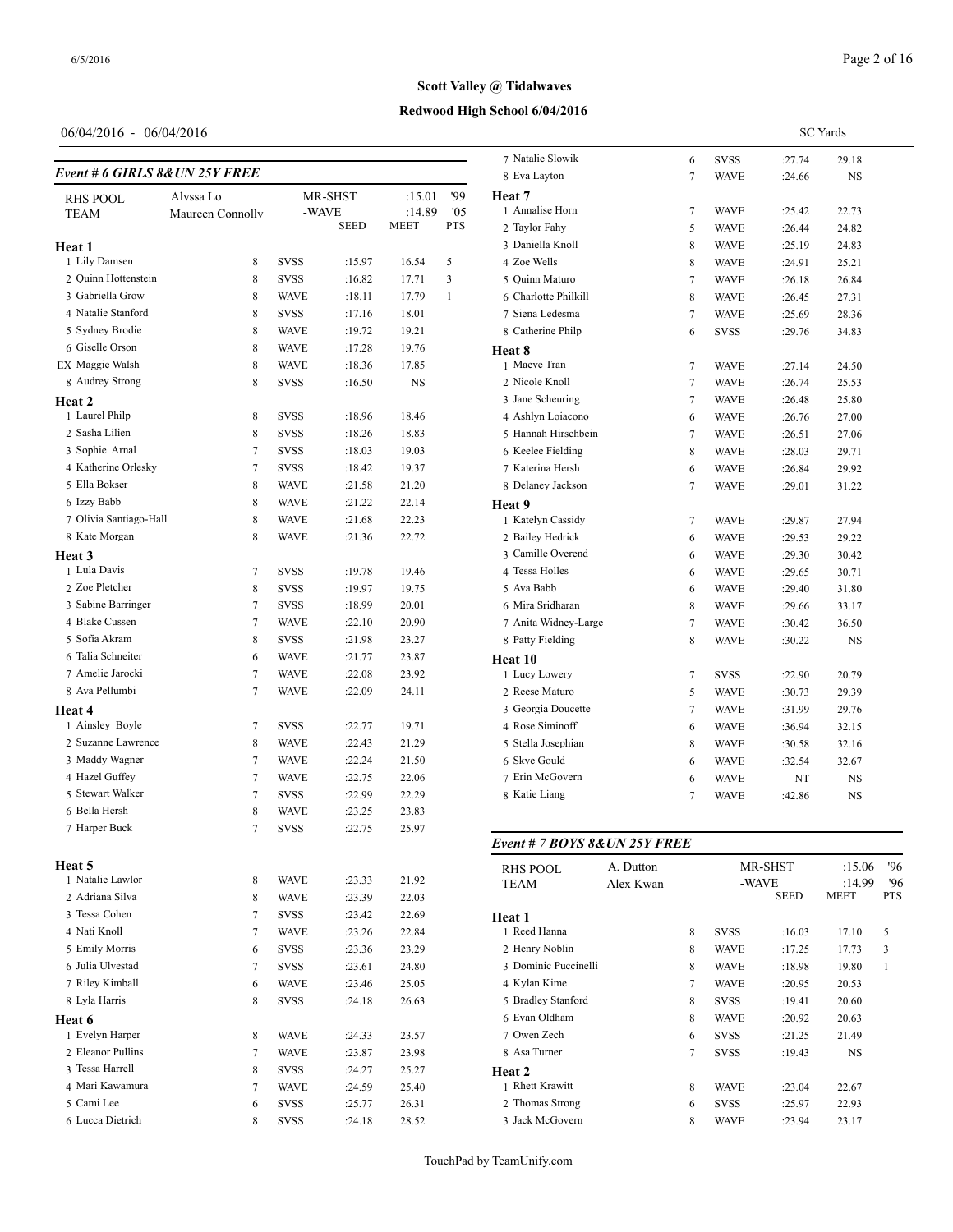## **Redwood High School 6/04/2016**

## 06/04/2016 - 06/04/2016

| 4 Charlie Gehrman      | 8      | <b>WAVE</b> | :22.20 | 23.22     | 1 Sawye   |
|------------------------|--------|-------------|--------|-----------|-----------|
| 5 Cole Lawson          | 7      | <b>SVSS</b> | :22.10 | 23.37     | 2 Abi Ca  |
| 6 Rodrigue Maisonneuve | 7      | <b>WAVE</b> | :23.71 | 23.60     | 3 Ellie K |
| 7 Kenneth Frost        | 8      | <b>SVSS</b> | :23.51 | 24.09     | 4 Maggi   |
| 8 Henry Rieke          | 8      | <b>SVSS</b> | :24.14 | 25.11     | 5 Ava To  |
| Heat 3                 |        |             |        |           | 6 Isabell |
| 1 Henry Kelly          | 8      | <b>WAVE</b> | :24.91 | 23.81     | 7 Nola F  |
| 2 Alex Kemos           | 8      | <b>WAVE</b> | :26.90 | 25.06     | 8 Paulin  |
| 3 Sam Holst            | 8      | <b>WAVE</b> | :26.64 | 25.22     | Heat 5    |
| 4 Julian Roth          | 8      | <b>WAVE</b> | :27.27 | 25.40     | 1 Nina E  |
| 5 Benjamin Breiner     | $\tau$ | <b>WAVE</b> | :27.32 | 27.31     | 2 Judi Jo |
| 6 Sean O'Driscoll      | 7      | <b>WAVE</b> | :26.42 | 29.38     | 3 Luci F  |
| 7 Henry Thomas         | 6      | <b>SVSS</b> | :31.76 | 37.43     | 4 Lily B  |
| 8 Gideon Palestrant    | 7      | <b>SVSS</b> | :34.74 | 37.51     | 5 Tatsiya |
| Heat 4                 |        |             |        |           | 6 Emma    |
| 1 Tanner Wesley        | 6      | <b>WAVE</b> | :32.79 | 28.06     | 7 Raney   |
| 2 Isaiah Shoichet      | 8      | <b>WAVE</b> | :33.14 | 28.78     | 8 Ava B   |
| 3 Blake Butcher        | 6      | <b>WAVE</b> | :31.85 | 30.00     | Heat 6    |
| 4 Pratyush Srivastava  | 8      | <b>WAVE</b> | :33.93 | 31.83     | 1 Lilly I |
| 5 Beau Looney          | 6      | <b>WAVE</b> | :35.09 | 32.93     | 2 Tara S  |
| 6 Daniel Stathopoulos  | 8      | <b>WAVE</b> | :29.35 | 37.81     | 3 Molly   |
| 7 Jack Schulter        | 8      | <b>WAVE</b> | :32.55 | <b>NS</b> | 4 Julia S |
| 8 Forrest Braygreen    | 8      | <b>WAVE</b> | :32.81 | <b>NS</b> | 5 Siena   |
|                        |        |             |        |           |           |

## *Event # 8 GIRLS 9-10 50Y FREE*

| <b>RHS POOL</b>           | Reese Burns           |    |             | MR-SVSS     | :28.14      | '13        | 8 Isabel Douglas  |
|---------------------------|-----------------------|----|-------------|-------------|-------------|------------|-------------------|
| <b>TEAM</b>               | <b>Emily Trautner</b> |    | -WAVE       |             | :28.10      | '00        | Heat 7            |
|                           |                       |    |             | <b>SEED</b> | <b>MEET</b> | <b>PTS</b> | 1 Anna Lawrence   |
| Heat 1                    |                       |    |             |             |             |            | 2 Maya Saibel     |
| 1 Sara Morris             |                       | 10 | <b>SVSS</b> | :29.89      | 31.10       | 5          | 3 Sofia Wesley    |
| 2 Adella Frender          |                       | 10 | <b>WAVE</b> | :31.97      | 31.30       | 3          | 4 Maddie Eaton    |
| 3 Sara Jordan             |                       | 9  | <b>WAVE</b> | :33.25      | 32.37       | 1          | 5 Charlotte Lacy  |
| 4 Lily Pashman            |                       | 10 | <b>SVSS</b> | :33.53      | 33.65       |            | 6 Hannah Ritola   |
| 5 Skyler Barnes           |                       | 10 | <b>SVSS</b> | :32.18      | 34.05       |            | 7 Lilly Kabat     |
| 6 Isabella Miccio         |                       | 10 | <b>SVSS</b> | :33.97      | 34.18       |            | 8 Sophia Mauro    |
| 7 Eliza Lepyansky         |                       | 10 | <b>WAVE</b> | :36.08      | 36.74       |            | Heat 8            |
| 8 Sarani Puri             |                       | 10 | <b>WAVE</b> | :35.33      | 46.11       |            | 1 Lexi Strack     |
| Heat 2                    |                       |    |             |             |             |            | 2 Ella Haack      |
| 1 Eliza Harlow            |                       | 9  | <b>SVSS</b> | :34.46      | 35.55       |            | 3 Fiona McHugh    |
| 2 Sasha Grewal            |                       | 10 | <b>WAVE</b> | :36.12      | 35.92       |            | 4 Elsa Block      |
| 3 Amelia Kiriakis         |                       | 9  | <b>SVSS</b> | :35.64      | 36.20       |            |                   |
| 4 Jessie Gazzola          |                       | 10 | <b>SVSS</b> | :35.76      | 36.59       |            |                   |
| 5 Sophie Letts            |                       | 10 | <b>WAVE</b> | :38.07      | 37.60       |            | Event # 9 BOYS    |
| 6 Sammy Gardner           |                       | 10 | <b>WAVE</b> | :38.77      | 38.31       |            | <b>RHS POOL</b>   |
| 7 Elizabeth Hersh         |                       | 10 | <b>WAVE</b> | :38.14      | 41.45       |            | <b>TEAM</b>       |
| 8 Emily Rosegard          |                       | 10 | <b>SVSS</b> | :35.58      | NS          |            |                   |
|                           |                       |    |             |             |             |            | Heat 1            |
| Heat 3<br>1 Julia St John |                       |    |             |             |             |            | 1 Rodrigo Diaz    |
|                           |                       | 9  | <b>WAVE</b> | :39.12      | 37.13       |            | 2 Price Jeffris   |
| 2 Stella Rieke            |                       | 10 | <b>SVSS</b> | :38.35      | 38.77       |            | 3 Jake Falkow     |
| 3 Lily Cox                |                       | 9  | <b>SVSS</b> | :38.27      | 38.93       |            | 4 Sebastian Vaugh |
| 4 Lula Ashworth           |                       | 10 | <b>WAVE</b> | :40.49      | 39.42       |            | 5 Nathaniel Johns |
| 5 Bella Wagner            |                       | 9  | <b>WAVE</b> | :39.46      | 42.75       |            | 6 Miles Doucette  |
| 6 Anna Harrell            |                       | 10 | <b>SVSS</b> | :37.53      | <b>NS</b>   |            | 7 Colby Binder    |
| 7 Amelia Damsen           |                       | 10 | <b>SVSS</b> | :36.50      | <b>NS</b>   |            | 8 Seth Summers    |
| 8 Cassidy Potter          |                       | 10 | <b>WAVE</b> | :47.13      | <b>NS</b>   |            | Heat 2            |
| Heat 4                    |                       |    |             |             |             |            | 1 Caden Barringer |

|                              |                  |    |             | <b>SC</b> Yards |         |     |
|------------------------------|------------------|----|-------------|-----------------|---------|-----|
| 1 Sawyer Barta               |                  | 10 | <b>SVSS</b> | :39.47          | 38.88   |     |
| 2 Abi Call                   |                  | 10 | <b>WAVE</b> | :41.34          | 38.95   |     |
| 3 Ellie Kemos                |                  | 10 | <b>WAVE</b> | :42.13          | 39.85   |     |
| 4 Maggie Pitts               |                  | 9  | <b>WAVE</b> | :41.61          | 41.32   |     |
| 5 Ava Tomasky Cohen          |                  | 9  | <b>SVSS</b> | :40.04          | 42.43   |     |
| 6 Isabella Slowik            |                  | 9  | <b>SVSS</b> | :41.77          | 42.58   |     |
| 7 Nola Palestrant            |                  | 9  | <b>SVSS</b> | :41.06          | 43.17   |     |
| 8 Paulina Laremont           |                  | 10 | <b>WAVE</b> | :40.95          | NS      |     |
| Heat 5                       |                  |    |             |                 |         |     |
| 1 Nina Bonte                 |                  | 9  | <b>WAVE</b> | :42.30          | 39.73   |     |
| 2 Judi Jo Lee                |                  | 10 | <b>SVSS</b> | :42.81          | 41.41   |     |
| 3 Luci Hight                 |                  | 9  | <b>WAVE</b> | :43.12          | 43.08   |     |
| 4 Lily Brezine               |                  | 9  | <b>SVSS</b> | :43.25          | 43.16   |     |
| 5 Tatsiya Distler            |                  | 9  | <b>WAVE</b> | :43.44          | 44.44   |     |
| 6 Emma Gonthier              |                  | 9  | <b>SVSS</b> | :43.68          | 45.30   |     |
| 7 Raney Wolfers              |                  | 9  | <b>WAVE</b> | :42.91          | 45.77   |     |
| 8 Ava Burke                  |                  | 9  | <b>SVSS</b> | :43.06          | 46.37   |     |
| Heat 6                       |                  |    |             |                 |         |     |
| 1 Lilly Dell'Orto            |                  | 9  | <b>WAVE</b> | :43.44          | 42.19   |     |
| 2 Tara Sridharan             |                  | 10 | <b>WAVE</b> | :44.01          | 44.31   |     |
| 3 Molly Goldstein            |                  | 9  | <b>WAVE</b> | :44.68          | 44.82   |     |
| 4 Julia Sigel                |                  | 9  | <b>WAVE</b> | :44.76          | 46.15   |     |
| 5 Siena Kimball              |                  | 10 | <b>WAVE</b> | :45.08          | 46.89   |     |
| 6 Isabel Ciccarone           |                  | 9  | <b>SVSS</b> | :44.96          | 47.68   |     |
| 7 Jacqueline Brown           |                  | 9  | SVSS        | :50.00          | 55.26   |     |
| 8 Isabel Douglas             |                  | 9  | <b>SVSS</b> | :43.88          | NS      |     |
| Heat 7                       |                  |    |             |                 |         |     |
| 1 Anna Lawrence              |                  | 10 | <b>WAVE</b> | :40.74          | 41.43   |     |
| 2 Maya Saibel                |                  | 9  | <b>WAVE</b> | :46.66          | 44.93   |     |
| 3 Sofia Wesley               |                  | 9  | <b>WAVE</b> | :47.01          | 45.26   |     |
| 4 Maddie Eaton               |                  | 10 | <b>WAVE</b> | :46.46          | 46.24   |     |
| 5 Charlotte Lacy             |                  | 9  | <b>WAVE</b> | :47.49          | 49.19   |     |
| 6 Hannah Ritola              |                  | 10 | <b>WAVE</b> | :51.98          | 52.31   |     |
| 7 Lilly Kabat                |                  | 10 | <b>WAVE</b> | :54.24          | 53.29   |     |
| 8 Sophia Mauro               |                  | 9  | <b>WAVE</b> | :57.68          | 54.35   |     |
| Heat 8                       |                  |    |             |                 |         |     |
| 1 Lexi Strack                |                  | 10 | <b>WAVE</b> | NT              | 37.86   |     |
| 2 Ella Haack                 |                  | 9  | WAVE        | :59.62          | 1:04.20 |     |
| 3 Fiona McHugh               |                  | 10 | <b>WAVE</b> | 1:13.17         | 1:19.09 |     |
| 4 Elsa Block                 |                  | 9  | WAVE        | 1:05.48         | NS      |     |
| Event # 9 BOYS 9-10 50Y FREE |                  |    |             |                 |         |     |
| <b>RHS POOL</b>              | Zachary McIntyre |    |             | MR-NR           | :26.95  | '13 |
| TEAM                         | Finn Aune        |    | -WAVE       |                 | :29.03  | '14 |

| KH3 FUUL            |           |             |             |             |               |  |  |
|---------------------|-----------|-------------|-------------|-------------|---------------|--|--|
| <b>TEAM</b>         | Finn Aune |             | -WAVE       |             | '14<br>:29.03 |  |  |
|                     |           |             | <b>SEED</b> | <b>MEET</b> | <b>PTS</b>    |  |  |
| Heat 1              |           |             |             |             |               |  |  |
| 1 Rodrigo Diaz      | 10        | <b>WAVE</b> | :32.82      | 33.03       | 5             |  |  |
| 2 Price Jeffris     | 9         | <b>SVSS</b> | :34.59      | 34.36       | 3             |  |  |
| 3 Jake Falkow       | 10        | <b>SVSS</b> | :34.96      | 34.45       | 1             |  |  |
| 4 Sebastian Vaughan | 10        | <b>SVSS</b> | :33.92      | 35.08       |               |  |  |
| 5 Nathaniel Johnson | 9         | <b>SVSS</b> | :35.86      | 35.56       |               |  |  |
| 6 Miles Doucette    | 10        | <b>WAVE</b> | :39.87      | 38.21       |               |  |  |
| 7 Colby Binder      | 9         | <b>WAVE</b> | :40.27      | 40.82       |               |  |  |
| 8 Seth Summers      | 10        | <b>WAVE</b> | :40.97      | <b>NS</b>   |               |  |  |
| Heat 2              |           |             |             |             |               |  |  |
| 1 Caden Barringer   | 10        | <b>SVSS</b> | :36.43      | 36.88       |               |  |  |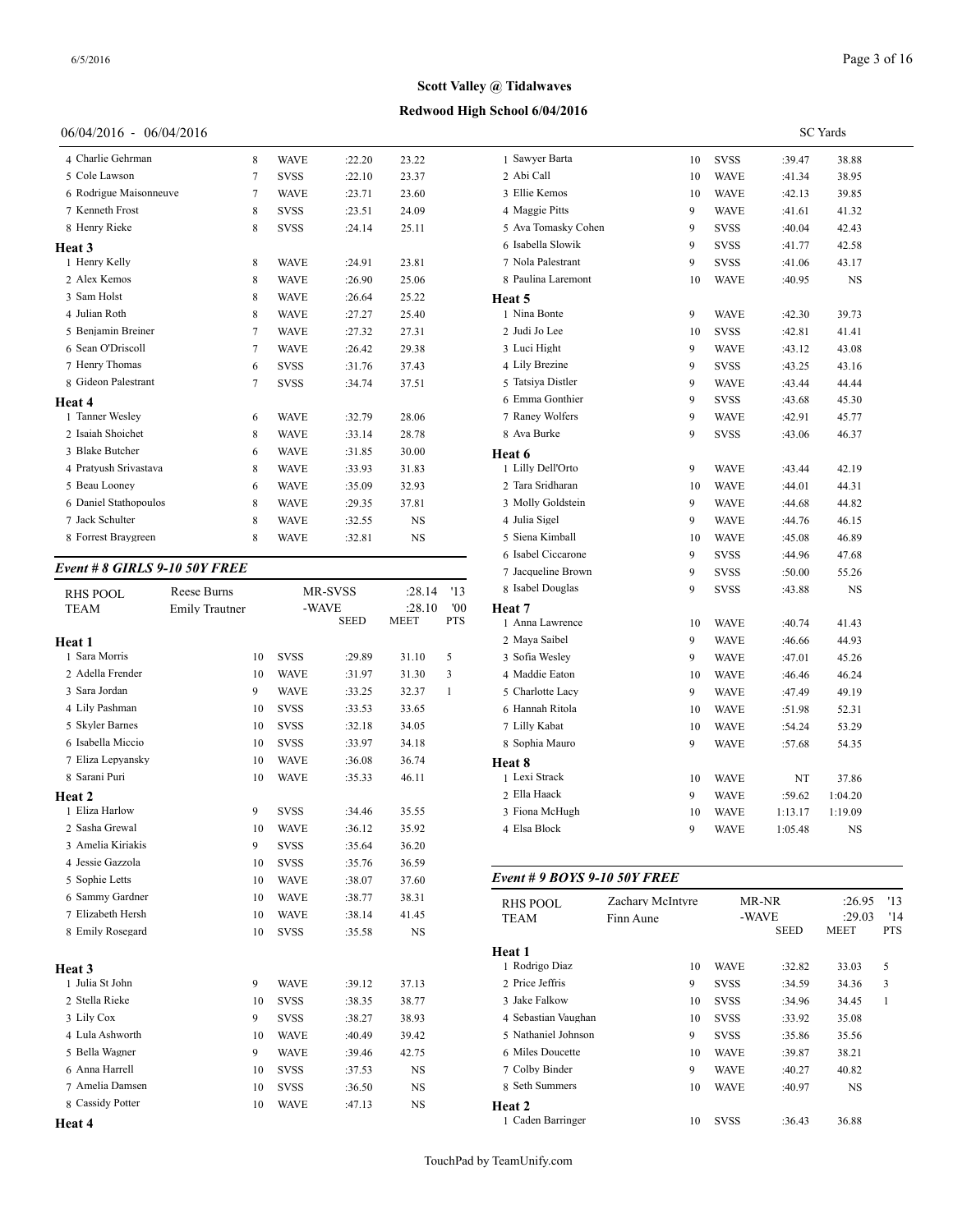## **Redwood High School 6/04/2016**

## 06/04/2016 - 06/04/2016

| 2 Jenner Jones-Orrell | 10 | <b>SVSS</b> | :38.17  | 37.08     | 1 Livi L  |
|-----------------------|----|-------------|---------|-----------|-----------|
| 3 Jack Lamirand       | 9  | <b>SVSS</b> | :37.20  | 38.35     | 2 Jenna   |
| 4 Ian Mooney          | 9  | <b>SVSS</b> | :38.32  | 38.62     | 3 Annad   |
| 5 Sawyer Goldberg     | 9  | <b>WAVE</b> | :41.75  | 42.84     | 4 Alyssa  |
| 6 Zachary Redlin      | 9  | <b>WAVE</b> | :42.06  | 45.42     | 5 Toby I  |
| 7 Ray Culhane         | 9  | <b>WAVE</b> | :53.61  | 54.90     | 6 Laurer  |
| 8 Harrison Luhning    | 9  | <b>WAVE</b> | :48.56  | <b>NS</b> | 7 Greta   |
| Heat 3                |    |             |         |           | 8 Kirsi I |
| 1 Ethan Akram         | 10 | <b>SVSS</b> | :39.48  | 38.74     | Heat 5    |
| 2 Zachary Friedman    | 9  | <b>WAVE</b> | NT      | 39.07     | 1 Emilia  |
| 3 Cole Lundgren       | 10 | <b>SVSS</b> | :39.99  | 39.69     | 2 Laurer  |
| 4 Max Pyfer           | 9  | <b>SVSS</b> | :40.90  | 41.58     | 3 Annie   |
| 5 Wyatt Donaldson     | 9  | <b>SVSS</b> | :40.80  | 43.29     | 4 Grace   |
| 6 Oliver Shore        | 9  | <b>SVSS</b> | :41.16  | 44.95     | 5 Paula   |
| 7 Andrew Stein        | 9  | <b>WAVE</b> | :58.53  | 57.07     | 6 Jacqui  |
| 8 Reed Hsiao Wong     | 9  | <b>WAVE</b> | 1:00.09 | 58.05     | 7 Molly   |
| Heat 4                |    |             |         |           | 8 Sadie   |
| 1 Sammy Spence        | 9  | <b>SVSS</b> | NT      | 40.78     | Heat 6    |
| 2 Milo Feegel         | 9  | <b>SVSS</b> | NT      | 42.05     | 1 Kendr   |
| 3 Fields Palmer       | 9  | <b>SVSS</b> | :41.75  | 44.01     | 2 Kather  |
| 4 Luke Lundgren       | 10 | <b>SVSS</b> | :50.75  | 48.37     | 3 Maile   |
| 5 Max Cohen           | 9  | <b>SVSS</b> | :43.98  | 49.48     | 4 Logan   |
| 6 Billy Hobson        | 10 | <b>SVSS</b> | NT      | <b>NS</b> | 5 Keely   |
|                       |    |             |         |           |           |

## *Event # 10 GIRLS 11-12 50Y FREE*

| <b>RHS POOL</b><br><b>TEAM</b> | Sasha Petrova<br><b>Emily Trautner</b> |    | -WAVE       | MR-SVSS     | :26.02<br>:25.58 | '10<br>'02   | 8 Nicole Shane    |
|--------------------------------|----------------------------------------|----|-------------|-------------|------------------|--------------|-------------------|
|                                |                                        |    |             | <b>SEED</b> | <b>MEET</b>      | <b>PTS</b>   | Event # 11 $BOY$  |
| Heat 1                         |                                        |    |             |             |                  |              | <b>RHS POOL</b>   |
| 1 Olivia Jarvie                |                                        | 11 | <b>SVSS</b> | :30.38      | 29.83            | 5            | <b>TEAM</b>       |
| 2 Helena Janku                 |                                        | 12 | <b>WAVE</b> | :30.19      | 30.35            | 3            |                   |
| 3 Lulu Sunshine                |                                        | 12 | <b>WAVE</b> | :30.70      | 30.84            |              | Heat 1            |
| 4 Charlotte Deforrest          |                                        | 12 | <b>WAVE</b> | :30.79      | 30.84            | $\mathbf{1}$ | 1 Elliot Gelbach  |
| 5 Ruby Wolfers                 |                                        | 12 | <b>WAVE</b> | :30.94      | 30.92            |              | 2 Cole Stanford   |
| 6 Ariana Greenberg             |                                        | 11 | <b>SVSS</b> | :30.96      | 31.26            |              | 3 Gus Burke       |
| 7 Lucille Johnson              |                                        | 11 | <b>SVSS</b> | :31.77      | 31.36            |              | 4 Jackson Pattani |
| 8 Adeline Turner               |                                        | 11 | <b>SVSS</b> | :30.82      | 31.45            |              | 5 Tor Aune        |
| Heat 2                         |                                        |    |             |             |                  |              | 6 Luke Feegel     |
| 1 Kitty Stauffer               |                                        | 11 | <b>SVSS</b> | :32.13      | 31.60            |              | 7 Dexter Lama     |
| 2 Marisa Distler               |                                        | 12 | <b>WAVE</b> | :31.25      | 32.05            |              | 8 Matthew Toups   |
| 3 Ilea Walters                 |                                        | 12 | <b>SVSS</b> | :31.79      | 32.59            |              |                   |
| 4 Stella Hawthorne             |                                        | 12 | <b>WAVE</b> | :33.07      | 32.98            |              | Heat 2            |
| 5 Libby Walsh                  |                                        | 12 | <b>WAVE</b> | :32.43      | 33.01            |              | 1 Daniel Kaukone  |
| 6 Quinn Edington               |                                        | 11 | <b>SVSS</b> | :32.48      | 33.28            |              | 2 Jack Spence     |
| 7 Charlotte Estus              |                                        | 11 | <b>WAVE</b> | :32.98      | 33.50            |              | 3 Max Bundy       |
| 8 Abby Lesher                  |                                        | 12 | <b>SVSS</b> | :32.10      | 33.64            |              | 4 Charlie Rafter  |
|                                |                                        |    |             |             |                  |              | 5 Freddy Goldstei |
| Heat 3                         |                                        |    |             |             |                  |              | 6 Nate Katz       |
| 1 Bella Kiriakis               |                                        | 11 | <b>SVSS</b> | :32.59      | 32.72            |              | 7 Eric Sunshine   |
| 2 Aliyah San Andres            |                                        | 11 | <b>WAVE</b> | :33.27      | 32.75            |              | 8 Josh Goldstein  |
| 3 Georgia Harlow               |                                        | 11 | <b>WAVE</b> | :33.54      | 33.06            |              | Heat 3            |
| 4 Emily Lemus                  |                                        | 12 | <b>WAVE</b> | :33.20      | 33.12            |              | 1 Jackson Buck    |
| 5 Cam Ford                     |                                        | 12 | <b>SVSS</b> | :34.49      | 34.32            |              | 2 Andrew Kirz     |
| 6 Charlotte Tuthill            |                                        | 11 | <b>WAVE</b> | :33.70      | 34.45            |              | 3 Teymur Fatullay |
| 7 Arianna Chitsaz              |                                        | 12 | <b>SVSS</b> | :34.67      | 35.04            |              | 4 Ziggy Nacco     |
| 8 Lia Pletcher                 |                                        | 12 | <b>SVSS</b> | :33.77      | 35.40            |              | 5 Ben Schwartz O  |
| Heat 4                         |                                        |    |             |             |                  |              | 6 Pierce Uzelac   |
|                                |                                        |    |             |             |                  |              |                   |

|                     |    |             | <b>SC</b> Yards |           |  |
|---------------------|----|-------------|-----------------|-----------|--|
| 1 Livi Letts        | 12 | <b>WAVE</b> | :34.53          | 35.74     |  |
| 2 Jenna Smock       | 12 | <b>WAVE</b> | :36.45          | 35.79     |  |
| 3 Annadel Thomas    | 11 | <b>SVSS</b> | :35.25          | 36.08     |  |
| 4 Alyssa McCadden   | 12 | <b>WAVE</b> | :35.90          | 36.09     |  |
| 5 Toby Petersen     | 12 | <b>SVSS</b> | :35.28          | 36.51     |  |
| 6 Lauren Carbullido | 12 | <b>WAVE</b> | :36.31          | 37.49     |  |
| 7 Greta Miller      | 12 | <b>SVSS</b> | :35.46          | 37.53     |  |
| 8 Kirsi Ella Harris | 11 | <b>SVSS</b> | :35.46          | 38.20     |  |
| Heat 5              |    |             |                 |           |  |
| 1 Emilia Puccinelli | 11 | <b>WAVE</b> | :36.79          | 36.31     |  |
| 2 Lauren Cheng      | 12 | <b>WAVE</b> | :37.77          | 36.79     |  |
| 3 Annie Goldstein   | 11 | <b>WAVE</b> | :37.25          | 37.14     |  |
| 4 Grace Whitty      | 11 | <b>WAVE</b> | :37.06          | 37.18     |  |
| 5 Paula Castillo Hi | 11 | <b>SVSS</b> | :37.65          | 38.60     |  |
| 6 Jacqui Martin     | 12 | <b>WAVE</b> | :36.79          | 38.78     |  |
| 7 Molly Biggs       | 12 | <b>WAVE</b> | :37.93          | <b>NS</b> |  |
| 8 Sadie Scholz      | 12 | <b>SVSS</b> | :38.85          | <b>NS</b> |  |
| Heat 6              |    |             |                 |           |  |
| 1 Kendra Rodgers    | 11 | <b>WAVE</b> | :39.06          | 39.18     |  |
| 2 Katherine Stein   | 12 | <b>WAVE</b> | :39.73          | 39.99     |  |
| 3 Maile Hsiao Wong  | 12 | <b>WAVE</b> | :43.91          | 42.09     |  |
| 4 Logan Jackson     | 11 | <b>WAVE</b> | :46.52          | 46.18     |  |
| 5 Keely Ganong      | 11 | <b>WAVE</b> | :44.79          | 49.37     |  |
| 6 Lauren Lawlor     | 11 | <b>WAVE</b> | :53.37          | 50.26     |  |
| 7 Eliza Byck        | 11 | <b>WAVE</b> | :42.72          | NS        |  |
| 8 Nicole Shane      | 11 | <b>WAVE</b> | :39.68          | <b>NS</b> |  |

#### SEED MEET PTS *Event # 11 BOYS 11-12 50Y FREE*

| <b>RHS POOL</b>     | Daniel Hardman |    |             | MR-RH                | :24.57                | '11<br>'81 |
|---------------------|----------------|----|-------------|----------------------|-----------------------|------------|
| <b>TEAM</b>         | CJ Leslie      |    |             | -WAVE<br><b>SEED</b> | :26.11<br><b>MEET</b> | <b>PTS</b> |
| Heat 1              |                |    |             |                      |                       |            |
| 1 Elliot Gelbach    |                | 12 | <b>SVSS</b> | :29.91               | 31.18                 | 5          |
| 2 Cole Stanford     |                | 11 | <b>SVSS</b> | :30.56               | 31.67                 | 3          |
| 3 Gus Burke         |                | 11 | <b>SVSS</b> | :32.42               | 31.76                 |            |
| 4 Jackson Pattani   |                | 11 | <b>WAVE</b> | :33.04               | 32.27                 | 1          |
| 5 Tor Aune          |                | 11 | <b>WAVE</b> | :31.05               | 32.59                 |            |
| 6 Luke Feegel       |                | 12 | <b>SVSS</b> | :31.55               | 32.77                 |            |
| 7 Dexter Lama       |                | 12 | <b>WAVE</b> | :33.70               | 34.24                 |            |
| 8 Matthew Toups     |                | 12 | <b>WAVE</b> | :33.67               | 36.40                 |            |
|                     |                |    |             |                      |                       |            |
| Heat 2              |                |    |             |                      |                       |            |
| 1 Daniel Kaukonen   |                | 11 | <b>SVSS</b> | :33.79               | 32.78                 |            |
| 2 Jack Spence       |                | 11 | <b>SVSS</b> | :33.09               | 33.89                 |            |
| 3 Max Bundy         |                | 12 | <b>WAVE</b> | :33.98               | 34.91                 |            |
| 4 Charlie Rafter    |                | 12 | <b>WAVE</b> | :33.75               | 35.01                 |            |
| 5 Freddy Goldstein  |                | 11 | <b>SVSS</b> | :33.30               | 35.44                 |            |
| 6 Nate Katz         |                | 12 | <b>WAVE</b> | :40.44               | 40.94                 |            |
| 7 Eric Sunshine     |                | 12 | <b>WAVE</b> | :38.88               | NS                    |            |
| 8 Josh Goldstein    |                | 12 | <b>SVSS</b> | :32.65               | NS                    |            |
| Heat 3              |                |    |             |                      |                       |            |
| 1 Jackson Buck      |                | 11 | <b>SVSS</b> | :34.75               | 34.79                 |            |
| 2 Andrew Kirz       |                | 12 | <b>SVSS</b> | :34.87               | 35.31                 |            |
| 3 Teymur Fatullayev |                | 11 | <b>WAVE</b> | NT                   | 38.05                 |            |
| 4 Ziggy Nacco       |                | 11 | <b>WAVE</b> | :42.71               | 42.56                 |            |
| 5 Ben Schwartz Ocio |                | 12 | <b>WAVE</b> | :47.03               | 47.29                 |            |
| 6 Pierce Uzelac     |                | 11 | <b>WAVE</b> | :49.12               | 49.43                 |            |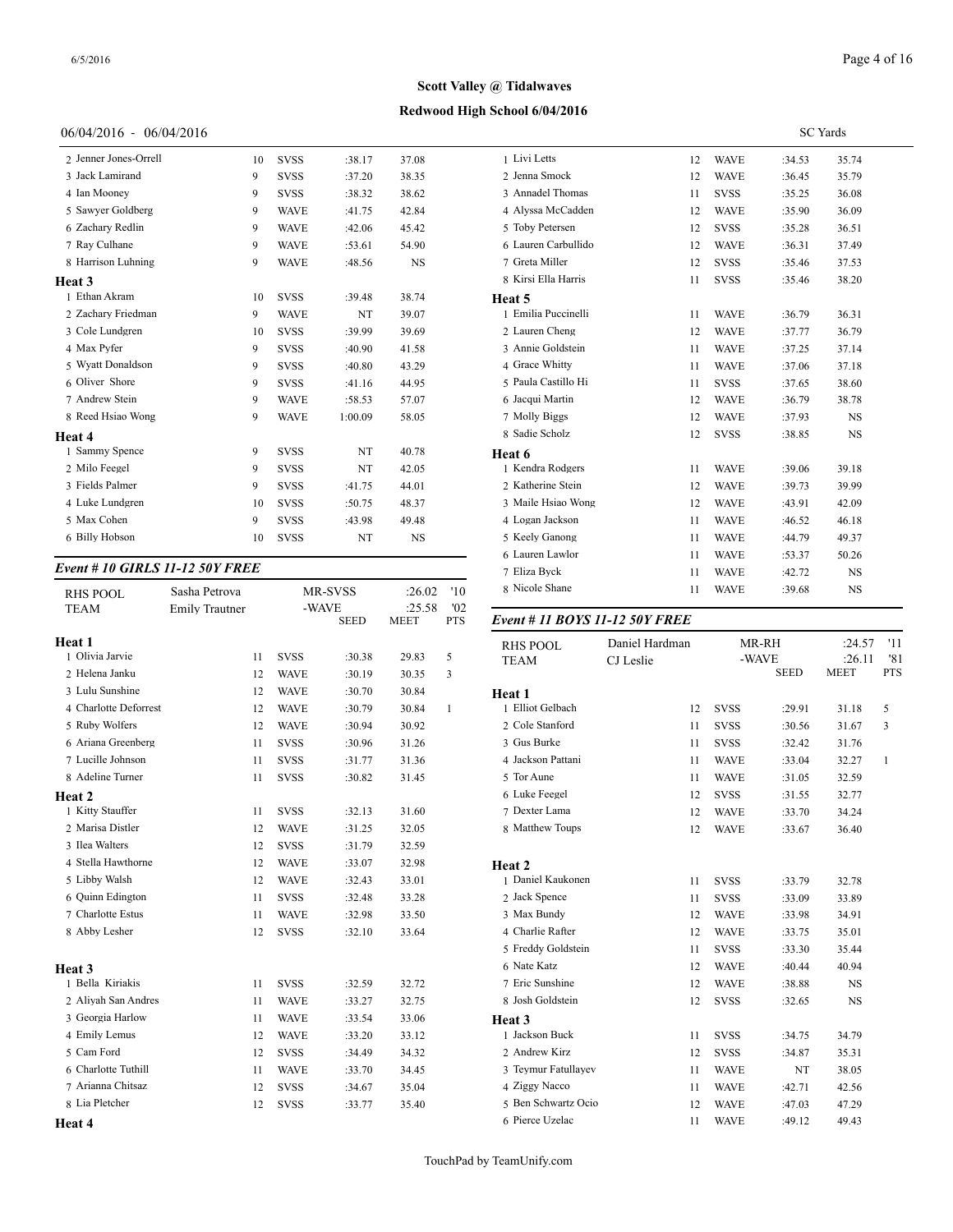# **Redwood High School 6/04/2016 Scott Valley @ Tidalwaves**

## 06/04/2016 - 06/04/2016

#### *Event # 12 GIRLS 13-14 50Y FREE*

|                      |                  |             |             |             |            | 1 TH 7747          |
|----------------------|------------------|-------------|-------------|-------------|------------|--------------------|
| <b>RHS POOL</b>      | Kendall Christie |             | MR-SHST     | :25.72      | '11        |                    |
| <b>TEAM</b>          | Sammy McDonough  |             | -WAVE       | :25.70      | '09        | Heat 1             |
|                      |                  |             | <b>SEED</b> | <b>MEET</b> | <b>PTS</b> | 1 Carolyn Cheng    |
| Heat 1               |                  |             |             |             |            | 2 Kaitlyn Yang     |
| 1 Caitlin Kawamura   | 13               | <b>WAVE</b> | :27.79      | 28.51       | 5          | 3 Talita Stiles    |
| 2 Miya Schilz        | 14               | <b>WAVE</b> | :28.55      | 28.95       | 3          | 4 Lauren Lombard   |
| 3 Lauren Pyfer       | 14               | <b>SVSS</b> | :28.39      | 29.17       | 1          | 5 Kellie Lawler    |
| 4 Talia Smith        | 13               | <b>SVSS</b> | :30.12      | 29.56       |            | 6 Emily Johnson    |
| 5 Alicia Helmer      | 13               | <b>WAVE</b> | :29.96      | 29.63       |            | 7 Ellie Allen      |
| 6 Rachel Jordan      | 13               | <b>WAVE</b> | :29.89      | 30.34       |            | 8 Natalie Galuszk  |
| 7 Kyra Carney        | 14               | <b>SVSS</b> | :26.77      | <b>NS</b>   |            | Heat 2             |
| Heat 2               |                  |             |             |             |            | 1 Christina Meyla  |
| 1 Maddie Lowe        | 13               | <b>WAVE</b> | :31.93      | 29.97       |            | 2 Megan Bosley     |
| 2 Indie Adamich      | 14               | <b>WAVE</b> | :33.18      | 31.94       |            | 3 Olivia Carpenter |
| 3 Monika Platek      | 13               | <b>WAVE</b> | :32.54      | 32.34       |            | 4 Lexie Hansen     |
| 4 Alexandra Polidora | 14               | <b>WAVE</b> | :32.21      | 32.94       |            | 5 Anna Hoy         |
| 5 Emily Comins       | 14               | <b>WAVE</b> | :33.83      | 33.47       |            | 6 Kate Garrison    |
| 6 Amy Jordan         | 13               | <b>WAVE</b> | :34.12      | 35.42       |            | Heat 3             |
| Heat 3               |                  |             |             |             |            | 1 Katherine Theria |
| 1 Cassidy Rodgers    | 14               | <b>WAVE</b> | NT          | 31.36       |            | 2 Natalia Lazor    |
| 2 Alix Borton        | 13               | <b>WAVE</b> | :40.62      | 36.66       |            | 3 Sylvana Perczek  |
| 3 Elise Braff        | 13               | <b>WAVE</b> | :38.50      | 38.88       |            |                    |
|                      |                  |             |             |             |            |                    |

## *Event # 13 BOYS 13-14 50Y FREE*

| <b>RHS POOL</b><br><b>TEAM</b> | Havdn Fischer<br><b>Stefan Rollins</b> |    | -WAVE       | MR-SVSS     | :23.11<br>:23.80 | '14<br>'84 | <b>TEAM</b>            |
|--------------------------------|----------------------------------------|----|-------------|-------------|------------------|------------|------------------------|
|                                |                                        |    |             | <b>SEED</b> | <b>MEET</b>      | <b>PTS</b> | Heat 1                 |
| Heat 1                         |                                        |    |             |             |                  |            | 1 Dea Edington         |
| 1 Dwight Bellisimo             |                                        | 14 | <b>SVSS</b> | :23.64      | 23.88            | 5          | 2 Cole Porter          |
| 2 Will Harding                 |                                        | 14 | <b>WAVE</b> | :26.31      | 26.22            | 3          | 3 Ryan Stiles          |
| 3 Timothee Walters             |                                        | 14 | <b>SVSS</b> | :28.06      | 27.00            | 1          | 4 Wes Porter           |
| 4 Vladimir Priahin             |                                        | 13 | <b>WAVE</b> | :26.61      | 27.13            |            | 5 Cale Tippett         |
| 5 Chris Falvey                 |                                        | 13 | <b>WAVE</b> | :27.04      | 27.15            |            | 6 Philip Knott         |
| 6 Cole Ford                    |                                        | 14 | <b>SVSS</b> | :28.47      | 29.23            |            | 7 Josh Colety          |
| 7 Nicholas Johnson             |                                        | 14 | <b>WAVE</b> | :28.48      | 29.37            |            | 8 Ryan Schoenleir      |
| 8 Maury Schultz                |                                        | 13 | <b>SVSS</b> | :30.13      | 30.21            |            |                        |
| <b>Heat 2</b>                  |                                        |    |             |             |                  |            | Heat 2<br>1 Will Nagel |
| 1 James Chase                  |                                        | 13 | <b>WAVE</b> | :29.21      | 28.78            |            | 2 Raul Beltran Jr      |
| 2 Ryan Redmond                 |                                        | 13 | <b>WAVE</b> | :29.02      | 29.37            |            | 3 Nate Gelbach         |
| 3 Cole Summers                 |                                        | 13 | <b>WAVE</b> | :29.52      | 30.39            |            | 4 Samuel Wortzm        |
| 4 Ethan Rosegard               |                                        | 13 | <b>SVSS</b> | :30.43      | 30.72            |            | 5 Skyler Cox           |
| 5 Owen Ross                    |                                        | 14 | <b>WAVE</b> | :31.50      | 31.67            |            |                        |
| 6 Tibi Ouinn                   |                                        | 13 | <b>WAVE</b> | :32.33      | 32.75            |            | Event # 16 GIRI        |
| 7 Malkolm Armour               |                                        | 13 | <b>SVSS</b> | :32.75      | 33.88            |            | <b>RHS POOL</b>        |
| 8 Max Pollack                  |                                        | 13 | <b>SVSS</b> | :32.46      | NS               |            | <b>TEAM</b>            |
| <b>Heat 3</b>                  |                                        |    |             |             |                  |            |                        |
| 1 Daniel Tuhtan                |                                        | 13 | <b>WAVE</b> | :32.72      | 32.10            |            | Heat 1                 |
| 2 Sean Middleton               |                                        | 13 | <b>WAVE</b> | :32.67      | 32.80            |            | 1 Lily Damsen          |
| 3 Noah Friedman                |                                        | 14 | <b>WAVE</b> | :37.18      | 35.07            |            | 2 Laurel Philp         |
| 4 Ethan Lessin                 |                                        | 13 | <b>WAVE</b> | :40.04      | 39.79            |            | 3 Claire Beneda        |
| 5 Patrick Mitsuoka             |                                        | 14 | <b>WAVE</b> | :44.61      | 40.44            |            | 4 Gabriella Grow       |
| 6 Lex Liang                    |                                        | 13 | <b>WAVE</b> | :34.88      | <b>NS</b>        |            | 5 Maggie Walsh         |
| 7 Bennett Somerville           |                                        | 13 | <b>WAVE</b> | :40.14      | <b>NS</b>        |            | 6 Giselle Orson        |
|                                |                                        |    |             |             |                  |            | 7 Ava Pellumbi         |

|                                      |                  |                            |                      | <b>SC</b> Yards      |            |
|--------------------------------------|------------------|----------------------------|----------------------|----------------------|------------|
| <b>RHS POOL</b>                      | Miki Dahlke      |                            | MR-SVSS              | :55.50               | '13        |
| TEAM                                 | Sammy McDonough  |                            | -WAVE                | :55.64               | '12        |
|                                      |                  |                            | <b>SEED</b>          | <b>MEET</b>          | <b>PTS</b> |
| <b>Heat 1</b>                        |                  |                            |                      |                      |            |
| 1 Carolyn Cheng                      | 15               | <b>WAVE</b>                | 1:03.17              | 1:04.44              | 5          |
| 2 Kaitlyn Yang                       | 15               | <b>WAVE</b>                | 1:05.47              | 1:06.65              | 3          |
| 3 Talita Stiles                      | 16               | <b>SVSS</b>                | 1:04.45              | 1:06.92              | 1          |
| 4 Lauren Lombardi                    | 16               | <b>SVSS</b>                | 1:05.69              | 1:07.10              |            |
| 5 Kellie Lawler                      | 16               | <b>WAVE</b>                | 1:10.20              | 1:08.73              |            |
| 6 Emily Johnson<br>7 Ellie Allen     | 16               | <b>WAVE</b>                | 1:07.76              | 1:09.02              |            |
| 8 Natalie Galuszka                   | 16               | <b>SVSS</b>                | NT                   | NS                   |            |
|                                      | 18               | SVSS                       | :58.93               | NS                   |            |
| Heat 2<br>1 Christina Meylan         |                  |                            |                      |                      |            |
|                                      | 17               | WAVE                       | 1:11.21              | 1:09.67              |            |
| 2 Megan Bosley<br>3 Olivia Carpenter | 15               | WAVE                       | 1:12.74              | 1:13.30              |            |
| 4 Lexie Hansen                       | 16               | <b>WAVE</b><br><b>WAVE</b> | 1:11.13<br>1:12.62   | 1:14.45<br><b>NS</b> |            |
| 5 Anna Hoy                           | 17               |                            |                      |                      |            |
| 6 Kate Garrison                      | 16<br>17         | WAVE<br><b>WAVE</b>        | 1:18.01<br>1:15.98   | NS.<br>NS            |            |
|                                      |                  |                            |                      |                      |            |
| Heat 3<br>1 Katherine Theriault      | 15               | WAVE                       | NT                   | NS                   |            |
| 2 Natalia Lazor                      | 15               | <b>WAVE</b>                | NT                   | NS.                  |            |
| 3 Sylvana Perczek                    | 15               | WAVE                       | NT                   | NS                   |            |
|                                      |                  |                            |                      |                      |            |
| Event #15 BOYS 15-18 100Y FREE       |                  |                            |                      |                      |            |
| <b>RHS POOL</b>                      | Robert Heim      |                            | MR-LVST              | :49.37               | '10        |
| TEAM                                 | Geoff Cline      |                            | -WAVE                | :48.24               | '98        |
|                                      |                  |                            | <b>SEED</b>          | MEET                 | <b>PTS</b> |
| Heat 1<br>1 Dea Edington             | 17               | <b>SVSS</b>                | :52.21               | 54.70                | 5          |
| 2 Cole Porter                        | 18               | SVSS                       | :55.44               | 55.56                | 3          |
| 3 Ryan Stiles                        |                  | SVSS                       | :53.84               | 56.37                |            |
| 4 Wes Porter                         | 18<br>15         | <b>SVSS</b>                | :59.76               | 59.89                |            |
| 5 Cale Tippett                       |                  | <b>WAVE</b>                | 1:00.92              | 1:03.54              |            |
| 6 Philip Knott                       | 16               | <b>WAVE</b>                | 1:04.46              | 1:04.77              |            |
|                                      | 15               |                            |                      |                      |            |
| 7 Josh Colety<br>8 Ryan Schoenlein   | 15               | <b>WAVE</b>                | 1:07.99              | 1:06.78              |            |
|                                      | 17               | WAVE                       | :50.83               | NS                   |            |
| Heat 2                               |                  |                            |                      |                      |            |
| 1 Will Nagel                         | 18               | svss                       | NT                   | 57.13                |            |
| 2 Raul Beltran Jr                    | 16               | WAVE                       | NT                   | 59.33                | 1          |
| 3 Nate Gelbach                       | 17               | <b>SVSS</b>                | NT                   | 59.88                |            |
| 4 Samuel Wortzman                    | 16               | svss                       | 1:04.91              | 1:04.39              |            |
| 5 Skyler Cox                         | 17               | WAVE                       | NT                   | NS                   |            |
| Event # 16 GIRLS 8&UN 25Y BACK       |                  |                            |                      |                      |            |
|                                      |                  |                            |                      |                      |            |
| <b>RHS POOL</b>                      | Ainslie Bowers   |                            | MR-WAVE              | :18.87               | '15        |
| <b>TEAM</b>                          | Maureen Connolly |                            | -WAVE<br><b>SEED</b> | :18.07<br>MEET       | '05<br>PTS |
| Heat 1                               |                  |                            |                      |                      |            |
| 1 Lily Damsen                        | 8                | <b>SVSS</b>                | :21.08               | 20.20                | 5          |
| 2 Laurel Philp                       | 8                | SVSS                       | :21.05               | 20.43                | 3          |
| 3 Claire Beneda                      | 8                | SVSS                       | :21.13               | 21.05                |            |
| 4 Gabriella Grow                     | 8                | WAVE                       | :21.37               | 21.43                | 1          |
| 5 Maggie Walsh                       | 8                | WAVE                       | :21.11               | 22.36                |            |
| 6 Giselle Orson                      | 8                | WAVE                       | :22.71               | 23.21                |            |
| 7 Ava Pellumbi                       | 7                | <b>WAVE</b>                | :24.52               | 25.02                |            |

*Event # 14 GIRLS 15-18 100Y FREE*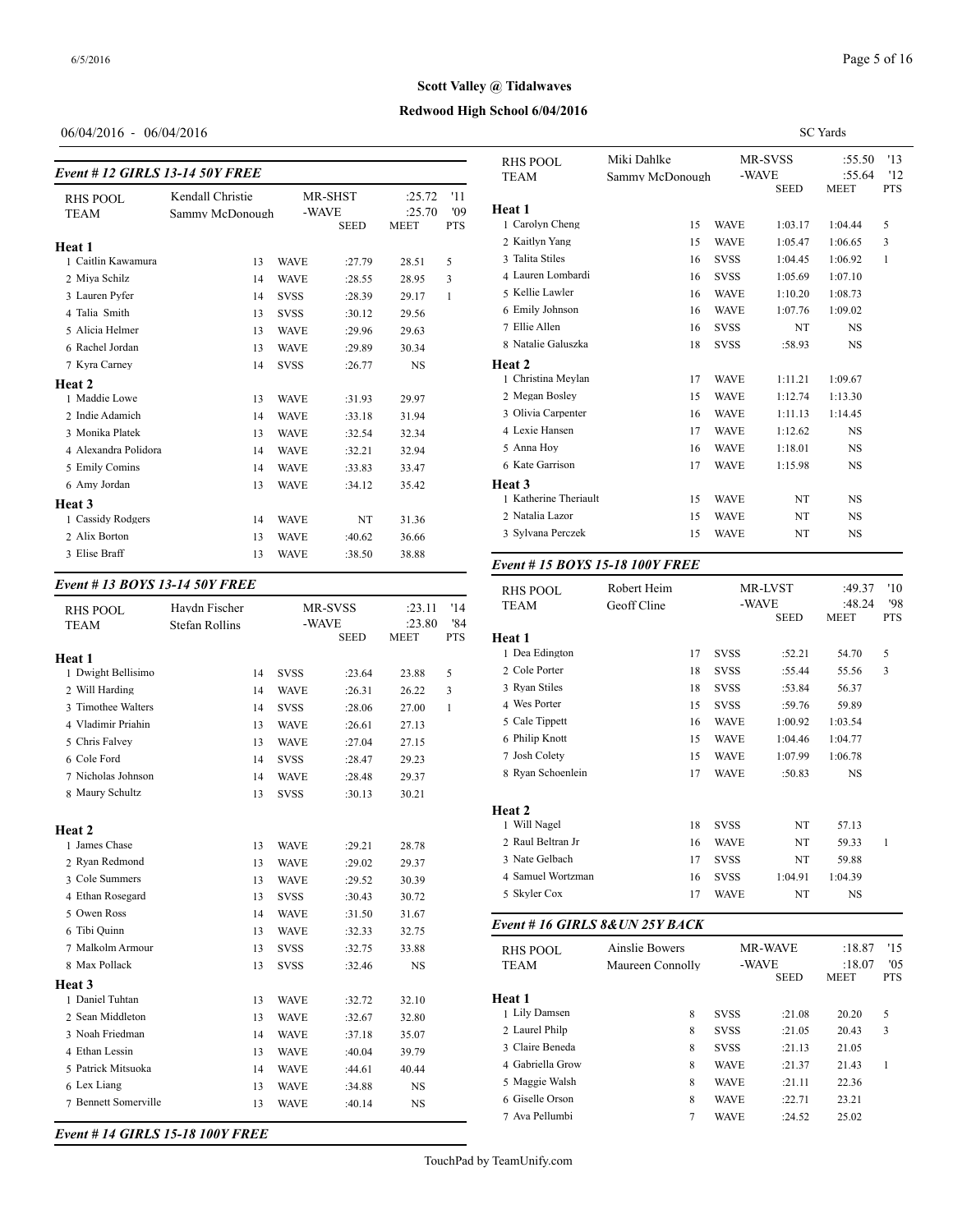## **Redwood High School 6/04/2016**

## 06/04/2016 - 06/04/2016

| 8 Zoe Pletcher                       | 8 | <b>SVSS</b> | :23.17 | 25.52 | 1 Hanna                   |
|--------------------------------------|---|-------------|--------|-------|---------------------------|
| Heat 2                               |   |             |        |       | 2 Skye (                  |
| 1 Natalie Stanford                   | 8 | <b>SVSS</b> | :23.24 | 22.25 | 3 Daniel                  |
| 2 Sophie Arnal                       | 7 | <b>SVSS</b> | :23.36 | 24.22 | 4 Camil                   |
| 3 Lucy Lowery                        | 7 | SVSS        | :24.05 | 24.69 | 5 Mira S                  |
| 4 Sabine Barringer                   | 7 | <b>SVSS</b> | :24.45 | 25.18 | 6 Ashlyi                  |
| 5 Hazel Guffey                       | 7 | <b>WAVE</b> | :25.76 | 25.28 | 7 Keelee                  |
| 6 Zoe Wells                          | 8 | <b>WAVE</b> | :25.71 | 25.57 | 8 Anita                   |
| 7 Sydney Brodie                      | 8 | <b>WAVE</b> | :25.16 | 25.60 | Heat 9                    |
| 8 Izzy Babb                          | 8 | <b>WAVE</b> | :25.50 | 28.82 | 1 Bailey<br>2 Rose S      |
| Heat 3<br>1 Nati Knoll               |   | <b>WAVE</b> |        |       | 3 Tessa                   |
| 2 Ceci Murdoch                       | 7 |             | :26.36 | 24.35 | 4 Georg                   |
| 3 Elise Boyle                        | 8 | <b>SVSS</b> | :25.10 | 25.88 | EX Kateri                 |
| 4 Lula Davis                         | 8 | SVSS        | :25.12 | 25.99 | 6 Erin M                  |
| 5 Olivia Santiago-Hall               | 7 | SVSS        | :26.88 | 27.16 |                           |
| 6 Eleanor Pullins                    | 8 | <b>WAVE</b> | :26.66 | 28.02 | 7 Katie l                 |
|                                      | 7 | <b>WAVE</b> | :26.33 | 28.37 | Event #                   |
| 7 Kate Morgan                        | 8 | <b>WAVE</b> | :26.24 | 28.74 |                           |
| 8 Harper Buck                        | 7 | SVSS        | :27.02 | 32.15 | <b>RHS PC</b>             |
| Heat 4                               |   |             |        |       | TEAM                      |
| 1 Suzanne Lawrence                   | 8 | <b>WAVE</b> | :27.32 | 24.47 |                           |
| 2 Emily Morris                       | 6 | <b>SVSS</b> | :27.47 | 24.95 | Heat 1                    |
| 3 Ella Bokser                        | 8 | <b>WAVE</b> | :26.70 | 25.02 | 1 Henry                   |
| 4 Talia Schneiter                    | 6 | <b>WAVE</b> | :27.58 | 27.27 | 2 Ben M                   |
| 5 Blake Cussen                       | 7 | <b>WAVE</b> | :27.68 | 27.33 | 3 Kylan                   |
| 6 Julia Ulvestad                     | 7 | <b>SVSS</b> | :28.02 | 28.59 | 4 Bradle                  |
| 7 Tessa Cohen                        | 7 | SVSS        | :27.04 | 30.69 | 5 Asa Tu                  |
| 8 Sofia Akram                        | 8 | <b>SVSS</b> | :27.51 | 31.98 | 6 Henry                   |
| Heat 5                               |   |             |        |       | 7 Domir                   |
| 1 Maddy Wagner                       | 7 | <b>WAVE</b> | :28.13 | 26.07 | 8 Owen                    |
| 2 Nicole Knoll                       | 7 | <b>WAVE</b> | :28.24 | 27.06 | Heat 2                    |
| 3 Adriana Silva                      | 8 | <b>WAVE</b> | :29.02 | 27.55 | 1 Alex F                  |
| 4 Evelyn Harper                      | 8 | <b>WAVE</b> | :28.92 | 28.44 | 2 Charli                  |
| 5 Catherine Philp                    | 6 | SVSS        | :30.19 | 28.88 | 3 Nolan<br>4 Sean O       |
| 6 Stewart Walker                     | 7 | <b>SVSS</b> | :30.84 | 32.35 | 5 Cole L                  |
| 7 Lyla Harris                        | 8 | <b>SVSS</b> | :30.41 | 35.35 |                           |
| 8 Tessa Harrell                      | 8 | <b>SVSS</b> | :29.80 | NS    | 6 Kenne                   |
| Heat 6                               |   |             |        |       | 7 Thoma                   |
| 1 Jane Scheuring<br>2 Amelie Jarocki | 7 | <b>WAVE</b> | :30.25 | 28.33 | 8 Lukas                   |
|                                      | 7 | WAVE        | :29.88 | 29.56 | <b>Heat 3</b><br>1 Julian |
| 3 Annalise Horn                      | 7 | WAVE        | :30.26 | 30.11 | 2 Rodrig                  |
| 4 Katelyn Cassidy                    | 7 | WAVE        | :29.83 | 30.61 | 3 Jack M                  |
| 5 Taylor Fahy                        | 5 | WAVE        | :29.20 | 30.64 |                           |
| 6 Stella Josephian                   | 8 | WAVE        | :30.32 | 31.52 | 4 Henry                   |
| 7 Lucca Dietrich                     | 8 | <b>SVSS</b> | :33.39 | 32.78 | 5 Gideo                   |
| 8 Natalie Slowik                     | 6 | SVSS        | :33.79 | 40.24 | 6 Luke I                  |
|                                      |   |             |        |       | 7 Henry<br>8 Forres       |
| Heat 7                               |   |             |        |       |                           |
| 1 Charlotte Philkill                 | 8 | WAVE        | :30.72 | 30.33 |                           |
| 2 Mari Kawamura                      | 7 | WAVE        | :33.10 | 30.57 | Heat 4                    |
| 3 Quinn Maturo                       | 7 | WAVE        | :32.65 | 33.11 | 1 Rhett 1                 |
| 4 Ava Babb                           | 6 | WAVE        | :32.17 | 33.31 | 2 Sam H                   |
| 5 Riley Kimball                      | 6 | WAVE        | :31.87 | 33.47 | 3 Tanner                  |
| 6 Delaney Jackson                    | 7 | <b>WAVE</b> | :31.81 | 37.06 | 4 Daniel                  |
| 7 Patty Fielding                     | 8 | WAVE        | :34.33 | NS    | 5 Isaiah                  |
| 8 Eva Layton                         | 7 | WAVE        | :34.25 | NS    | 6 Pratyu                  |
| Heat 8                               |   |             |        |       | 7 Blake                   |

|                               |           |             |         | <b>SC</b> Yards |            |
|-------------------------------|-----------|-------------|---------|-----------------|------------|
| 1 Hannah Hirschbein           | 7         | <b>WAVE</b> | :34.89  | 35.94           |            |
| 2 Skye Gould                  | 6         | WAVE        | :34.97  | 36.18           |            |
| 3 Daniella Knoll              | 8         | WAVE        | :35.82  | 37.85           |            |
| 4 Camille Overend             | 6         | WAVE        | :35.37  | 38.58           |            |
| 5 Mira Sridharan              | 8         | WAVE        | :34.69  | 39.15           |            |
| 6 Ashlyn Loiacono             | 6         | WAVE        | :35.49  | 39.55           |            |
| 7 Keelee Fielding             | 8         | WAVE        | :35.72  | 39.62           |            |
| 8 Anita Widney-Large          | 7         | WAVE        | :34.88  | 41.34           |            |
| Heat 9                        |           |             |         |                 |            |
| 1 Bailey Hedrick              | 6         | WAVE        | :36.17  | 36.50           |            |
| 2 Rose Siminoff               | 6         | <b>WAVE</b> | :39.90  | 38.52           |            |
| 3 Tessa Holles                | 6         | WAVE        | :39.16  | 43.96           |            |
| 4 Georgia Doucette            | 7         | WAVE        | :42.99  | 47.08           |            |
| EX Katerina Hersh             | 6         | WAVE        | NT      | 40.50           |            |
| 6 Erin McGovern               | 6         | WAVE        | NT      | NS              |            |
| 7 Katie Liang                 | 7         | WAVE        | :55.11  | NS              |            |
| Event # 17 BOYS 8&UN 25Y BACK |           |             |         |                 |            |
| <b>RHS POOL</b>               | Finn Aune |             | MR-WAVE | :17.77          | '12        |
| <b>TEAM</b>                   | Finn Aune |             | -WAVE   | :17.19          | '12        |
|                               |           |             | SEED    | MEET            | <b>PTS</b> |
| Heat 1                        |           |             |         |                 |            |
| 1 Henry Noblin                | 8         | WAVE        | :21.47  | 21.68           | 5          |
| 2 Ben Mueller                 | 8         | WAVE        | :24.25  | 23.61           | 3          |
| 3 Kylan Kime                  | 7         | WAVE        | :25.63  | 24.38           |            |
| 4 Bradley Stanford            | 8         | SVSS        | :24.23  | 24.68           | 1          |
| 5 Asa Turner                  | 7         | <b>SVSS</b> | :24.28  | 25.82           |            |
| 6 Henry Rieke                 | 8         | <b>SVSS</b> | :25.51  | 25.96           |            |
| 7 Dominic Puccinelli          | 8         | WAVE        | :25.91  | 26.52           |            |
| 8 Owen Zech                   | 6         | SVSS        | :26.70  | 26.59           |            |
| Heat 2                        |           |             |         |                 |            |
| 1 Alex Kemos                  | 8         | <b>WAVE</b> | :28.35  | 25.89           |            |
| 2 Charlie Gehrman             | 8         | WAVE        | :26.52  | 26.42           |            |
| 3 Nolan Deforrest             | 8         | WAVE        | :26.67  | 26.67           |            |
| 4 Sean O'Driscoll             | 7         | WAVE        | :27.50  | 27.14           |            |
| 5 Cole Lawson                 | 7         | SVSS        | :27.53  | 27.81           |            |
| 6 Kenneth Frost               | 8         | <b>SVSS</b> | :28.13  | 29.11           |            |
| 7 Thomas Strong               | 6         | SVSS        | :32.35  | 34.87           |            |
| 8 Lukas Bringard              | $\tau$    | SVSS        | :27.78  | NS              |            |
| Heat 3                        |           |             |         |                 |            |
| 1 Julian Roth                 | 8         | WAVE        | :32.15  | 28.79           |            |
| 2 Rodrigue Maisonneuve        | $\tau$    | WAVE        | :28.73  | 29.05           |            |
| 3 Jack McGovern               | 8         | WAVE        | :31.24  | 32.11           |            |
| 4 Henry Thomas                | 6         | SVSS        | :36.34  | 40.36           |            |
| 5 Gideon Palestrant           | $\tau$    | SVSS        | :34.73  | 48.25           |            |
| 6 Luke Esslinger              | 8         | WAVE        | :28.85  | NS              |            |
| 7 Henry Kelly                 | 8         | <b>WAVE</b> | :30.20  | NS              |            |
| 8 Forrest Braygreen           | 8         | WAVE        | :29.29  | NS              |            |
| Heat 4                        |           |             |         |                 |            |
| 1 Rhett Krawitt               | 8         | WAVE        | :32.49  | 25.54           |            |
| 2 Sam Holst                   | 8         | WAVE        | :35.11  | 34.13           |            |
| 3 Tanner Wesley               | 6         | WAVE        | :37.20  | 35.74           |            |
| 4 Daniel Stathopoulos         | 8         | WAVE        | NT      | 36.01           |            |
| 5 Isaiah Shoichet             | 8         | WAVE        | :46.43  | 40.62           |            |
| 6 Pratyush Srivastava         | 8         | WAVE        | :39.30  | 40.70           |            |
| 7 Blake Butcher               | 6         | <b>WAVE</b> | :43.71  | 41.77           |            |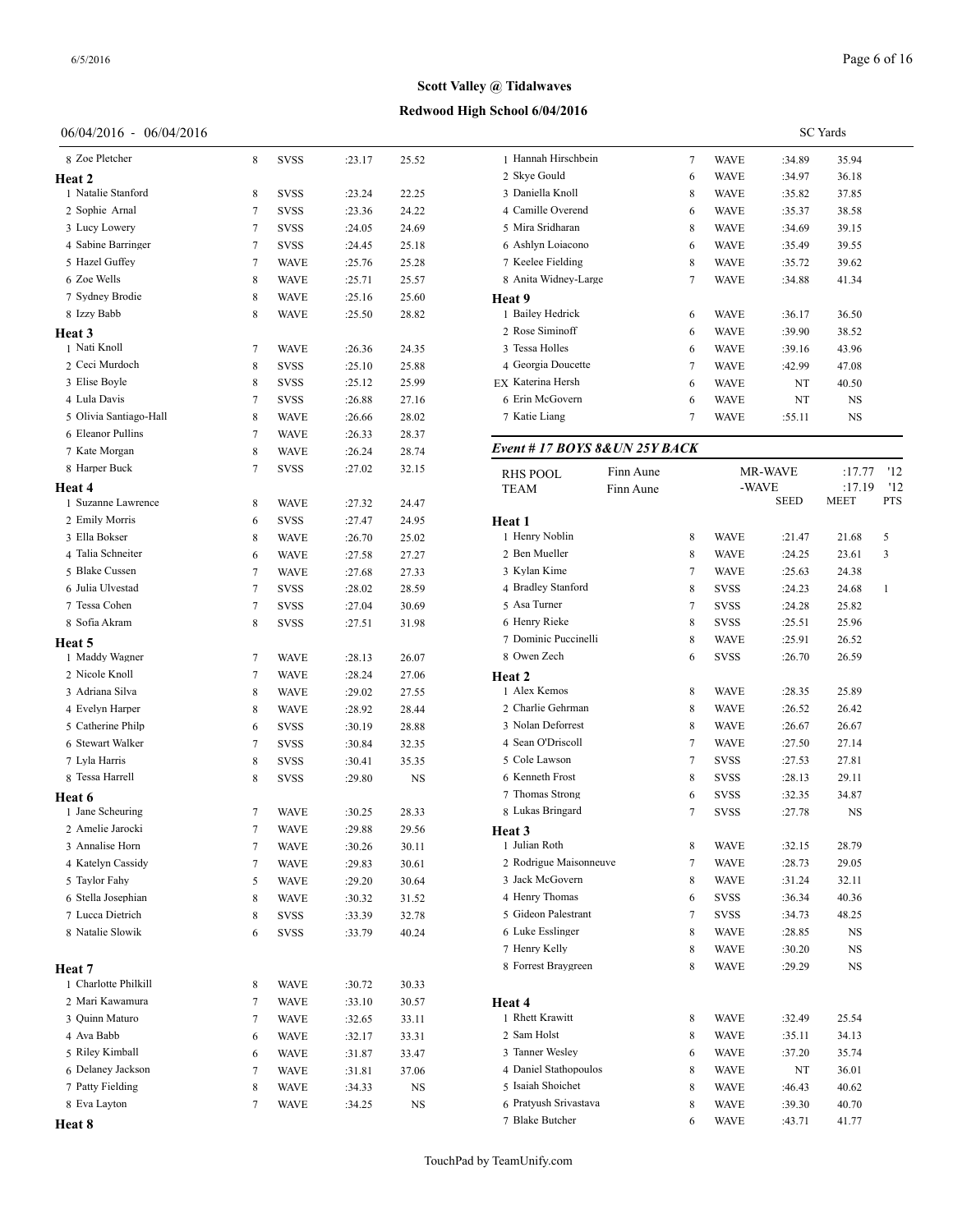## **Redwood High School 6/04/2016**

## 06/04/2016 - 06/04/2016

| 8 Beau Looney                 |               | 6  | WAVE        | :48.34      | NS             |            | 5 Lilly Kabat                  |
|-------------------------------|---------------|----|-------------|-------------|----------------|------------|--------------------------------|
| Event #18 GIRLS 9-10 50Y BACK |               |    |             |             |                |            | 6 Ella Haack<br>7 Sophia Mauro |
| <b>RHS POOL</b>               | Natalie Focha |    |             | MR-SHST     | :33.38         | '5         | 8 Charlotte Lacy               |
| <b>TEAM</b>                   | Zoe Trutner   |    | -WAVE       | <b>SEED</b> | :36.01<br>MEET | '04<br>PTS | Heat 7<br>1 Maddie Eaton       |
| Heat 1                        |               |    |             |             |                |            | 2 Fiona McHugh                 |
| 1 Sara Morris                 |               | 10 | <b>SVSS</b> | :35.45      | 36.73          | 5          | 3 Elsa Block                   |
| 2 Kate Deforrest              |               | 10 | WAVE        | :38.22      | 37.40          | 3          |                                |
| 3 Maddie Jarocki              |               | 10 | <b>WAVE</b> | :39.70      | 40.86          | 1          | Event # 19 $BOY$               |
| 4 Sarani Puri                 |               | 10 | <b>WAVE</b> | :43.37      | 42.37          |            |                                |
| 5 Jessie Gazzola              |               | 10 | SVSS        | :42.50      | 42.53          |            | <b>RHS POOL</b>                |
| 6 Isabella Miccio             |               | 10 | <b>SVSS</b> | :43.28      | 42.91          |            | TEAM                           |
| 7 Claire Lawson               |               | 9  | SVSS        | :43.27      | 43.28          |            | <b>Heat 1</b>                  |
| 8 Addie Winship               |               | 10 | WAVE        | :42.41      | 44.38          |            | 1 Andrew Sternfe               |
| Heat 2                        |               |    |             |             |                |            | 2 Jacob Shunk                  |
| 1 Anna Harrell                |               | 10 | SVSS        | :44.26      | 42.94          |            | 3 Price Jeffris                |
| 2 Olivia Koeppel              |               | 9  | <b>WAVE</b> | :44.61      | 43.05          |            | 4 Tudor Quinn                  |
| 3 Ellie Kemos                 |               | 10 | <b>WAVE</b> | :44.34      | 43.82          |            | 5 Nathaniel Johns              |
| 4 Clara Guffey                |               | 9  | WAVE        | :44.67      | 43.88          |            | 6 Jake Falkow                  |
| 5 Lily Cox                    |               | 9  | <b>SVSS</b> | :43.53      | 44.37          |            | 7 Seth Summers                 |
| 6 Sasha Grewal                |               | 10 | <b>WAVE</b> | :43.67      | 44.42          |            | 8 Zachary Redlin               |
| 7 Sawyer Barta                |               | 10 | SVSS        | :46.97      | 46.31          |            | Heat 2                         |
| 8 Amelia Damsen               |               | 10 | <b>SVSS</b> | :46.96      | 46.60          |            | 1 Ian Mooney                   |
| Heat 3                        |               |    |             |             |                |            | 2 Jenner Jones-Or              |
| 1 Sammy Gardner               |               | 10 | <b>WAVE</b> | :45.89      | 44.05          |            | 3 Jack Lamirand                |
| 2 Jillian Manning             |               | 10 | <b>WAVE</b> | :46.37      | 44.88          |            | 4 Max Pyfer                    |
| 3 Annesley Krawitt            |               | 10 | <b>WAVE</b> | :45.00      | 44.92          |            | 5 Miles Doucette               |
| 4 Judi Jo Lee                 |               | 10 | <b>SVSS</b> | :47.38      | 45.72          |            | 6 Sawyer Goldber               |
| 5 Lula Ashworth               |               | 10 | <b>WAVE</b> | :46.73      | 48.88          |            | 7 Ray Culhane                  |
| 6 Nola Palestrant             |               | 9  | <b>SVSS</b> | :50.22      | 51.46          |            | 8 Harrison Luhnir              |
| 7 Stella Rieke                |               | 10 | SVSS        | :49.03      | 52.03          |            |                                |
| 8 Lily Brezine                |               | 9  | svss        | :49.98      | 52.14          |            | Heat 3<br>1 Zachary Friedm     |
|                               |               |    |             |             |                |            | 2 Ethan Akram                  |
| Heat 4<br>1 Abi Call          |               | 10 | <b>WAVE</b> | :47.39      | 46.93          |            | 3 Wyatt Donaldso               |
| 2 Raney Wolfers               |               | 9  | <b>WAVE</b> | :49.30      | 49.91          |            | 4 Fields Palmer                |
| 3 Maggie Pitts                |               | 9  | <b>WAVE</b> | :49.74      | 50.74          |            | 5 Andrew Stein                 |
| 4 Lilly Dell'Orto             |               | 9  | <b>WAVE</b> | :50.50      | 50.79          |            | 6 Reed Hsiao Wor               |
| 5 Isabella Slowik             |               | 9  | <b>SVSS</b> | :50.47      | 52.80          |            | Heat 4                         |
| 6 Isabel Ciccarone            |               | 9  | <b>SVSS</b> | :57.48      | 54.40          |            | 1 Milo Feegel                  |
| 7 Emma Gonthier               |               | 9  | <b>SVSS</b> | :54.91      | 55.98          |            | 2 Max Cohen                    |
| 8 Isabel Douglas              |               | 9  | SVSS        | :52.03      | NS             |            | 3 Billy Hobson                 |
| Heat 5                        |               |    |             |             |                |            |                                |
| 1 Nina Bonte                  |               | 9  | WAVE        | :50.62      | 48.82          |            |                                |
| 2 Julia Sigel                 |               | 9  | WAVE        | :51.51      | 50.59          |            | Event # 20 GIRI                |
| 3 Tara Sridharan              |               | 10 | WAVE        | :50.85      | 50.67          |            |                                |
| 4 Anna Lawrence               |               | 10 | WAVE        | :54.07      | 54.20          |            | <b>RHS POOL</b><br><b>TEAM</b> |
| 5 Amanda Mueller              |               | 10 | WAVE        | :53.71      | 54.21          |            |                                |
| 6 Tatsiya Distler             |               | 9  | <b>WAVE</b> | :53.78      | 54.50          |            | Heat 1                         |
| 7 Jacqueline Brown            |               | 9  | SVSS        | :59.64      | 1:03.53        |            | 1 Belle Grace                  |
| 8 Cassidy Potter              |               | 10 | WAVE        | :52.14      | NS             |            | 2 Lulu Sunshine                |
|                               |               |    |             |             |                |            | 3 Adeline Turner               |
| Heat 6                        |               |    |             |             |                |            | 4 Marisa Distler               |
| 1 Sofia Wesley                |               | 9  | WAVE        | 1:01.51     | 55.85          |            | 5 Ariana Greenber              |
| 2 Maya Saibel                 |               | 9  | WAVE        | :54.31      | 57.61          |            | 6 Libby Walsh                  |
| 3 Luci Hight                  |               | 9  | WAVE        | :55.12      | 1:00.87        |            | 7 Charlotte Estus              |
| 4 Hannah Ritola               |               | 10 | WAVE        | 1:08.28     | 1:04.18        |            | 8 Lilli Mishalko               |
|                               |               |    |             |             |                |            |                                |

|                                      |              |    |             |         | <b>SC</b> Yards |            |
|--------------------------------------|--------------|----|-------------|---------|-----------------|------------|
| 5 Lilly Kabat                        |              | 10 | WAVE        | 1:04.27 | 1:04.55         |            |
| 6 Ella Haack                         |              | 9  | WAVE        | 1:00.46 | 1:04.60         |            |
| 7 Sophia Mauro                       |              | 9  | WAVE        | 1:02.91 | 1:04.68         |            |
| 8 Charlotte Lacy                     |              | 9  | <b>WAVE</b> | :56.33  | DQ              |            |
| Heat 7                               |              |    |             |         |                 |            |
| 1 Maddie Eaton                       |              | 10 | <b>WAVE</b> | NT      | 56.97           |            |
| 2 Fiona McHugh                       |              | 10 | <b>WAVE</b> | 1:21.44 | 1:28.33         |            |
| 3 Elsa Block                         |              | 9  | WAVE        | 1:09.92 | NS              |            |
| Event # 19 BOYS 9-10 50Y BACK        |              |    |             |         |                 |            |
| <b>RHS POOL</b>                      | Finn Aune    |    |             | MR-WAVE | :32.55          | '14        |
| <b>TEAM</b>                          | Finn Aune    |    | -WAVE       |         | :32.55          | '14        |
|                                      |              |    |             | SEED    | MEET            | <b>PTS</b> |
| Heat 1                               |              |    |             |         |                 |            |
| 1 Andrew Sternfels                   |              | 9  | <b>SVSS</b> | :37.20  | 37.25           | 5          |
| 2 Jacob Shunk                        |              | 10 | <b>WAVE</b> | :39.85  | 38.55           | 3          |
| 3 Price Jeffris                      |              | 9  | <b>SVSS</b> | :42.14  | 39.43           | 1          |
| 4 Tudor Quinn                        |              | 10 | <b>WAVE</b> | :44.22  | 42.38           |            |
| 5 Nathaniel Johnson                  |              | 9  | <b>SVSS</b> | :42.70  | 42.96           |            |
| 6 Jake Falkow                        |              | 10 | <b>SVSS</b> | :43.34  | 45.96           |            |
| 7 Seth Summers                       |              | 10 | <b>WAVE</b> | :47.21  | 46.93           |            |
| 8 Zachary Redlin                     |              | 9  | WAVE        | :51.95  | 53.17           |            |
| <b>Heat 2</b>                        |              |    |             |         |                 |            |
| 1 Ian Mooney                         |              | 9  | <b>SVSS</b> | :44.91  | 45.22           |            |
| 2 Jenner Jones-Orrell                |              | 10 | <b>SVSS</b> | :49.71  | 46.61           |            |
| 3 Jack Lamirand                      |              | 9  | <b>SVSS</b> | :48.09  | 46.90           |            |
| 4 Max Pyfer                          |              | 9  | <b>SVSS</b> | :48.23  | 47.07           |            |
| 5 Miles Doucette                     |              | 10 | <b>WAVE</b> | :54.26  | 48.18           |            |
| 6 Sawyer Goldberg                    |              | 9  | <b>WAVE</b> | :53.96  | 52.92           |            |
| 7 Ray Culhane                        |              | 9  | WAVE        | :55.42  | DQ              |            |
| 8 Harrison Luhning                   |              | 9  | WAVE        | :57.62  | NS              |            |
| Heat 3                               |              |    |             |         |                 |            |
| 1 Zachary Friedman                   |              | 9  | <b>WAVE</b> | NT      | 48.84           |            |
| 2 Ethan Akram                        |              | 10 | <b>SVSS</b> | :54.41  | 51.56           |            |
| 3 Wyatt Donaldson<br>4 Fields Palmer |              | 9  | <b>SVSS</b> | :54.26  | 52.26           |            |
|                                      |              | 9  | SVSS        | :52.27  | 52.98           |            |
| 5 Andrew Stein                       |              | 9  | <b>WAVE</b> | 1:07.80 | 1:04.74         |            |
| 6 Reed Hsiao Wong                    |              | 9  | WAVE        | 1:15.22 | 1:07.39         |            |
| Heat 4                               |              |    |             |         |                 |            |
| 1 Milo Feegel<br>2 Max Cohen         |              | 9  | SVSS        | NT      | 53.01           |            |
| 3 Billy Hobson                       |              | 9  | SVSS        | :56.29  | 55.67           |            |
|                                      |              | 10 | <b>SVSS</b> | NT      | NS              |            |
| Event # 20 GIRLS 11-12 50Y BACK      |              |    |             |         |                 |            |
| <b>RHS POOL</b>                      | Kaitlyn Lo   |    |             | MR-SHST | :29.72          | '5         |
| <b>TEAM</b>                          | Darcy Gamble |    | -WAVE       |         | :31.66          | '04        |
|                                      |              |    |             |         |                 |            |

| TEAM               | Darcy Gamble |    | -WAVE       |             | : 1.66      | '04        |
|--------------------|--------------|----|-------------|-------------|-------------|------------|
|                    |              |    |             | <b>SEED</b> | <b>MEET</b> | <b>PTS</b> |
| Heat 1             |              |    |             |             |             |            |
| 1 Belle Grace      |              | 12 | <b>SVSS</b> | :36.20      | 35.30       | 5          |
| 2 Lulu Sunshine    |              | 12 | <b>WAVE</b> | :38.33      | 36.90       | 3          |
| 3 Adeline Turner   |              | 11 | <b>SVSS</b> | :37.16      | 37.36       |            |
| 4 Marisa Distler   |              | 12 | <b>WAVE</b> | :38.19      | 38.36       |            |
| 5 Ariana Greenberg |              | 11 | <b>SVSS</b> | :37.02      | 38.59       |            |
| 6 Libby Walsh      |              | 12 | <b>WAVE</b> | :40.67      | 39.46       |            |
| 7 Charlotte Estus  |              | 11 | <b>WAVE</b> | :39.25      | 39.75       |            |
| 8 Lilli Mishalko   |              | 11 | <b>SVSS</b> | :37.01      | NS          |            |
|                    |              |    |             |             |             |            |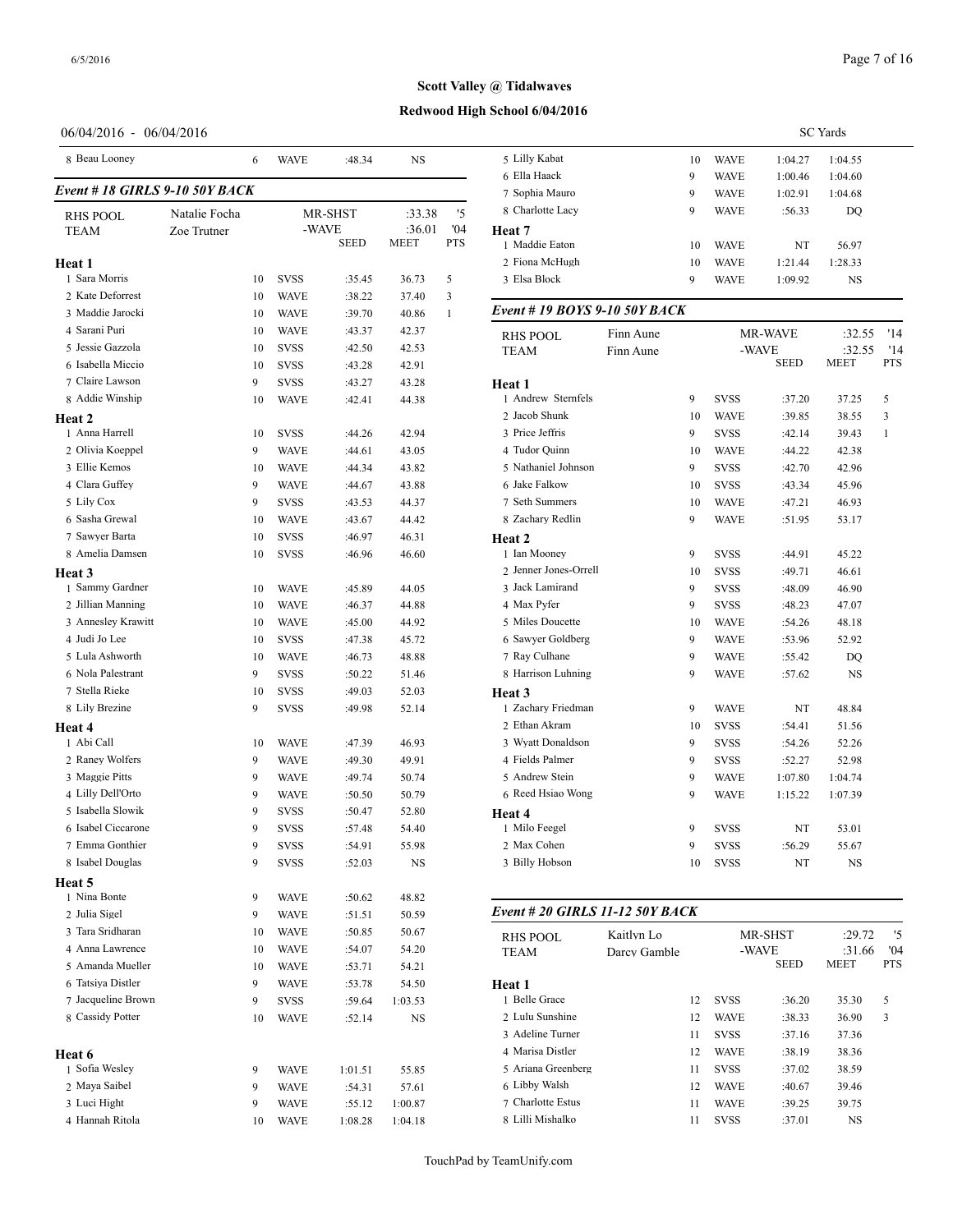#### **Redwood High School 6/04/2016**

#### 06/04/2016 - 06/04/2016

| Heat 2              |    |             |         |           |   | 7 Eric Sunshine |
|---------------------|----|-------------|---------|-----------|---|-----------------|
| 1 Bella Hare-Leiva  | 12 | <b>SVSS</b> | :38.27  | 37.04     | 1 | 8 Nate Katz     |
| 2 Lia Pletcher      | 12 | <b>SVSS</b> | :38.76  | 38.27     |   |                 |
| 3 Aliyah San Andres | 11 | <b>WAVE</b> | :40.73  | 40.32     |   | Event # 22 GII  |
| 4 Kallen Wank       | 11 | <b>WAVE</b> | :42.39  | 41.67     |   | <b>RHS POOL</b> |
| 5 Livi Letts        | 12 | <b>WAVE</b> | :41.87  | 42.64     |   | <b>TEAM</b>     |
| 6 Abby Lesher       | 12 | <b>SVSS</b> | :39.09  | 43.75     |   |                 |
| 7 Jacqui Martin     | 12 | <b>WAVE</b> | :41.70  | <b>NS</b> |   | Heat 1          |
| 8 Abby Grace        | 11 | <b>SVSS</b> | :38.14  | <b>NS</b> |   | 1 Miya Schilz   |
| Heat 3              |    |             |         |           |   | 2 Lauren Pyfer  |
| 1 Cam Ford          | 12 | <b>SVSS</b> | :42.24  | 41.36     |   | 3 Alicia Helmer |
| 2 Amanda Koeppel    | 11 | <b>WAVE</b> | :42.49  | 41.69     |   | 4 Indie Adamich |
| 3 Charlotte Tuthill | 11 | <b>WAVE</b> | :42.62  | 42.51     |   | 5 Emily Comins  |
| 4 Grace Whitty      | 11 | <b>WAVE</b> | :42.45  | 42.86     |   | 6 Kyra Carney   |
| 5 Emilia Puccinelli | 11 | <b>WAVE</b> | :42.77  | 43.08     |   | Heat 2          |
| 6 Greta Miller      | 12 | <b>SVSS</b> | :44.48  | 44.13     |   | 1 Cassidy Rodge |
| 7 Toby Petersen     | 12 | <b>SVSS</b> | :44.94  | 47.98     |   | 2 Monika Platek |
| 8 Annadel Thomas    | 11 | <b>SVSS</b> | :42.29  | DQ        |   | 3 Elise Braff   |
| Heat 4              |    |             |         |           |   |                 |
| 1 Lauren Cheng      | 12 | <b>WAVE</b> | :43.26  | 43.22     |   | Event # 23 $BO$ |
| 2 Paula Castillo Hi | 11 | <b>SVSS</b> | :45.95  | 45.24     |   | <b>RHS POOL</b> |
| 3 Kendra Rodgers    | 11 | <b>WAVE</b> | :45.69  | 47.09     |   | <b>TEAM</b>     |
| 4 Annie Goldstein   | 11 | <b>WAVE</b> | :44.81  | 47.18     |   |                 |
| 5 Kirsi Ella Harris | 11 | <b>SVSS</b> | :47.17  | 48.50     |   | Heat 1          |
| 6 Lily Hottenstein  | 11 | <b>SVSS</b> | :48.46  | 48.77     |   | 1 Dwight Bellis |
| 7 Molly Biggs       | 12 | <b>WAVE</b> | :46.37  | NS        |   | 2 Andrey Priahi |
| 8 Sadie Scholz      | 12 | <b>SVSS</b> | :47.06  | <b>NS</b> |   | 3 Will Harding  |
| Heat 5              |    |             |         |           |   | 4 Nicholas John |
| 1 Alyssa McCadden   | 12 | <b>WAVE</b> | :46.45  | 44.30     |   | 5 Cole Ford     |
| 2 Lainey Wank       | 11 | <b>WAVE</b> | :48.42  | 45.19     |   | 6 Sean Middleto |
| 3 Maile Hsiao Wong  | 12 | <b>WAVE</b> | :54.56  | 53.33     |   | 7 Ethan Rosegar |
| 4 Keely Ganong      | 11 | WAVE        | :54.02  | 53.39     |   | 8 Malkolm Arm   |
| 5 Logan Jackson     | 11 | <b>WAVE</b> | :55.69  | 53.74     |   |                 |
| 6 Eliza Byck        | 11 | <b>WAVE</b> | 1:04.61 | NS        |   | Heat 2          |
| 7 Nicole Shane      | 11 | <b>WAVE</b> | :49.39  | <b>NS</b> |   | 1 Tibi Quinn    |
|                     |    |             |         |           |   |                 |

#### *Event # 21 BOYS 11-12 50Y BACK*

| <b>RHS POOL</b>    | Daniel Hardman |             | MR-RH                | :29.03                | '11               | 5 Lex Liang        |
|--------------------|----------------|-------------|----------------------|-----------------------|-------------------|--------------------|
| <b>TEAM</b>        | Griffin Burke  |             | -WAVE<br><b>SEED</b> | :28.81<br><b>MEET</b> | '10<br><b>PTS</b> | Event # 24 GIRI    |
| Heat 1             |                |             |                      |                       |                   | <b>RHS POOL</b>    |
| 1 Tor Aune         | 11             | <b>WAVE</b> | :39.50               | 38.89                 | 5                 | <b>TEAM</b>        |
| 2 Andrew Kirz      | 12             | <b>SVSS</b> | :40.95               | 41.10                 | 3                 |                    |
| 3 Will Shehan      | 11             | <b>WAVE</b> | :42.68               | 41.25                 | 1                 | <b>Heat 1</b>      |
| 4 Jackson Pattani  | 11             | <b>WAVE</b> | :42.13               | 42.14                 |                   | 1 Carolyn Cheng    |
| 5 Charlie Rafter   | 12             | <b>WAVE</b> | :42.50               | 42.47                 |                   | 2 Talita Stiles    |
| 6 Jackson Buck     | 11             | <b>SVSS</b> | :43.55               | 43.71                 |                   | 3 Olivia Carpenter |
| 7 Josh Goldstein   | 12             | <b>SVSS</b> | :38.09               | <b>NS</b>             |                   | 4 Lauren Lombard   |
| 8 Elliot Gelbach   | 12             | <b>SVSS</b> | :39.61               | <b>NS</b>             |                   | 5 Emily Johnson    |
| Heat 2             |                |             |                      |                       |                   | 6 Natalie Galuszk  |
| 1 Freddy Goldstein | 11             | <b>SVSS</b> | :45.34               | 43.86                 |                   | 7 Lexie Hansen     |
| 2 Max Bundy        | 12             | <b>WAVE</b> | :43.30               | 44.62                 |                   | Heat 2             |
| 3 Matthew Toups    | 12             | <b>WAVE</b> | :43.40               | 44.88                 |                   | 1 Lily Harding     |
| 4 Dexter Lama      | 12             | <b>WAVE</b> | :43.20               | 45.59                 |                   | 2 Adelaide Shunk   |
| 5 Ziggy Nacco      | 11             | <b>WAVE</b> | :53.24               | 50.28                 |                   | 3 Sylvana Perczek  |
| 6 Pierce Uzelac    | 11             | <b>WAVE</b> | :56.12               | 59.45                 |                   | 4 Anna Hoy         |
|                    |                |             |                      |                       |                   |                    |

|                                 |               |    |                      |         | <b>SC</b> Yards       |                   |  |
|---------------------------------|---------------|----|----------------------|---------|-----------------------|-------------------|--|
| 7 Eric Sunshine                 |               | 12 | <b>WAVE</b>          | :46.46  | <b>NS</b>             |                   |  |
| 8 Nate Katz                     |               | 12 | <b>WAVE</b>          | NT      | <b>NS</b>             |                   |  |
| Event # 22 GIRLS 13-14 50Y BACK |               |    |                      |         |                       |                   |  |
| RHS POOL                        | Quinn Galli   |    | MR-SHST              |         | :29.83                | '11               |  |
| TEAM                            | Josie Nordrum |    | -WAVE<br><b>SEED</b> |         | :30.09<br><b>MEET</b> | '10<br><b>PTS</b> |  |
| Heat 1                          |               |    |                      |         |                       |                   |  |
| 1 Miya Schilz                   |               | 14 | <b>WAVE</b>          | :32.65  | 32.45                 | 5                 |  |
| 2 Lauren Pyfer                  |               | 14 | <b>SVSS</b>          | :34.46  | 34.66                 | 3                 |  |
| 3 Alicia Helmer                 |               | 13 | <b>WAVE</b>          | :35.07  | 35.73                 | 1                 |  |
| 4 Indie Adamich                 |               | 14 | <b>WAVE</b>          | :38.58  | 39.47                 |                   |  |
| 5 Emily Comins                  |               | 14 | <b>WAVE</b>          | :42.17  | 41.19                 |                   |  |
| 6 Kyra Carney                   |               | 14 | <b>SVSS</b>          | :30.58  | <b>NS</b>             |                   |  |
| Heat 2                          |               |    |                      |         |                       |                   |  |
| 1 Cassidy Rodgers               |               | 14 | <b>WAVE</b>          | NT      | 39.73                 |                   |  |
| 2 Monika Platek                 |               | 13 | <b>WAVE</b>          | :43.62  | 44.05                 |                   |  |
| 3 Elise Braff                   |               | 13 | <b>WAVE</b>          | :50.01  | 52.06                 |                   |  |
| Event # 23 BOYS 13-14 50Y BACK  |               |    |                      |         |                       |                   |  |
| <b>RHS POOL</b>                 | Haydn Fischer |    |                      | MR-SVSS | :28.22                | '14               |  |

| 10119 I OOL        |               |    |             |             |             |            |
|--------------------|---------------|----|-------------|-------------|-------------|------------|
| TEAM               | Alex Coughlin |    | -WAVE       |             | :29.49      | '01        |
|                    |               |    |             | <b>SEED</b> | <b>MEET</b> | <b>PTS</b> |
| <b>Heat 1</b>      |               |    |             |             |             |            |
| 1 Dwight Bellisimo |               | 14 | <b>SVSS</b> | :29.59      | 31.25       | 5          |
| 2 Andrey Priahin   |               | 13 | <b>WAVE</b> | :32.00      | 31.99       | 3          |
| 3 Will Harding     |               | 14 | <b>WAVE</b> | :31.87      | 32.14       | 1          |
| 4 Nicholas Johnson |               | 14 | <b>WAVE</b> | :32.77      | 33.41       |            |
| 5 Cole Ford        |               | 14 | <b>SVSS</b> | :36.40      | 36.02       |            |
| 6 Sean Middleton   |               | 13 | <b>WAVE</b> | :37.40      | 37.76       |            |
| 7 Ethan Rosegard   |               | 13 | <b>SVSS</b> | :41.26      | NS          |            |
| 8 Malkolm Armour   |               | 13 | <b>SVSS</b> | :39.57      | <b>NS</b>   |            |
|                    |               |    |             |             |             |            |
| <b>Heat 2</b>      |               |    |             |             |             |            |
| 1 Tibi Quinn       |               | 13 | <b>WAVE</b> | :39.36      | 38.91       |            |
| 2 Cole Summers     |               | 13 | <b>WAVE</b> | :39.40      | 39.69       |            |
| 3 Daniel Tuhtan    |               | 13 | <b>WAVE</b> | :41.96      | 39.72       |            |
| 4 Ethan Lessin     |               | 13 | <b>WAVE</b> | :52.57      | 55.80       |            |
| 5 Lex Liang        |               | 13 | <b>WAVE</b> | :51.89      | NS          |            |
|                    |               |    |             |             |             |            |

## SEED MEET PTS *Event # 24 GIRLS 15-18 50Y BACK* RHS POOL Miki Dahlke MR-SVSS :29.33 '13<br>TEAM Josie Nordrum -WAVE :29.40 '10 TEAM Josie Nordrum -WAVE :29.40 '10<br>SEED MEET PTS **MEET Heat 1** Carolyn Cheng 15 WAVE :32.31 32.59 5 Talita Stiles 16 SVSS :33.36 33.91 3 Olivia Carpenter 16 WAVE :35.71 35.66 Lauren Lombardi 16 SVSS :36.16 36.84 Emily Johnson 16 WAVE :36.77 37.10 Natalie Galuszka 18 SVSS :33.16 NS Lexie Hansen 17 WAVE :39.51 NS **Heat 2** Lily Harding 15 WAVE NT 34.85 1 2 Adelaide Shunk 18 WAVE NT 36.52 3 Sylvana Perczek 15 WAVE NT NS Anna Hoy 16 WAVE :42.02 NS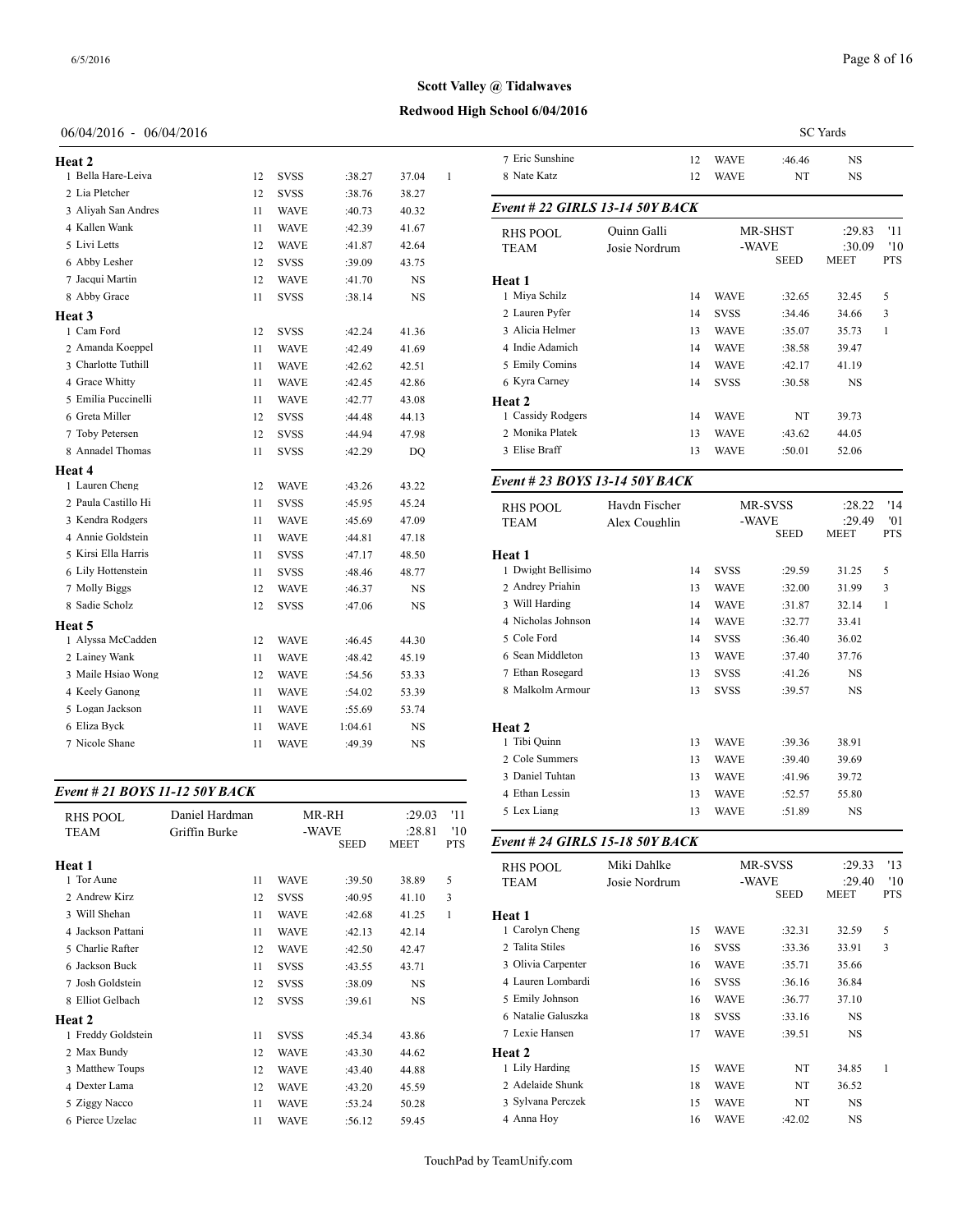## **Redwood High School 6/04/2016**

## 06/04/2016 - 06/04/2016

| 5 Kate Garrison                |             | 17 | <b>WAVE</b> | :40.93      | <b>NS</b>   |            | 6 Lucca Dietrich                 |              | 8              | <b>SVSS</b> | :35.47      | 37.27       |
|--------------------------------|-------------|----|-------------|-------------|-------------|------------|----------------------------------|--------------|----------------|-------------|-------------|-------------|
| 6 Jordan Overmyer              |             | 16 | <b>WAVE</b> | NT          | <b>NS</b>   |            | 7 Julia Ulvestad                 |              | 7              | <b>SVSS</b> | :37.59      | 37.57       |
|                                |             |    |             |             |             |            | 8 Jane Scheuring                 |              | $\overline{7}$ | <b>WAVE</b> | NT          | 43.77       |
| Event # 25 BOYS 15-18 50Y BACK |             |    |             |             |             |            | Heat 5                           |              |                |             |             |             |
| <b>RHS POOL</b>                | Geoff Cline |    |             | MR-WAVE     | :25.71      | '98        | 1 Emily Morris                   |              | 6              | <b>SVSS</b> | :38.77      | 36.44       |
| <b>TEAM</b>                    | Geoff Cline |    |             | -WAVE       | :25.02      | '98        | 2 Stewart Walker                 |              | 7              | <b>SVSS</b> | :39.50      | 38.70       |
|                                |             |    |             | <b>SEED</b> | <b>MEET</b> | <b>PTS</b> | 3 Catherine Philp                |              | 6              | <b>SVSS</b> | 1:07.47     | 45.61       |
| Heat 1                         |             |    |             |             |             |            |                                  |              |                |             |             |             |
| 1 Ryan Stiles                  |             | 18 | <b>SVSS</b> | :27.90      | 28.49       | 3          | Event # 27 BOYS 8& UN 25Y BREAST |              |                |             |             |             |
| 2 Cole Porter                  |             | 18 | <b>SVSS</b> | :32.50      | 33.33       |            | <b>RHS POOL</b>                  | Stefan Venne |                |             | MR-SHST     | :19.43      |
| 3 Raul Beltran Jr              |             | 16 | <b>WAVE</b> | :33.66      | 33.55       |            | <b>TEAM</b>                      | Larry Becker |                |             | -WAVE       | :19.94      |
| 4 Nate Gelbach                 |             | 17 | <b>SVSS</b> | NT          | 33.93       |            |                                  |              |                |             | <b>SEED</b> | <b>MEET</b> |
| 5 Cale Tippett                 |             | 16 | <b>WAVE</b> | :36.41      | 35.85       |            | Heat 1                           |              |                |             |             |             |
| 6 Wes Porter                   |             | 15 | <b>SVSS</b> | NT          | DQ          |            | 1 Evan Oldham                    |              | 8              | <b>WAVE</b> | :26.01      | 25.64       |
| 7 Ryan Schoenlein              |             | 17 | <b>WAVE</b> | :27.55      | <b>NS</b>   |            | 2 Bradley Stanford               |              | 8              | <b>SVSS</b> | :27.50      | 28.55       |
| Heat 2                         |             |    |             |             |             |            | 3 Henry Rieke                    |              | 8              | <b>SVSS</b> | :31.57      | 29.69       |
| 1 Brandon West                 |             | 18 | <b>SVSS</b> | NT          | 28.36       | 5          | 4 Charlie Gehrman                |              | 8              | <b>WAVE</b> | :36.47      | 33.04       |
| 2 Will Nagel                   |             | 18 | <b>SVSS</b> | NT          | 31.32       |            | 5 Kylan Kime                     |              | $\overline{7}$ | <b>WAVE</b> | NT          | 35.28       |
|                                |             |    |             |             |             |            | C. Thomas Strong                 |              | $\epsilon$     | CITCO       | 2000        | 25.56       |

## *Event # 26 GIRLS 8&UN 25Y BREAST*

| <b>RHS POOL</b>     | R. Richards   |                |             | <b>MR-WAVE</b> | :20.61                | '86              | 8 Lukas Bringard            |
|---------------------|---------------|----------------|-------------|----------------|-----------------------|------------------|-----------------------------|
| <b>TEAM</b>         | Emily Kuehler |                | -WAVE       | <b>SEED</b>    | :18.69<br><b>MEET</b> | 91<br><b>PTS</b> | Heat 2<br>1 Gideon Palestra |
| Heat 1              |               |                |             |                |                       |                  | 2 Henry Thomas              |
| 1 Natalie Stanford  |               | 8              | <b>SVSS</b> | :23.32         | 22.12                 | 5                |                             |
| 2 Claire Beneda     |               | 8              | <b>SVSS</b> | : 21.14        | 22.14                 | 3                |                             |
| 3 Ouinn Hottenstein |               | 8              | <b>SVSS</b> | :24.00         | 25.70                 |                  | Event # 28 GIRI             |
| 4 Natalie Lawlor    |               | 8              | <b>WAVE</b> | :28.88         | 26.16                 | $\mathbf{1}$     | <b>RHS POOL</b>             |
| 5 Sasha Lilien      |               | 8              | <b>SVSS</b> | :25.21         | 26.53                 |                  | <b>TEAM</b>                 |
| 6 Suzanne Lawrence  |               | 8              | <b>WAVE</b> | :28.55         | 27.23                 |                  |                             |
| 7 Eleanor Pullins   |               | $\tau$         | <b>WAVE</b> | :29.78         | 28.64                 |                  | Heat 1                      |
| 8 Izzy Babb         |               | 8              | <b>WAVE</b> | :29.27         | 30.14                 |                  | 1 Adella Frender            |
|                     |               |                |             |                |                       |                  | 2 Lily Pashman              |
| Heat 2              |               |                |             |                |                       |                  | 3 Maddie Jarocki            |
| 1 Ceci Murdoch      |               | 8              | <b>SVSS</b> | :25.54         | 24.75                 |                  | 4 Sawyer Barta              |
| 2 Elise Boyle       |               | 8              | <b>SVSS</b> | :26.04         | 28.27                 |                  | 5 Sara Jordan               |
| 3 Katherine Orlesky |               | 7              | <b>SVSS</b> | :30.03         | 29.52                 |                  | 6 Annesley Krawi            |
| 4 Maddy Wagner      |               | $\tau$         | <b>WAVE</b> | :33.62         | 33.15                 |                  | 7 Claire Lawson             |
| 5 Siena Ledesma     |               | $\tau$         | <b>WAVE</b> | :33.68         | 36.39                 |                  | 8 Stella Rieke              |
| 6 Kate Morgan       |               | 8              | <b>WAVE</b> | :33.82         | 36.92                 |                  | Heat 2                      |
| 7 Audrey Strong     |               | $\,$ 8 $\,$    | <b>SVSS</b> | :26.60         | NS                    |                  | 1 Julia St John             |
| 8 Sydney Brodie     |               | 8              | <b>WAVE</b> | :29.80         | NS                    |                  | 2 Sophie Letts              |
| Heat 3              |               |                |             |                |                       |                  | 3 Anna Harrell              |
| 1 Ainsley Boyle     |               | $\tau$         | <b>SVSS</b> | :30.59         | 29.73                 |                  | 4 Amelia Kiriakis           |
| 2 Sabine Barringer  |               | $\tau$         | <b>SVSS</b> | :30.85         | 29.78                 |                  | 5 Maggie Pitts              |
| 3 Natalie Slowik    |               | 6              | <b>SVSS</b> | :32.47         | 32.67                 |                  | 6 Isabella Miccio           |
| 4 Lucy Lowery       |               | $\tau$         | <b>SVSS</b> | :31.77         | 33.91                 |                  | 7 Olivia Koeppel            |
| 5 Annalise Horn     |               | $\tau$         | <b>WAVE</b> | :38.59         | 34.92                 |                  | 8 Lily Cox                  |
| 6 Mari Kawamura     |               | $\tau$         | <b>WAVE</b> | :35.75         | 37.71                 |                  | Heat 3                      |
| 7 Stella Josephian  |               | 8              | <b>WAVE</b> | :37.08         | 40.42                 |                  | 1 Lilly Dell'Orto           |
| 8 Katie Liang       |               | 7              | <b>WAVE</b> | :40.98         | NS                    |                  | 2 Ellie Kemos               |
| Heat 4              |               |                |             |                |                       |                  | 3 Paulina Laremor           |
| 1 Cami Lee          |               | 6              | <b>SVSS</b> | :32.95         | 31.58                 |                  | 4 Judi Jo Lee               |
| 2 Tessa Harrell     |               | 8              | <b>SVSS</b> | :35.75         | 32.59                 |                  | 5 Bella Wagner              |
| 3 Lyla Harris       |               | 8              | <b>SVSS</b> | :34.33         | 32.86                 |                  | 6 Isabella Slowik           |
| 4 Tessa Cohen       |               | $\tau$         | <b>SVSS</b> | :35.13         | 35.00                 |                  | 7 Nola Palestrant           |
| 5 Lula Davis        |               | $\overline{7}$ | <b>SVSS</b> | :32.52         | 35.51                 |                  | 8 Lily Brezine              |

|                   |   |             | <b>SC</b> Yards |       |
|-------------------|---|-------------|-----------------|-------|
| 6 Lucca Dietrich  | 8 | <b>SVSS</b> | :35.47          | 37.27 |
| 7 Julia Ulvestad  | 7 | <b>SVSS</b> | :37.59          | 37.57 |
| 8 Jane Scheuring  |   | <b>WAVE</b> | NT              | 43.77 |
| Heat 5            |   |             |                 |       |
| 1 Emily Morris    | 6 | <b>SVSS</b> | :38.77          | 36.44 |
| 2 Stewart Walker  | 7 | <b>SVSS</b> | :39.50          | 38.70 |
| 3 Catherine Philp | 6 | <b>SVSS</b> | 1:07.47         | 45.61 |
|                   |   |             |                 |       |

| RHS POOL<br><b>TEAM</b> | Stefan Venne<br>Larry Becker |                |             | MR-SHST<br>-WAVE | :19.43<br>:19.94 | '9<br>'85 |
|-------------------------|------------------------------|----------------|-------------|------------------|------------------|-----------|
|                         |                              |                |             | SEED             | <b>MEET</b>      |           |
| Heat 1                  |                              |                |             |                  |                  |           |
| 1 Evan Oldham           |                              | 8              | <b>WAVE</b> | :26.01           | 25.64            | 5         |
| 2 Bradley Stanford      |                              | 8              | <b>SVSS</b> | :27.50           | 28.55            | 3         |
| 3 Henry Rieke           |                              | 8              | <b>SVSS</b> | :31.57           | 29.69            | 1         |
| 4 Charlie Gehrman       |                              | 8              | <b>WAVE</b> | :36.47           | 33.04            |           |
| 5 Kylan Kime            |                              | $\tau$         | <b>WAVE</b> | NT               | 35.28            |           |
| 6 Thomas Strong         |                              | 6              | <b>SVSS</b> | :36.09           | 35.56            |           |
| EX Nolan Deforrest      |                              | 8              | <b>WAVE</b> | NT               | 28.62            |           |
| 8 Lukas Bringard        |                              | 7              | <b>SVSS</b> | :32.50           | <b>NS</b>        |           |
| <b>Heat 2</b>           |                              |                |             |                  |                  |           |
| 1 Gideon Palestrant     |                              | $\overline{7}$ | <b>SVSS</b> | :41.48           | 40.05            |           |
| 2 Henry Thomas          |                              | 6              | <b>SVSS</b> | :49.63           | 44.37            |           |
|                         |                              |                |             |                  |                  |           |

## *Event # 28 GIRLS 9-10 50Y BREAST*

| <b>RHS POOL</b>    | Holly Tarantino |             | <b>MR-SHST</b>       | :36.46                | '15               |
|--------------------|-----------------|-------------|----------------------|-----------------------|-------------------|
| <b>TEAM</b>        | Emily Kuehler   |             | -WAVE<br><b>SEED</b> | :36.81<br><b>MEET</b> | '93<br><b>PTS</b> |
| Heat 1             |                 |             |                      |                       |                   |
| 1 Adella Frender   | 10              | <b>WAVE</b> | :41.16               | 39.46                 | 5                 |
| 2 Lily Pashman     | 10              | <b>SVSS</b> | :41.55               | 43.08                 | 3                 |
| 3 Maddie Jarocki   | 10              | <b>WAVE</b> | :45.52               | 43.80                 | $\mathbf{1}$      |
| 4 Sawyer Barta     | 10              | <b>SVSS</b> | :47.74               | 46.63                 |                   |
| 5 Sara Jordan      | 9               | <b>WAVE</b> | :46.69               | 46.80                 |                   |
| 6 Annesley Krawitt | 10              | <b>WAVE</b> | :47.56               | 46.87                 |                   |
| 7 Claire Lawson    | 9               | <b>SVSS</b> | :48.19               | 46.93                 |                   |
| 8 Stella Rieke     | 10              | <b>SVSS</b> | :48.20               | 52.36                 |                   |
| Heat 2             |                 |             |                      |                       |                   |
| 1 Julia St John    | 9               | <b>WAVE</b> | :50.37               | 47.09                 |                   |
| 2 Sophie Letts     | 10              | <b>WAVE</b> | :49.55               | 48.54                 |                   |
| 3 Anna Harrell     | 10              | <b>SVSS</b> | :49.80               | 49.54                 |                   |
| 4 Amelia Kiriakis  | 9               | <b>SVSS</b> | :49.26               | 49.57                 |                   |
| 5 Maggie Pitts     | 9               | <b>WAVE</b> | :50.74               | 51.38                 |                   |
| 6 Isabella Miccio  | 10              | <b>SVSS</b> | :50.21               | 52.28                 |                   |
| 7 Olivia Koeppel   | 9               | <b>WAVE</b> | :50.41               | 53.43                 |                   |
| 8 Lily Cox         | 9               | <b>SVSS</b> | :51.31               | 53.79                 |                   |
| Heat 3             |                 |             |                      |                       |                   |
| 1 Lilly Dell'Orto  | 9               | <b>WAVE</b> | :53.20               | 52.48                 |                   |
| 2 Ellie Kemos      | 10              | <b>WAVE</b> | :50.83               | 52.75                 |                   |
| 3 Paulina Laremont | 10              | <b>WAVE</b> | :52.96               | 52.89                 |                   |
| 4 Judi Jo Lee      | 10              | <b>SVSS</b> | :52.53               | 53.03                 |                   |
| 5 Bella Wagner     | 9               | <b>WAVE</b> | :53.84               | 54.55                 |                   |
| 6 Isabella Slowik  | 9               | <b>SVSS</b> | :54.02               | 54.68                 |                   |
| 7 Nola Palestrant  | 9               | <b>SVSS</b> | :52.57               | 57.33                 |                   |
| 8 Lily Brezine     | 9               | <b>SVSS</b> | :54.97               | <b>DO</b>             |                   |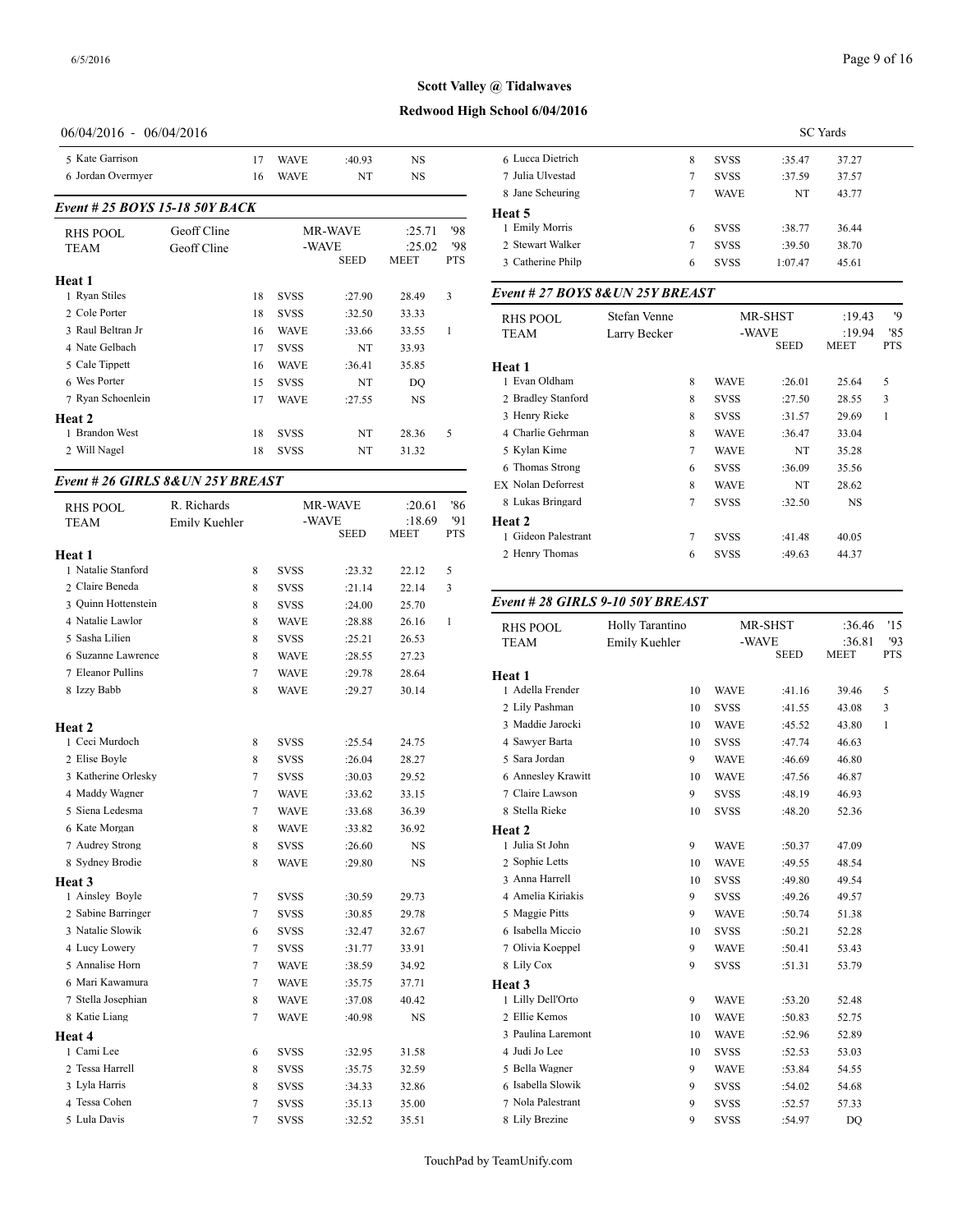| Heat 4                          |    |             |         |           | 1 Ian Mooney            |
|---------------------------------|----|-------------|---------|-----------|-------------------------|
| 1 Amanda Mueller                | 10 | <b>WAVE</b> | :55.58  | 51.72     | 2 Sammy Spenc           |
| 2 Amelia Damsen                 | 10 | <b>SVSS</b> | :56.61  | 53.54     | 3 Milo Feegel           |
| 3 Jillian Manning               | 10 | <b>WAVE</b> | :57.73  | 54.72     | 4 Wyatt Donald:         |
| 4 Nina Bonte                    | 9  | <b>WAVE</b> | :55.72  | 55.28     | 5 Max Pyfer             |
| 5 Abi Call                      | 10 | <b>WAVE</b> | :56.90  | 59.44     | 6 Ethan Akram           |
| 6 Ava Tomasky Cohen             | 9  | <b>SVSS</b> | :59.78  | 59.72     | <b>EX Miles Doucett</b> |
| 7 Emma Gonthier                 | 9  | <b>SVSS</b> | 1:01.31 | DQ        | 8 Billy Hobson          |
| 8 Isabel Douglas                | 9  | <b>SVSS</b> | 1:06.36 | <b>NS</b> |                         |
| Heat 5                          |    |             |         |           |                         |
| 1 Tatsiya Distler               | 9  | <b>WAVE</b> | :59.97  | 55.02     | Event # 30 GII          |
| 2 Sofia Wesley                  | 9  | <b>WAVE</b> | 1:03.88 | 57.88     | <b>RHS POOL</b>         |
| 3 Sammy Gardner                 | 10 | <b>WAVE</b> | 1:00.08 | 58.12     | <b>TEAM</b>             |
| 4 Anna Lawrence                 | 10 | <b>WAVE</b> | 1:01.32 | 59.27     |                         |
| 5 Ava Burke                     | 9  | <b>SVSS</b> | 1:06.63 | 1:03.45   | Heat 1                  |
| 6 Molly Goldstein               | 9  | <b>WAVE</b> | 1:05.40 | 1:03.86   | 1 Belle Grace           |
| 7 Jacqueline Brown              | 9  | <b>SVSS</b> | 1:11.53 | 1:15.84   | 2 Charlotte Defo        |
| 8 Tara Sridharan                | 10 | WAVE        | 1:03.94 | DQ        | 3 Kallen Wank           |
|                                 |    |             |         |           | 4 Marisa Distler        |
| Heat 6                          |    |             |         |           | 5 Abby Lesher           |
| 1 Siena Kimball                 | 10 | <b>WAVE</b> | 1:06.61 | 1:05.46   | 6 Ilea Walters          |
| 2 Luci Hight                    | 9  | <b>WAVE</b> | 1:06.80 | 1:06.70   | 7 Emily Lemus           |
| 3 Hannah Ritola                 | 10 | <b>WAVE</b> | 1:11.42 | 1:07.84   | 8 Lilli Mishalko        |
| 4 Lula Ashworth                 | 10 | <b>WAVE</b> | 1:07.99 | 1:08.19   | Heat 2                  |
| 5 Raney Wolfers                 | 9  | <b>WAVE</b> | 1:24.01 | 1:09.68   | 1 Helena Janku          |
| 6 Maddie Eaton                  | 10 | <b>WAVE</b> | 1:09.11 | 1:10.32   | 2 Adeline Turne         |
| 7 Julia Sigel                   | 9  | <b>WAVE</b> | 1:07.67 | DO        | 3 Cam Ford              |
| 8 Cassidy Potter                | 10 | <b>WAVE</b> | 1:06.33 | <b>NS</b> | 4 Georgia Harlo         |
| <b>Heat</b> 7                   |    |             |         |           | 5 Bella Kiriakis        |
| 1 Lexi Strack                   | 10 | <b>WAVE</b> | NT      | 51.24     | 6 Katie Fielding        |
| 2 Sophia Mauro                  | 9  | <b>WAVE</b> | 1:24.60 | 1:18.89   | 7 Lauren Carbul         |
| <b>EX Kate Deforrest</b>        | 10 | <b>WAVE</b> | NT      | 46.92     | 8 Ariana Greenb         |
| 4 Lilly Kabat                   | 10 | WAVE        | NT      | DQ        | Heat <sub>3</sub>       |
| Event # 29 BOYS 9-10 50Y BREAST |    |             |         |           | 1 Bella Hare-Le         |
|                                 |    |             |         |           | 2 Arianna Chits:        |

## *Event # 29 BOYS 9-10 50Y BREAST*

| <b>RHS POOL</b>       | M. Masterson |    |             | MR-TPC      | :37.04      | 92         | 3 Kendra Rodgers    |
|-----------------------|--------------|----|-------------|-------------|-------------|------------|---------------------|
| <b>TEAM</b>           | Larry Becker |    |             | -WAVE       | :36.40      | '87        | 4 Toby Petersen     |
|                       |              |    |             | <b>SEED</b> | <b>MEET</b> | <b>PTS</b> | 5 Lainey Wank       |
| Heat 1                |              |    |             |             |             |            | 6 Kitty Stauffer    |
| 1 Tudor Quinn         |              | 10 | <b>WAVE</b> | :46.55      | 46.85       | 5          | 7 Jacqui Martin     |
| 2 Seth Summers        |              | 10 | <b>WAVE</b> | :48.69      | 47.92       | 3          | 8 Amanda Koeppe     |
| 3 Caden Barringer     |              | 10 | <b>SVSS</b> | :48.66      | 48.34       | 1          | Heat 4              |
| 4 Jake Falkow         |              | 10 | <b>SVSS</b> | :48.61      | 49.15       |            | 1 Lucille Johnson   |
| 5 Luke Lundgren       |              | 10 | <b>SVSS</b> | :50.50      | 50.53       |            | 2 Lia Pletcher      |
| 6 Cole Lundgren       |              | 10 | <b>SVSS</b> | :50.76      | 51.92       |            | 3 Lauren Cheng      |
| <b>EX Jacob Shunk</b> |              | 10 | <b>WAVE</b> | :50.55      | 45.82       |            | 4 Grace Whitty      |
| 8 Sawyer Goldberg     |              | 9  | <b>WAVE</b> | :53.86      | <b>NS</b>   |            | 5 Alyssa McCadd     |
| Heat 2                |              |    |             |             |             |            | 6 Kirsi Ella Harris |
| 1 Sebastian Vaughan   |              | 10 | <b>SVSS</b> | :52.00      | 50.64       |            | 7 Molly Biggs       |
| 2 Zachary Redlin      |              | 9  | <b>WAVE</b> | :55.74      | 55.05       |            | 8 Sadie Scholz      |
| 3 Fields Palmer       |              | 9  | <b>SVSS</b> | :55.82      | 56.42       |            | Heat 5              |
| 4 Rodrigo Diaz        |              | 10 | <b>WAVE</b> | 1:05.23     | 56.94       |            | 1 Stella Hawthorn   |
| 5 Henry Bringard      |              | 9  | <b>SVSS</b> | :56.95      | 1:00.02     |            | 2 Jenna Smock       |
| 6 Oliver Shore        |              | 9  | <b>SVSS</b> | :58.14      | DO          |            | 3 Paula Castillo H  |
| 7 Jenner Jones-Orrell |              | 10 | <b>SVSS</b> | :57.76      | DO          |            | 4 Katherine Stein   |
| 8 Harrison Luhning    |              | 9  | <b>WAVE</b> | :58.12      | <b>NS</b>   |            | 5 Lily Hottenstein  |
| Heat 3                |              |    |             |             |             |            | 6 Lauren Lawlor     |
|                       |              |    |             |             |             |            |                     |

|                          |    |             |         | <b>SC</b> Yards |
|--------------------------|----|-------------|---------|-----------------|
| 1 Ian Mooney             | 9  | <b>SVSS</b> | 1:00.81 | 56.50           |
| 2 Sammy Spence           | 9  | <b>SVSS</b> | NT      | 58.80           |
| 3 Milo Feegel            | 9  | <b>SVSS</b> | NT      | 1:00.21         |
| 4 Wyatt Donaldson        | 9  | <b>SVSS</b> | 1:07.41 | 1:04.41         |
| 5 Max Pyfer              | 9  | <b>SVSS</b> | 1:06.52 | 1:09.16         |
| 6 Ethan Akram            | 10 | <b>SVSS</b> | 1:12.15 | 1:10.93         |
| <b>EX Miles Doucette</b> | 10 | <b>WAVE</b> | NT      | 59.87           |
| 8 Billy Hobson           | 10 | <b>SVSS</b> | NT      | <b>NS</b>       |
|                          |    |             |         |                 |

| Event # 30 GIRLS 11-12 50Y BREAST |                            |    |                                 |        |                          |                   |
|-----------------------------------|----------------------------|----|---------------------------------|--------|--------------------------|-------------------|
| <b>RHS POOL</b><br>TEAM           | Halle Morris<br>Megan Rios |    | MR-LVST<br>-WAVE<br><b>SEED</b> |        | :32.46<br>:34.58<br>MEET | '10<br>'09<br>PTS |
| Heat 1                            |                            |    |                                 |        |                          |                   |
| 1 Belle Grace                     |                            | 12 | SVSS                            | :35.48 | 36.18                    | 5                 |
| 2 Charlotte Deforrest             |                            | 12 | WAVE                            | :39.85 | 40.36                    | 1                 |
| 3 Kallen Wank                     |                            | 11 | WAVE                            | :41.02 | 40.80                    |                   |
| 4 Marisa Distler                  |                            | 12 | WAVE                            | :40.90 | 41.98                    |                   |
| 5 Abby Lesher                     |                            | 12 | <b>SVSS</b>                     | :40.53 | 42.10                    |                   |
| 6 Ilea Walters                    |                            | 12 | SVSS                            | :41.74 | 42.35                    |                   |
| 7 Emily Lemus                     |                            | 12 | WAVE                            | :42.27 | 42.74                    |                   |
| 8 Lilli Mishalko                  |                            | 11 | SVSS                            | :41.99 | NS                       |                   |
| Heat 2                            |                            |    |                                 |        |                          |                   |
| 1 Helena Janku                    |                            | 12 | WAVE                            | :42.33 | 40.35                    | 3                 |
| 2 Adeline Turner                  |                            | 11 | SVSS                            | :42.33 | 42.07                    |                   |
| 3 Cam Ford                        |                            | 12 | SVSS                            | :43.10 | 43.16                    |                   |
| 4 Georgia Harlow                  |                            | 11 | WAVE                            | :43.21 | 43.20                    |                   |
| 5 Bella Kiriakis                  |                            | 11 | SVSS                            | :42.83 | 43.69                    |                   |
| 6 Katie Fielding                  |                            | 12 | WAVE                            | :45.06 | 44.13                    |                   |
| 7 Lauren Carbullido               |                            | 12 | <b>WAVE</b>                     | :43.53 | 45.78                    |                   |
| 8 Ariana Greenberg                |                            | 11 | <b>SVSS</b>                     | :42.88 | NS                       |                   |
| Heat 3                            |                            |    |                                 |        |                          |                   |
| 1 Bella Hare-Leiva                |                            | 12 | SVSS                            | :44.59 | 42.24                    |                   |
| 2 Arianna Chitsaz                 |                            | 12 | <b>SVSS</b>                     | :45.54 | 45.71                    |                   |
| 3 Kendra Rodgers                  |                            | 11 | WAVE                            | :47.14 | 46.04                    |                   |
| 4 Toby Petersen                   |                            | 12 | SVSS                            | :44.42 | 46.72                    |                   |
| 5 Lainey Wank                     |                            | 11 | WAVE                            | :47.52 | 46.84                    |                   |
| 6 Kitty Stauffer                  |                            | 11 | SVSS                            | :45.47 | 47.17                    |                   |
| 7 Jacqui Martin                   |                            | 12 | WAVE                            | :46.73 | 47.63                    |                   |
| 8 Amanda Koeppel                  |                            | 11 | WAVE                            | :46.80 | 48.29                    |                   |
| Heat 4                            |                            |    |                                 |        |                          |                   |
| 1 Lucille Johnson                 |                            | 11 | SVSS                            | :47.81 | 44.71                    |                   |
| 2 Lia Pletcher                    |                            | 12 | SVSS                            | :46.40 | 45.81                    |                   |
| 3 Lauren Cheng                    |                            | 12 | WAVE                            | :49.86 | 48.29                    |                   |
| 4 Grace Whitty                    |                            | 11 | WAVE                            | :47.65 | 48.63                    |                   |
| 5 Alyssa McCadden                 |                            | 12 | WAVE                            | :49.88 | 49.01                    |                   |
| 6 Kirsi Ella Harris               |                            | 11 | SVSS                            | :49.12 | 51.28                    |                   |
| 7 Molly Biggs                     |                            | 12 | WAVE                            | :48.07 | NS                       |                   |
| 8 Sadie Scholz                    |                            | 12 | <b>SVSS</b>                     | :49.32 | NS                       |                   |
| Heat 5                            |                            |    |                                 |        |                          |                   |
| 1 Stella Hawthorne                |                            | 12 | WAVE                            | :50.09 | 47.27                    |                   |
| 2 Jenna Smock                     |                            | 12 | <b>WAVE</b>                     | :51.55 | 50.01                    |                   |
| 3 Paula Castillo Hi               |                            | 11 | <b>SVSS</b>                     | :52.95 | 53.50                    |                   |
| 4 Katherine Stein                 |                            | 12 | WAVE                            | :52.92 | 54.57                    |                   |
| 5 Lily Hottenstein                |                            | 11 | SVSS                            | :51.01 | 55.31                    |                   |
| 6 Lauren Lawlor                   |                            | 11 | <b>WAVE</b>                     | NT     | 1:02.87                  |                   |

**Redwood High School 6/04/2016 Scott Valley @ Tidalwaves**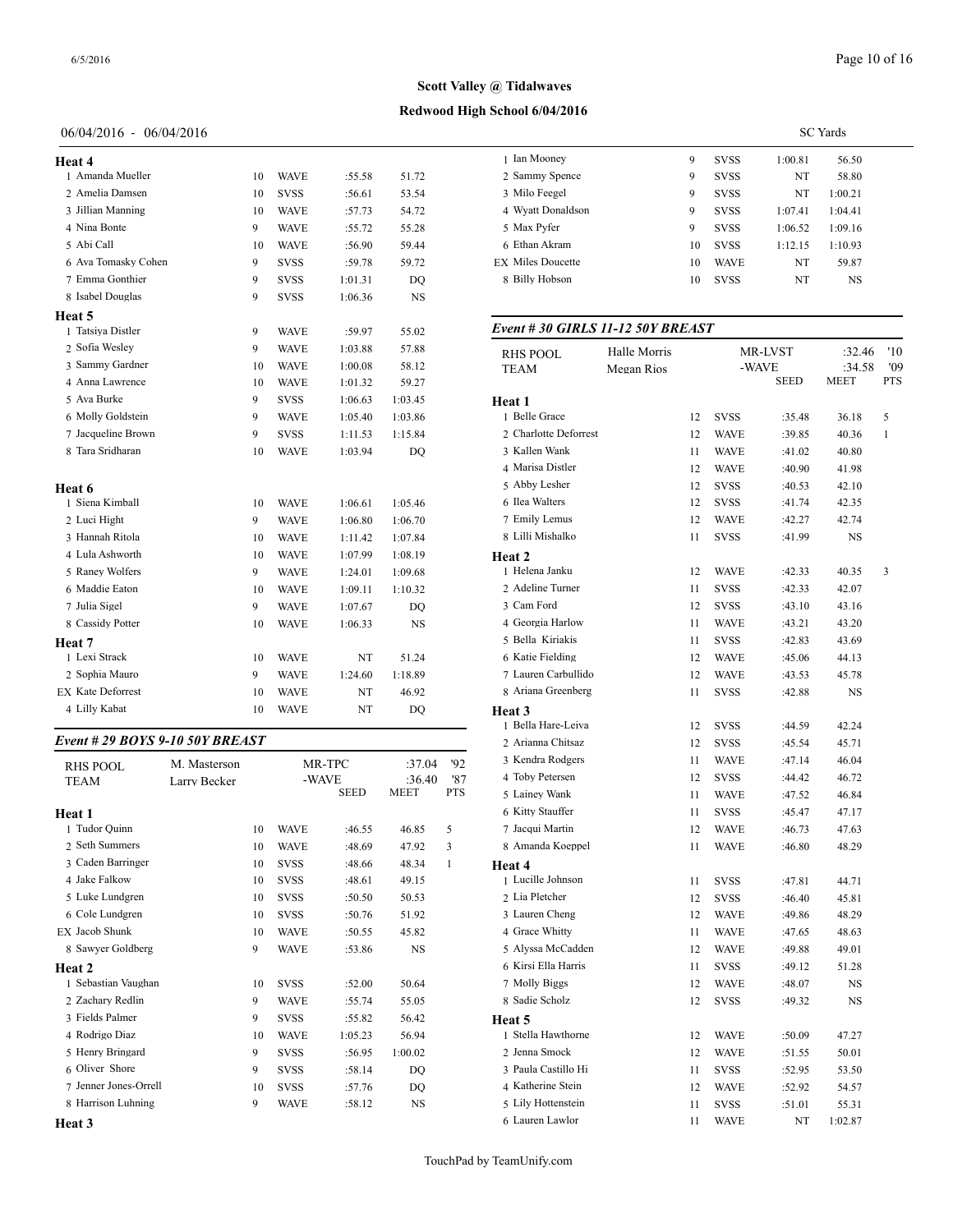## **Redwood High School 6/04/2016**

### 06/04/2016 - 06/04/2016

| 7 Logan Jackson                  |               | 11 | <b>WAVE</b> | :58.53      | DO          |            | 7 Ethan Rosegard          |
|----------------------------------|---------------|----|-------------|-------------|-------------|------------|---------------------------|
| 8 Annadel Thomas                 |               | 11 | <b>SVSS</b> | :54.20      | DO          |            | 8 Lex Liang               |
| Event # 31 BOYS 11-12 50Y BREAST |               |    |             |             |             |            | Heat 2<br>1 Daniel Tuhtan |
| <b>RHS POOL</b>                  | Doug Williams |    | MR-RH       |             | :32.28      | 12         | 2 Tibi Quinn              |
| <b>TEAM</b>                      | Larry Becker  |    | -WAVE       |             | :31.59      | '89        | 3 Owen Ross               |
|                                  |               |    |             | <b>SEED</b> | <b>MEET</b> | <b>PTS</b> | 4 Bennett Somerv          |
| Heat 1                           |               |    |             |             |             |            | 5 Noah Friedman           |
| 1 Zander Ashworth                |               | 12 | <b>WAVE</b> | :42.91      | 42.38       | 5          | 6 Nicholas Johnso         |
| 2 Jack Spence                    |               | 11 | <b>SVSS</b> | :43.53      | 43.31       | 3          |                           |
| 3 Luke Feegel                    |               | 12 | <b>SVSS</b> | :44.97      | 43.67       | 1          |                           |
| 4 Gus Burke                      |               | 11 | <b>SVSS</b> | :45.30      | 44.47       |            | Event # 34 GIRI           |
| 5 Freddy Goldstein               |               | 11 | <b>SVSS</b> | :44.74      | 45.25       |            | RHS POOL                  |
| 6 Dexter Lama                    |               | 12 | <b>WAVE</b> | :46.89      | 45.63       |            | <b>TEAM</b>               |
| 7 Charlie Rafter                 |               | 12 | <b>WAVE</b> | :45.07      | 46.47       |            |                           |
| 8 Matthew Toups                  |               | 12 | <b>WAVE</b> | :48.65      | <b>NS</b>   |            | Heat 1<br>1 Kate Freda    |
| Heat 2                           |               |    |             |             |             |            | 2 Kate Masterson          |
| 1 Andrew Kirz                    |               | 12 | <b>SVSS</b> | :46.00      | 45.61       |            | 3 Amelia Shunk            |
| 2 Jackson Pattani                |               | 11 | <b>WAVE</b> | :49.88      | 49.49       |            | 4 Kellie Lawler           |
| 3 Nate Katz                      |               | 12 | <b>WAVE</b> | :50.13      | 50.91       |            | 5 Lauren Lombard          |
| 4 Josh Goldstein                 |               | 12 | <b>SVSS</b> | :46.43      | <b>NS</b>   |            | 6 Talita Stiles           |
| 5 Elliot Gelbach                 |               | 12 | <b>SVSS</b> | :49.69      | <b>NS</b>   |            | 7 Megan Bosley            |
| 6 Eric Sunshine                  |               | 12 | <b>WAVE</b> | :53.08      | <b>NS</b>   |            | 8 Ellie Allen             |
| 7 Pierce Uzelac                  |               | 11 | <b>WAVE</b> | 1:02.21     | <b>NS</b>   |            | Heat 2                    |

## *Event # 32 GIRLS 13-14 50Y BREAST*

| <b>RHS POOL</b><br><b>TEAM</b> | Serena Campbell<br>Emily Kuehler |             | MR-SHST<br>-WAVE<br><b>SEED</b> | :32.86<br>:33.39<br>MEET | '15<br>97<br><b>PTS</b> | 3 Anna Hoy<br>4 Jordan Overmye |
|--------------------------------|----------------------------------|-------------|---------------------------------|--------------------------|-------------------------|--------------------------------|
| Heat 1                         |                                  |             |                                 |                          |                         | Event # 35 $BOY$               |
| 1 Maddie Lowe                  | 13                               | <b>WAVE</b> | :37.65                          | 37.32                    | 5                       | <b>RHS POOL</b>                |
| 2 Rachel Jordan                | 13                               | <b>WAVE</b> | :38.01                          | 37.85                    | 3                       | <b>TEAM</b>                    |
| 3 Talia Smith                  | 13                               | <b>SVSS</b> | :39.40                          | 39.20                    | 1                       |                                |
| 4 Alexandra Polidora           | 14                               | <b>WAVE</b> | :40.55                          | 39.40                    |                         | Heat 1                         |
| 5 Caitlin Kawamura             | 13                               | <b>WAVE</b> | :40.56                          | 39.68                    |                         | 1 Wes Porter                   |
| 6 Monika Platek                | 13                               | <b>WAVE</b> | :41.93                          | 42.06                    |                         | 2 Cole Porter                  |
| EX Alicia Helmer               | 13                               | <b>WAVE</b> | :40.85                          | 41.24                    |                         | 3 Nate Gelbach                 |
| Heat 2                         |                                  |             |                                 |                          |                         | 4 Jonathan Chase               |
| 1 Amy Jordan                   | 13                               | <b>WAVE</b> | :43.34                          | 43.92                    |                         | 5 Philip Knott                 |
| 2 Emily Comins                 | 14                               | <b>WAVE</b> | :44.12                          | 44.51                    |                         | 6 Riley Stray                  |
| 3 Indie Adamich                | 14                               | <b>WAVE</b> | :47.78                          | 47.62                    |                         | 7 Josh Colety                  |
| 4 Elise Braff                  | 13                               | <b>WAVE</b> | :55.55                          | 57.62                    |                         | Heat 2                         |
| 5 Alix Borton                  | 13                               | <b>WAVE</b> | :49.30                          | DQ                       |                         | 1 Brandon West                 |
| 6 Cassidy Rodgers              | 14                               | <b>WAVE</b> | NT                              | <b>NS</b>                |                         | 2 Will Nagel                   |
|                                |                                  |             |                                 |                          |                         |                                |

## *Event # 33 BOYS 13-14 50Y BREAST*

| RHS POOL           | Stefan Venne   |    |             | <b>MR-SHST</b> | :30.17                | '15               | Event #36 GIRI          |
|--------------------|----------------|----|-------------|----------------|-----------------------|-------------------|-------------------------|
| <b>TEAM</b>        | Stefan Rollins |    | -WAVE       | <b>SEED</b>    | :30.60<br><b>MEET</b> | '84<br><b>PTS</b> | RHS POOL<br><b>TEAM</b> |
| Heat 1             |                |    |             |                |                       |                   |                         |
| 1 Chris Falvey     |                | 13 | <b>WAVE</b> | :34.39         | 34.16                 | 5                 | <b>Heat 1</b>           |
| 2 James Chase      |                | 13 | <b>WAVE</b> | :35.92         | 35.15                 | 3                 | 1 Lily Damsen           |
| 3 Timothee Walters |                | 14 | <b>SVSS</b> | :37.36         | 38.32                 |                   | 2 Maggie Walsh          |
| 4 Ryan Redmond     |                | 13 | <b>WAVE</b> | :38.53         | 39.81                 |                   | 3 Ceci Murdoch          |
| 5 Malkolm Armour   |                | 13 | <b>SVSS</b> | :49.49         | 46.10                 |                   | 4 Giselle Orson         |
| 6 Max Pollack      |                | 13 | <b>SVSS</b> | :45.07         | <b>NS</b>             |                   | 5 Hazel Guffey          |
|                    |                |    |             |                |                       |                   |                         |

|                      | <b>SC</b> Yards |             |        |       |  |  |  |  |  |
|----------------------|-----------------|-------------|--------|-------|--|--|--|--|--|
| 7 Ethan Rosegard     | 13              | <b>SVSS</b> | :43.15 | NS    |  |  |  |  |  |
| 8 Lex Liang          | 13              | <b>WAVE</b> | :42.36 | NS    |  |  |  |  |  |
| Heat 2               |                 |             |        |       |  |  |  |  |  |
| 1 Daniel Tuhtan      | 13              | <b>WAVE</b> | :43.51 | 43.05 |  |  |  |  |  |
| 2 Tibi Quinn         | 13              | <b>WAVE</b> | :43.39 | 45.58 |  |  |  |  |  |
| 3 Owen Ross          | 14              | <b>WAVE</b> | :45.52 | 46.02 |  |  |  |  |  |
| 4 Bennett Somerville | 13              | <b>WAVE</b> | :50.67 | 46.38 |  |  |  |  |  |
| 5 Noah Friedman      | 14              | <b>WAVE</b> | :51.98 | 49.78 |  |  |  |  |  |
| 6 Nicholas Johnson   | 14              | <b>WAVE</b> | :42.67 | NS    |  |  |  |  |  |
|                      |                 |             |        |       |  |  |  |  |  |

#### *Event # 34 GIRLS 15-18 50Y BREAST*

| <b>RHS POOL</b>    | L. Mitchell   |             | MR-MW                | :33.15         | '87               |
|--------------------|---------------|-------------|----------------------|----------------|-------------------|
| <b>TEAM</b>        | Emily Kuehler |             | -WAVE<br><b>SEED</b> | :34.00<br>MEET | '98<br><b>PTS</b> |
| Heat 1             |               |             |                      |                |                   |
| 1 Kate Freda       | 16            | <b>SVSS</b> | :35.66               | 35.52          | 5                 |
| 2 Kate Masterson   | 15            | <b>WAVE</b> | :37.41               | 37.23          | 3                 |
| 3 Amelia Shunk     | 15            | <b>WAVE</b> | NT                   | 38.96          | $\mathbf{1}$      |
| 4 Kellie Lawler    | 16            | <b>WAVE</b> | :39.73               | 39.42          |                   |
| 5 Lauren Lombardi  | 16            | <b>SVSS</b> | NT                   | 40.50          |                   |
| 6 Talita Stiles    | 16            | <b>SVSS</b> | :41.17               | 41.68          |                   |
| 7 Megan Bosley     | 15            | <b>WAVE</b> | :41.12               | 44.21          |                   |
| 8 Ellie Allen      | 16            | <b>SVSS</b> | NT                   | NS             |                   |
| Heat 2             |               |             |                      |                |                   |
| 1 Jocelyn Overmyer | 16            | <b>WAVE</b> | NT                   | <b>NS</b>      |                   |
| 2 Lauren Knott     | 17            | <b>WAVE</b> | :39.24               | NS             |                   |
| 3 Anna Hoy         | 16            | <b>WAVE</b> | :43.11               | NS.            |                   |
| 4 Jordan Overmyer  | 16            | <b>WAVE</b> | NT                   | <b>NS</b>      |                   |
|                    |               |             |                      |                |                   |

#### *Event # 35 BOYS 15-18 50Y BREAST*

| <b>RHS POOL</b>   | R. Flaherty   |             | <b>MR-ORCA</b> | :29.53      | '81        |  |
|-------------------|---------------|-------------|----------------|-------------|------------|--|
| <b>TEAM</b>       | Doug Woodring | -WAVE       |                | :29.53      | '84        |  |
|                   |               |             | <b>SEED</b>    | <b>MEET</b> | <b>PTS</b> |  |
| Heat 1            |               |             |                |             |            |  |
| 1 Wes Porter      | 15            | <b>SVSS</b> | :32.99         | 33.63       | 3          |  |
| 2 Cole Porter     | 18            | <b>SVSS</b> | :34.46         | 34.69       |            |  |
| 3 Nate Gelbach    | 17            | <b>SVSS</b> | :34.00         | 35.09       |            |  |
| 4 Jonathan Chase  | 17            | <b>WAVE</b> | :36.12         | 36.28       | 1          |  |
| 5 Philip Knott    | 15            | <b>WAVE</b> | :39.34         | 39.79       |            |  |
| 6 Riley Stray     | 17            | <b>SVSS</b> | :29.76         | <b>NS</b>   |            |  |
| 7 Josh Colety     | 15            | <b>WAVE</b> | :42.45         | <b>NS</b>   |            |  |
| <b>Heat 2</b>     |               |             |                |             |            |  |
| 1 Brandon West    | 18            | <b>SVSS</b> | NT             | 30.47       | 5          |  |
| 2 Will Nagel      | 18            | <b>SVSS</b> | NT             | 34.27       |            |  |
| 3 Samuel Wortzman | 16            | <b>SVSS</b> | :39.11         | <b>NS</b>   |            |  |

#### *Event # 36 GIRLS 8&UN 25Y FLY*

| <b>RHS POOL</b><br><b>TEAM</b> | Tavlor Hadfield<br>Emily Trautner |             | <b>MR-WAVE</b><br>-WAVE<br><b>SEED</b> |       | '97<br>:16.48<br>'98<br>:15.96<br><b>MEET</b><br><b>PTS</b> |  |
|--------------------------------|-----------------------------------|-------------|----------------------------------------|-------|-------------------------------------------------------------|--|
| Heat 1                         |                                   |             |                                        |       |                                                             |  |
| 1 Lily Damsen                  | 8                                 | <b>SVSS</b> | :17.54                                 | 17.53 | 5                                                           |  |
| 2 Maggie Walsh                 | 8                                 | <b>WAVE</b> | :23.36                                 | 22.07 | 3                                                           |  |
| 3 Ceci Murdoch                 | 8                                 | <b>SVSS</b> | :23.36                                 | 23.66 |                                                             |  |
| 4 Giselle Orson                | 8                                 | <b>WAVE</b> | :23.17                                 | 24.02 |                                                             |  |
| 5 Hazel Guffey                 |                                   | <b>WAVE</b> | :27.09                                 | 24.82 |                                                             |  |
|                                |                                   |             |                                        |       |                                                             |  |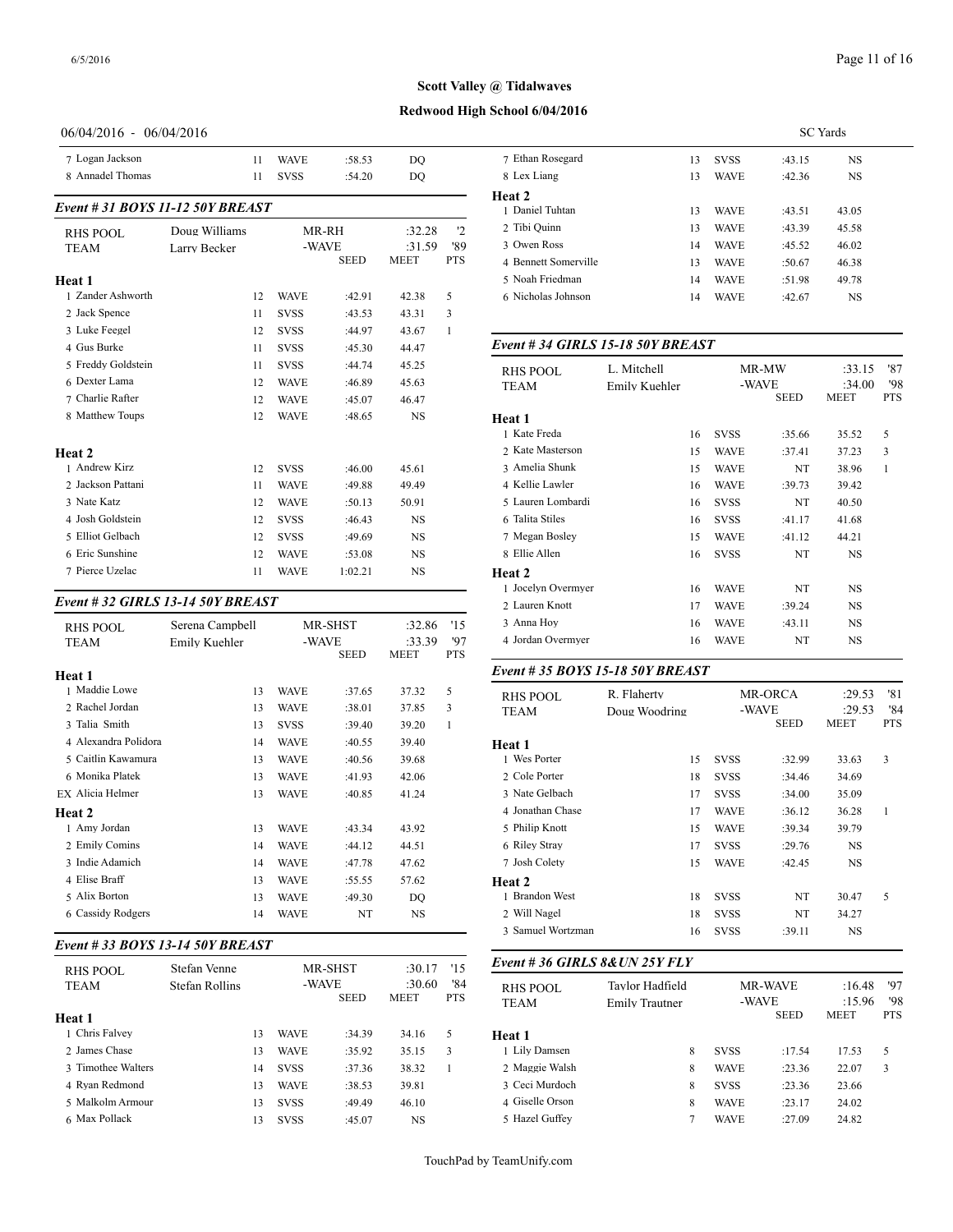## **Redwood High School 6/04/2016**

## 06/04/2016 - 06/04/2016

| 6 Ava Pellumbi         | $\overline{7}$ | <b>WAVE</b> | :26.86 | 25.47     |   | 4 Addie Wi           |
|------------------------|----------------|-------------|--------|-----------|---|----------------------|
| 7 Katherine Orlesky    | $\tau$         | <b>SVSS</b> | :23.00 | 25.89     |   | 5 Claire La          |
| 8 Zoe Pletcher         | 8              | <b>SVSS</b> | :24.43 | 27.59     |   | 6 Eliza Lep          |
| Heat 2                 |                |             |        |           |   | 7 Emily Ro           |
| 1 Sasha Lilien         | 8              | <b>SVSS</b> | :25.47 | 22.90     | 1 | EX Maddie Ja         |
| 2 Ainsley Boyle        | 7              | <b>SVSS</b> | :26.62 | 28.72     |   | Heat 2               |
| 3 Evelyn Harper        | 8              | <b>WAVE</b> | :31.96 | 31.06     |   | 1 Sophie Le          |
| 4 Katelyn Cassidy      | 7              | <b>WAVE</b> | :33.06 | 31.10     |   | 2 Annesley           |
| 5 Charlotte Philkill   | 8              | <b>WAVE</b> | :33.40 | 32.12     |   | 3 Clara Guf          |
| 6 Cami Lee             | 6              | <b>SVSS</b> | NT     | 34.97     |   | 4 Bella Was          |
| 7 Patty Fielding       | 8              | <b>WAVE</b> | :33.80 | 39.53     |   | 5 Ava Burk           |
| 8 Olivia Santiago-Hall | 8              | <b>WAVE</b> | :28.24 | NS        |   | 6 Ava Toma           |
| Heat 3                 |                |             |        |           |   | 7 Amanda l           |
| 1 Talia Schneiter      | 6              | <b>WAVE</b> | NT     | 29.65     |   | 8 Isabel Cio         |
| 2 Hannah Hirschbein    | 7              | <b>WAVE</b> | NT     | 34.95     |   |                      |
| 3 Adriana Silva        | 8              | <b>WAVE</b> | :42.29 | 37.27     |   |                      |
| 4 Siena Ledesma        | 7              | <b>WAVE</b> | :37.69 | 38.41     |   | Event $#39$          |
| 5 Keelee Fielding      | 8              | <b>WAVE</b> | :38.02 | 42.24     |   | <b>RHS POO</b>       |
| 6 Zoe Wells            | 8              | <b>WAVE</b> | :37.57 | 42.25     |   | <b>TEAM</b>          |
| 7 Anita Widney-Large   | $\overline{7}$ | <b>WAVE</b> | :46.53 | 50.61     |   |                      |
| 8 Delaney Jackson      | 7              | <b>WAVE</b> | :43.67 | NS        |   | Heat 1<br>1 Andrew : |
| Heat 4                 |                |             |        |           |   | 2 Jacob Shu          |
| 1 Amelie Jarocki       | 7              | <b>WAVE</b> | NT     | 31.52     |   | 3 Nathaniel          |
| 2 Harper Eaton         | 8              | <b>WAVE</b> | NT     | 34.89     |   | 4 Colby Bir          |
| 3 Tessa Holles         | 6              | <b>WAVE</b> | NT     | 39.36     |   | 5 Caden Ba           |
| 4 Blake Cussen         | 7              | <b>WAVE</b> | NT     | <b>NS</b> |   | Heat 2               |
| 5 Riley Kimball        | 6              | <b>WAVE</b> | NT     | <b>NS</b> |   | 1 Jack Lam           |

#### *Event # 37 BOYS 8&UN 25Y FLY*

| RHS POOL               | A. Dutton    |             | MR-SHST<br>-WAVE | :15.98<br>:16.62 | '96<br>'89 | Event # 40 GIR          |
|------------------------|--------------|-------------|------------------|------------------|------------|-------------------------|
| <b>TEAM</b><br>Heat 1  | D. McSweenev |             | <b>SEED</b>      | <b>MEET</b>      | <b>PTS</b> | RHS POOL<br><b>TEAM</b> |
| 1 Reed Hanna           | 8            | <b>SVSS</b> | :19.90           | 20.66            | 5          |                         |
| 2 Ben Mueller          | 8            | WAVE        | :23.43           | 23.24            | 3          | Heat 1                  |
| 3 Nolan Deforrest      | 8            | <b>WAVE</b> | :24.72           | 26.00            | 1          | 1 Belle Grace           |
| 4 Cole Lawson          | 7            | <b>SVSS</b> | :28.40           | 29.84            |            | 2 Olivia Jarvie         |
| 5 Alex Kemos           | 8            | <b>WAVE</b> | :33.36           | 30.91            |            | 3 Ruby Wolfers          |
| 6 Julian Roth          | 8            | <b>WAVE</b> | :31.80           | 34.11            |            | 4 Ilea Walters          |
| 7 Lukas Bringard       | 7            | <b>SVSS</b> | NT               | <b>NS</b>        |            | 5 Kitty Stauffer        |
| 8 Rhett Krawitt        | 8            | <b>WAVE</b> | :33.88           | <b>NS</b>        |            | 6 Livi Letts            |
| Heat 2                 |              |             |                  |                  |            | 7 Stella Hawthorn       |
| 1 Dominic Puccinelli   | 8            | <b>WAVE</b> | NT               | 27.87            |            | 8 Lainey Wank           |
| 2 Jack McGovern        | 8            | <b>WAVE</b> | :34.30           | 30.14            |            | Heat 2                  |
| 3 Daniel Stathopoulos  | 8            | <b>WAVE</b> | NT               | 34.75            |            | 1 Greta Miller          |
| 4 Rodrigue Maisonneuve | 7            | <b>WAVE</b> | :40.88           | 43.26            |            | 2 Abby Grace            |
| 5 Luke Esslinger       | 8            | <b>WAVE</b> | :36.14           | <b>NS</b>        |            | 3 Ouinn Edington        |
|                        |              |             |                  |                  |            |                         |

#### *Event # 38 GIRLS 9-10 50Y FLY*

| RHS POOL         | Reese Burns   |    |             | MR-SVSS     | :29.80                | '13               | 6 Lilli Mishalko |
|------------------|---------------|----|-------------|-------------|-----------------------|-------------------|------------------|
| <b>TEAM</b>      | Rachel Levine |    | -WAVE       | <b>SEED</b> | :31.27<br><b>MEET</b> | '98<br><b>PTS</b> | Event #41 BOY.   |
| Heat 1           |               |    |             |             |                       |                   | RHS POOL         |
| 1 Kate Deforrest |               | 10 | <b>WAVE</b> | :34.23      | 36.27                 | 5                 | <b>TEAM</b>      |
| 2 Skyler Barnes  |               | 10 | <b>SVSS</b> | :36.45      | 38.31                 | 3                 |                  |
| 3 Eliza Harlow   |               | 9  | <b>SVSS</b> | :40.83      | 38.84                 |                   | Heat 1           |

|                     |    | <b>SC</b> Yards |        |       |  |  |
|---------------------|----|-----------------|--------|-------|--|--|
| 4 Addie Winship     | 10 | <b>WAVE</b>     | :42.15 | 39.86 |  |  |
| 5 Claire Lawson     | 9  | <b>SVSS</b>     | :40.98 | 41.85 |  |  |
| 6 Eliza Lepyansky   | 10 | <b>WAVE</b>     | :41.51 | 43.20 |  |  |
| 7 Emily Rosegard    | 10 | <b>SVSS</b>     | :44.46 | 43.46 |  |  |
| EX Maddie Jarocki   | 10 | <b>WAVE</b>     | :38.84 | 40.41 |  |  |
| Heat 2              |    |                 |        |       |  |  |
| 1 Sophie Letts      | 10 | <b>WAVE</b>     | :42.23 | 41.51 |  |  |
| 2 Anneslev Krawitt  | 10 | <b>WAVE</b>     | NT     | 46.18 |  |  |
| 3 Clara Guffey      | 9  | <b>WAVE</b>     | :43.61 | 49.89 |  |  |
| 4 Bella Wagner      | 9  | <b>WAVE</b>     | :53.01 | 52.36 |  |  |
| 5 Ava Burke         | 9  | <b>SVSS</b>     | :51.46 | 56.07 |  |  |
| 6 Ava Tomasky Cohen | 9  | <b>SVSS</b>     | :53.49 | 57.51 |  |  |
| 7 Amanda Mueller    | 10 | <b>WAVE</b>     | :58.49 | 57.82 |  |  |
| 8 Isabel Ciccarone  | 9  | <b>SVSS</b>     | NT     | 59.08 |  |  |
|                     |    |                 |        |       |  |  |

## *Event # 39 BOYS 9-10 50Y FLY*

| RHS POOL<br><b>TEAM</b> | Dashiell Rothberg<br>Stefan Rollins | MR-RRC<br>-WAVE |             | :31.38<br>:32.58 | '97<br>'80 |
|-------------------------|-------------------------------------|-----------------|-------------|------------------|------------|
|                         |                                     |                 | <b>SEED</b> | <b>MEET</b>      | <b>PTS</b> |
| Heat 1                  |                                     |                 |             |                  |            |
| 1 Andrew Sternfels      | 9                                   | <b>SVSS</b>     | :32.88      | 33.57            | 5          |
| 2 Jacob Shunk           | 10                                  | <b>WAVE</b>     | :40.71      | 41.80            | 3          |
| 3 Nathaniel Johnson     | 9                                   | <b>SVSS</b>     | :42.80      | 45.00            | 1          |
| 4 Colby Binder          | 9                                   | <b>WAVE</b>     | :45.48      | 45.19            |            |
| 5 Caden Barringer       | 10                                  | <b>SVSS</b>     | :45.56      | 46.29            |            |
| <b>Heat 2</b>           |                                     |                 |             |                  |            |
| 1 Jack Lamirand         | 9                                   | <b>SVSS</b>     | :52.41      | 51.92            |            |
| 2 Max Cohen             | 9                                   | <b>SVSS</b>     | 1:02.33     | 1:05.08          |            |
| 3 Henry Bringard        | 9                                   | <b>SVSS</b>     | :56.67      | DO               |            |

## *Event # 40 GIRLS 11-12 50Y FLY*

| <b>RHS POOL</b><br><b>TEAM</b> | Kacev Baetz<br><b>Emily Trautner</b> |             | MR-SVSS<br>-WAVE<br><b>SEED</b> |             | '13<br>:28.05<br>'02<br>:28.29<br><b>PTS</b><br><b>MEET</b> |  |
|--------------------------------|--------------------------------------|-------------|---------------------------------|-------------|-------------------------------------------------------------|--|
| Heat 1                         |                                      |             |                                 |             |                                                             |  |
| 1 Belle Grace                  | 12                                   | <b>SVSS</b> | :33.43                          | 32.94       | 5                                                           |  |
| 2 Olivia Jarvie                | 11                                   | <b>SVSS</b> | :32.97                          | 33.26       | 3                                                           |  |
| 3 Ruby Wolfers                 | 12                                   | <b>WAVE</b> | :35.79                          | 34.36       | 1                                                           |  |
| 4 Ilea Walters                 | 12                                   | <b>SVSS</b> | :37.15                          | 34.52       |                                                             |  |
| 5 Kitty Stauffer               | 11                                   | <b>SVSS</b> | :36.05                          | 35.78       |                                                             |  |
| 6 Livi Letts                   | 12                                   | <b>WAVE</b> | :39.05                          | 37.31       |                                                             |  |
| 7 Stella Hawthorne             | 12                                   | <b>WAVE</b> | :38.12                          | 38.77       |                                                             |  |
| 8 Lainey Wank                  | 11                                   | <b>WAVE</b> | :45.39                          | 42.75       |                                                             |  |
| Heat 2                         |                                      |             |                                 |             |                                                             |  |
| 1 Greta Miller                 | 12                                   | <b>SVSS</b> | :39.84                          | 39.39       |                                                             |  |
| 2 Abby Grace                   | 11                                   | <b>SVSS</b> | :42.31                          | 41.36       |                                                             |  |
| 3 Ouinn Edington               | 11                                   | <b>SVSS</b> | :40.61                          | 41.59       |                                                             |  |
| 4 Katie Fielding               | 12                                   | <b>WAVE</b> | :53.82                          | 50.78       |                                                             |  |
| 5 Lily Hottenstein             | 11                                   | <b>SVSS</b> | :49.06                          | 52.10       |                                                             |  |
| 6 Lilli Mishalko               | 11                                   | <b>SVSS</b> | :39.20                          | <b>NS</b>   |                                                             |  |
| Event #41 BOYS 11-12 50Y FLY   |                                      |             |                                 |             |                                                             |  |
| <b>RHS POOL</b>                | Ethan Lewczyk                        |             | MR-SVSS                         | :27.42      | '13                                                         |  |
| <b>TEAM</b>                    | Griffin Burke                        | -WAVE       |                                 | :29.18      | '10                                                         |  |
|                                |                                      |             | <b>SEED</b>                     | <b>MEET</b> | <b>PTS</b>                                                  |  |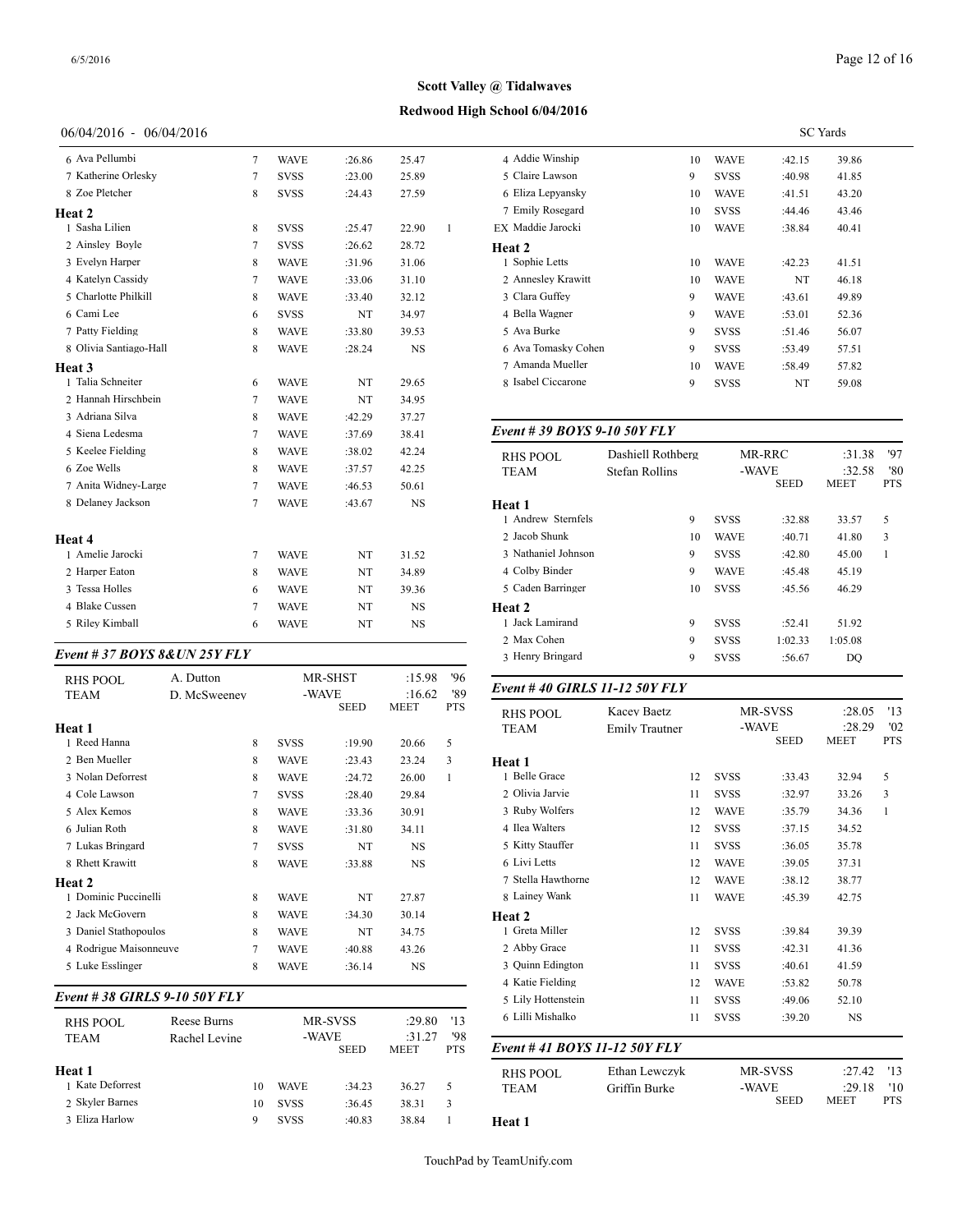SC Yards

# **Scott Valley @ Tidalwaves**

#### **Redwood High School 6/04/2016**

## 06/04/2016 - 06/04/2016

| Event #41 BOYS 11-12 50Y FLY |                                |             |                                        |                                 |                          | IEAM                                         |
|------------------------------|--------------------------------|-------------|----------------------------------------|---------------------------------|--------------------------|----------------------------------------------|
| RHS POOL<br><b>TEAM</b>      | Ethan Lewczyk<br>Griffin Burke |             | <b>MR-SVSS</b><br>-WAVE<br><b>SEED</b> | :27.42<br>:29.18<br><b>MEET</b> | '13<br>'10<br><b>PTS</b> | Heat 1<br>1 Dea Edington<br>2 Jonathan Chase |
| Heat 1                       |                                |             |                                        |                                 |                          | 3 Philip Knott                               |
| 1 Cole Stanford              | 11                             | <b>SVSS</b> | :34.15                                 | 35.42                           | 5                        | 4 Riley Stray                                |
| 2 Will Shehan                | 11                             | <b>WAVE</b> | :37.31                                 | 37.95                           | 3                        | 5 Samuel Wortzm                              |
| 3 Daniel Kaukonen            | 11                             | <b>SVSS</b> | :40.44                                 | 38.69                           | 1                        | 6 Skyler Cox                                 |
| 4 Zander Ashworth            | 12                             | <b>WAVE</b> | :38.56                                 | 39.47                           |                          |                                              |
| 5 Teymur Fatullayev          | 11                             | <b>WAVE</b> | :42.61                                 | 45.67                           |                          | Event #46 GIRI                               |
|                              |                                |             |                                        |                                 |                          | <b>DITC DOOT</b>                             |

#### *Event # 42 GIRLS 13-14 50Y FLY*

| RHS POOL<br><b>TEAM</b> | Aislinn Dresel<br>Sammy McDonough | <b>MR-LVST</b><br>-WAVE | <b>SEED</b> | :27.92<br>:28.15<br><b>MEET</b> | '9<br>'10<br><b>PTS</b> | <b>Heat 1</b><br>1 Maggie Walsh |
|-------------------------|-----------------------------------|-------------------------|-------------|---------------------------------|-------------------------|---------------------------------|
| Heat 1                  |                                   |                         |             |                                 |                         | 2 Claire Beneda                 |
| 1 Caitlin Kawamura      | 13                                | <b>WAVE</b>             | :31.84      | 32.52                           | .5                      | 3 Ouinn Hottenste               |
| 2 Talia Smith           | 13                                | <b>SVSS</b>             | :33.12      | 32.96                           | 3                       | 4 Sophie Arnal                  |
| 3 Alicia Helmer         | 13                                | <b>WAVE</b>             | :33.66      | 34.42                           |                         | 5 Elise Boyle                   |
| 4 Alexandra Polidora    | 14                                | <b>WAVE</b>             | :37.91      | 35.01                           |                         | 6 Laurel Philp                  |
| 5 Kvra Carney           | 14                                | <b>SVSS</b>             | :29.22      | <b>NS</b>                       |                         | 7 Audrey Strong                 |
|                         |                                   |                         |             |                                 |                         |                                 |

#### *Event # 43 BOYS 13-14 50Y FLY*

| RHS POOL<br><b>TEAM</b>      | Havdn Fischer<br>Jake Schmitt |    | <b>MR-SVSS</b><br>-WAVE | <b>SEED</b> | :25.39<br>:25.71<br><b>MEET</b> | '14<br>'01<br><b>PTS</b> | RHS POOL<br><b>TEAM</b>       |
|------------------------------|-------------------------------|----|-------------------------|-------------|---------------------------------|--------------------------|-------------------------------|
| Heat 1<br>1 Vladimir Priahin |                               | 13 | <b>WAVE</b>             | :29.44      | 29.61                           | 5                        | <b>Heat 1</b><br>1 Reed Hanna |
| 2. Timothee Walters          |                               | 14 | <b>SVSS</b>             | :31.11      | 30.55                           | 3                        | 2 Ben Mueller                 |
| 3 Andrey Priahin             |                               | 13 | <b>WAVE</b>             | :30.79      | 30.60                           |                          | 3 Evan Oldham                 |
| 4 Chris Falvey               |                               | 13 | <b>WAVE</b>             | :32.14      | 32.66                           |                          | 4 Asa Turner                  |
| 5 Maury Schultz              |                               | 13 | <b>SVSS</b>             | :34.66      | 33.85                           |                          | 5 Nolan Deforrest             |
| 6 Cole Ford                  |                               | 14 | <b>SVSS</b>             | :33.06      | 33.99                           |                          |                               |
| EX Will Harding              |                               | 14 | <b>WAVE</b>             | :32.18      | 30.49                           |                          | Event #48 GIRI                |

#### *Event # 44 GIRLS 15-18 50Y FLY*

|                               |                 |             |             |             |              | 1 EANI            |
|-------------------------------|-----------------|-------------|-------------|-------------|--------------|-------------------|
| <b>RHS POOL</b>               | Allie Level     |             | MR-NR       | :28.09      | '14          |                   |
| <b>TEAM</b>                   | Sammy McDonough | -WAVE       |             | :27.84      | '12          | <b>Heat 1</b>     |
|                               |                 |             | <b>SEED</b> | <b>MEET</b> | <b>PTS</b>   | 1 Sara Morris     |
| Heat 1                        |                 |             |             |             |              | 2 Adella Frender  |
| 1 Kate Freda                  | 16              | <b>SVSS</b> | :29.31      | 29.64       | 5            | 3 Kate Deforrest  |
| 2 Kate Masterson              | 15              | <b>WAVE</b> | :30.55      | 30.55       | 3            | 4 Skyler Barnes   |
| 3 Lily Harding                | 15              | <b>WAVE</b> | NT          | 32.19       | $\mathbf{1}$ | 5 Lily Pashman    |
| 4 Christina Meylan            | 17              | <b>WAVE</b> | :38.55      | 35.68       |              | 6 Maddie Jarocki  |
| 5 Olivia Carpenter            | 16              | <b>WAVE</b> | :35.68      | 37.58       |              | 7 Addie Winship   |
| 6 Lauren Knott                | 17              | <b>WAVE</b> | :33.77      | <b>NS</b>   |              | 8 Eliza Harlow    |
| <b>Heat 2</b>                 |                 |             |             |             |              | Heat 2            |
| 1 Natalie Galuszka            | 18              | <b>SVSS</b> | NT          | <b>NS</b>   |              | 1 Sara Jordan     |
| 2 Katherine Theriault         | 15              | <b>WAVE</b> | NT          | <b>NS</b>   |              | 2 Amelia Kiriakis |
| 3 Jordan Overmyer             | 16              | <b>WAVE</b> | NT          | <b>NS</b>   |              | 3 Sarani Puri     |
| 4 Natalia Lazor               | 15              | <b>WAVE</b> | NT          | <b>NS</b>   |              | 4 Clara Guffey    |
| 5 Kaitlyn Yang                | 15              | <b>WAVE</b> | :34.28      | <b>NS</b>   |              | 5 Eliza Lepyansky |
| 6 Jocelyn Overmyer            | 16              | <b>WAVE</b> | NT          | NS          |              | 6 Emily Rosegard  |
|                               |                 |             |             |             |              | 7 Sasha Grewal    |
| Event # 45 BOYS 15-18 50Y FLY |                 |             |             |             |              | Heat 3            |

RHS POOL D. Ricci MR-RRC :24.80 '88

| TEAM                            | Phil Aldax            |    |             | -WAVE<br><b>SEED</b> | :24.73<br><b>MEET</b>  | 94<br><b>PTS</b>  |
|---------------------------------|-----------------------|----|-------------|----------------------|------------------------|-------------------|
| Heat 1                          |                       |    |             |                      |                        |                   |
| 1 Dea Edington                  |                       | 17 | <b>SVSS</b> | :26.49               | 27.37                  | 5                 |
| 2 Jonathan Chase                |                       | 17 | <b>WAVE</b> | :29.24               | 31.36                  | 3                 |
| 3 Philip Knott                  |                       | 15 | <b>WAVE</b> | :32.90               | 33.71                  | 1                 |
| 4 Riley Stray                   |                       | 17 | <b>SVSS</b> | :26.38               | <b>NS</b>              |                   |
| 5 Samuel Wortzman               |                       | 16 | <b>SVSS</b> | NT                   | NS                     |                   |
| 6 Skyler Cox                    |                       | 17 | <b>WAVE</b> | NT                   | <b>NS</b>              |                   |
| Event #46 GIRLS 8& UN 100Y I.M. |                       |    |             |                      |                        |                   |
| <b>RHS POOL</b>                 | Alyssa Lo             |    |             | MR-SHST              | 1:27.28                | '99               |
| <b>TEAM</b>                     | <b>Emily Trautner</b> |    |             | -WAVE<br><b>SEED</b> | 1:23.45<br><b>MEET</b> | '99<br><b>PTS</b> |
| Heat 1                          |                       |    |             |                      |                        |                   |
| 1 Maggie Walsh                  |                       | 8  | <b>WAVE</b> | 1:47.71              | 1:43.98                | 5                 |
| 2 Claire Beneda                 |                       | 8  | <b>SVSS</b> | 1:43.05              | 1:44.20                | 3                 |
| 3 Ouinn Hottenstein             |                       | 8  | <b>SVSS</b> | 1:53.72              | 1:46.99                | $\mathbf{1}$      |
| 4 Sophie Arnal                  |                       | 7  | <b>SVSS</b> | NT                   | 1:52.34                |                   |
| 5 Elise Boyle                   |                       | 8  | <b>SVSS</b> | 1:54.92              | 1:56.15                |                   |
| 6 Laurel Philp                  |                       | 8  | <b>SVSS</b> | 1:52.71              | DO                     |                   |
|                                 |                       |    |             |                      |                        |                   |

#### RHS POOL<br>TEAM *Event # 47 BOYS 8&UN 100Y I.M.* RHS POOL Zachary McIntyre MR-NR 1:24.06 '11 Example 20 Larry Becker -WAVE 1:24.81 '85 MEET<sup>1</sup> **Heat 1** 1 Reed Hanna 1 8 SVSS 1:45.85 1:45.58 5 2 Ben Mueller 8 WAVE 1:58.66 1:52.35 3 3 Evan Oldham 8 WAVE 2:15.07 2:06.37 1 4 Asa Turner 7 SVSS NT 2:07.81 5 Nolan Deforrest 8 WAVE 2:04.46 2:12.08

## *Event # 48 GIRLS 9-10 100Y I.M.*

| <b>RHS POOL</b>   | Reese Burns           |             | MR-SVSS              | 1:09.67 | '13               |
|-------------------|-----------------------|-------------|----------------------|---------|-------------------|
| TEAM              | <b>Emily Trautner</b> |             | -WAVE<br><b>SEED</b> |         | 00'<br><b>PTS</b> |
| Heat 1            |                       |             |                      |         |                   |
| 1 Sara Morris     | 10                    | <b>SVSS</b> | 1:18.97              | 1:21.15 | 5                 |
| 2 Adella Frender  | 10                    | <b>WAVE</b> | 1:22.91              | 1:21.83 | 3                 |
| 3 Kate Deforrest  | 10                    | <b>WAVE</b> | 1:22.23              | 1:22.30 | 1                 |
| 4 Skyler Barnes   | 10                    | <b>SVSS</b> | 1:22.20              | 1:22.80 |                   |
| 5 Lily Pashman    | 10                    | <b>SVSS</b> | 1:24.48              | 1:26.22 |                   |
| 6 Maddie Jarocki  | 10                    | <b>WAVE</b> | 1:29.08              | 1:29.55 |                   |
| 7 Addie Winship   | 10                    | <b>WAVE</b> | 1:30.44              | 1:31.29 |                   |
| 8 Eliza Harlow    | 9                     | <b>SVSS</b> | 1:33.65              | 1:35.38 |                   |
| Heat 2            |                       |             |                      |         |                   |
| 1 Sara Jordan     | 9                     | <b>WAVE</b> | 1:31.55              | 1:29.50 |                   |
| 2 Amelia Kiriakis | 9                     | <b>SVSS</b> | 1:34.80              | 1:33.28 |                   |
| 3 Sarani Puri     | 10                    | <b>WAVE</b> | 1:34.63              | 1:34.50 |                   |
| 4 Clara Guffey    | 9                     | <b>WAVE</b> | 1:34.98              | 1:36.27 |                   |
| 5 Eliza Lepyansky | 10                    | <b>WAVE</b> | 1:39.36              | 1:37.79 |                   |
| 6 Emily Rosegard  | 10                    | <b>SVSS</b> | 1:33.95              | 1:39.17 |                   |
| 7 Sasha Grewal    | 10                    | <b>WAVE</b> | 1:42.69              | 1:39.18 |                   |
| Heat 3            |                       |             |                      |         |                   |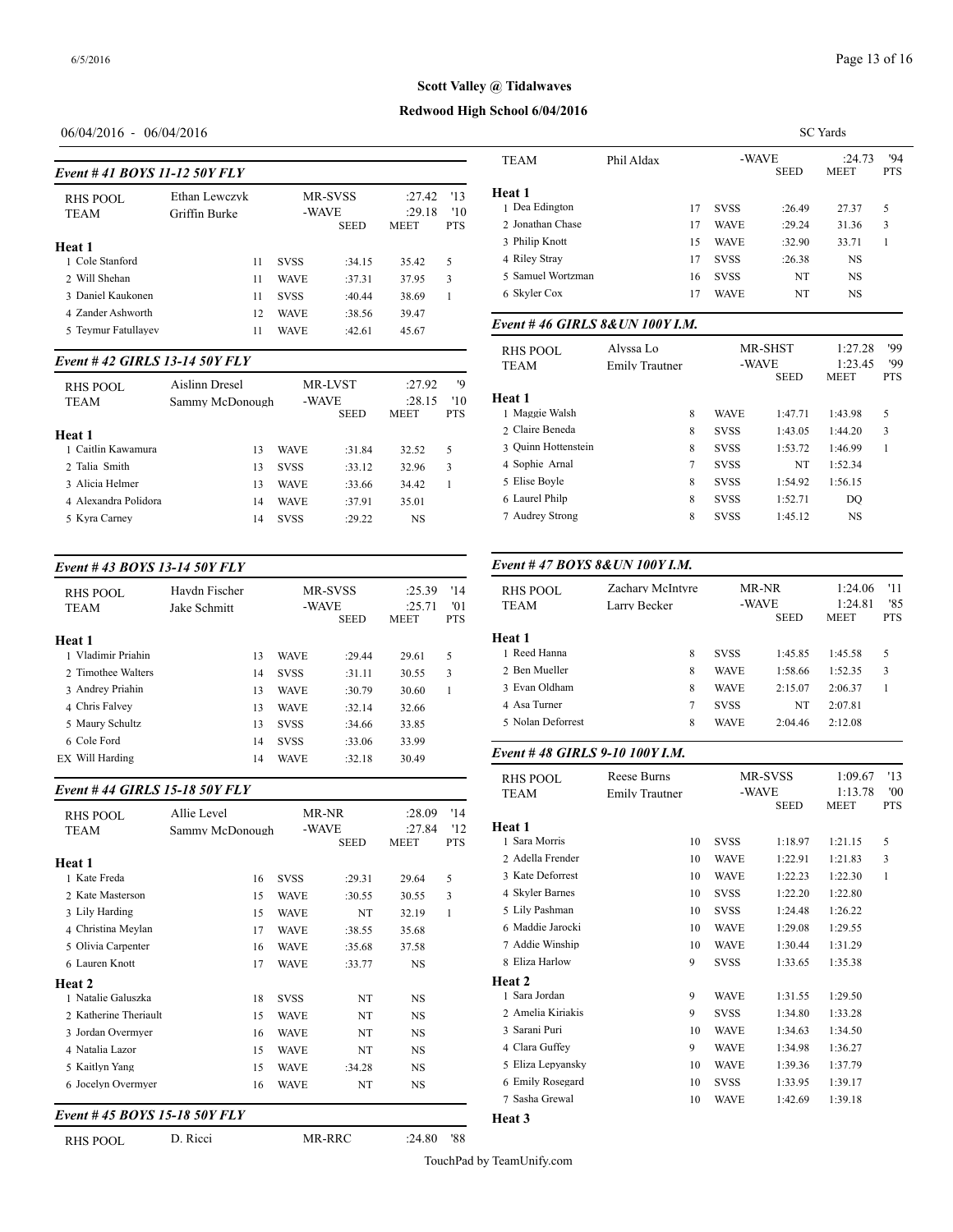## **Redwood High School 6/04/2016**

## 06/04/2016 - 06/04/2016

| Heat 3            |    |             |         |         | Heat 1 |
|-------------------|----|-------------|---------|---------|--------|
| 1 Julia St John   |    | <b>WAVE</b> | 1:45.34 | 1:42.62 | 1 Col  |
| 2 Jillian Manning | 10 | <b>WAVE</b> | 1:49.06 | 1.47.87 | 2 Luk  |
| 3 Molly Goldstein |    | <b>WAVE</b> | 1:57.49 | 1:58.17 | 3 Gus  |

## *Event # 49 BOYS 9-10 100Y I.M.*

| <b>RHS POOL</b><br>TEAM | Zacharv McIntvre<br>Finn Aune |             | MR-NR<br>-WAVE | 1:09.23<br>1:13.53 | '13<br>'14 | 6 Will Shehan<br>7 Zander Ashwort |
|-------------------------|-------------------------------|-------------|----------------|--------------------|------------|-----------------------------------|
| Heat 1                  |                               |             | <b>SEED</b>    | MEET               | <b>PTS</b> | <b>Heat 2</b><br>1 Jack Spence    |
| 1 Andrew Sternfels      | 9                             | <b>SVSS</b> | 1:21.24        | 1:19.33            | 5          | 2 Teymur Fatullay                 |
| 2 Jacob Shunk           | 10                            | <b>WAVE</b> | 1:27.62        | 1:28.02            | 3          | 3 Max Bundy                       |
| 3 Sebastian Vaughan     | 10                            | <b>SVSS</b> | 1:30.11        | 1:30.11            | 1          |                                   |
| 4 Price Jeffris         | 9                             | <b>SVSS</b> | 1:33.40        | 1:32.87            |            | Event # 52 GIRI                   |
| 5 Rodrigo Diaz          | 10                            | <b>WAVE</b> | 1:37.73        | 1:36.84            |            | <b>RHS POOL</b>                   |
| 6 Colby Binder          | 9                             | <b>WAVE</b> | 1:44.03        | 1:48.16            |            | <b>TEAM</b>                       |
| 7 Miles Doucette        | 10                            | <b>WAVE</b> | 1:50.98        | 1:52.32            |            |                                   |
| 8 Henry Bringard        | 9                             | <b>SVSS</b> | 1:45.29        | 1:59.14            |            | Heat 1                            |
| Heat 2                  |                               |             |                |                    |            | 1 Maddie Lowe                     |
| 1 Cole Lundgren         | 10                            | <b>SVSS</b> | 1:47.01        | 1:48.59            |            | 2 Miya Schilz                     |
| 2 Oliver Shore          | 9                             | <b>SVSS</b> | NT             | 1:53.42            |            | 3 Lauren Pyfer                    |
| 3 Sammy Spence          | 9                             | <b>SVSS</b> | 1:47.64        | 1:57.80            |            | 4 Rachel Jordan                   |
| 4 Luke Lundgren         | 10                            | <b>SVSS</b> | 2:02.50        | 2:08.97            |            | 5 Amy Jordan                      |
|                         |                               |             |                |                    |            |                                   |

#### *Event # 50 GIRLS 11-12 100Y I.M.*

| <b>RHS POOL</b>                 | <b>Reese Burns</b>    |    |             | MR-SVSS     | 1:06.60                | '14               | Event # 53 BOY                 |
|---------------------------------|-----------------------|----|-------------|-------------|------------------------|-------------------|--------------------------------|
| <b>TEAM</b>                     | <b>Emily Trautner</b> |    | -WAVE       | <b>SEED</b> | 1:06.02<br><b>MEET</b> | '02<br><b>PTS</b> | <b>RHS POOL</b><br><b>TEAM</b> |
| Heat 1                          |                       |    |             |             |                        |                   |                                |
| 1 Lulu Sunshine                 |                       | 12 | <b>WAVE</b> | 1:18.06     | 1:18.02                | 5                 | Heat 1                         |
| 2 Ruby Wolfers                  |                       | 12 | <b>WAVE</b> | 1:19.32     | 1:18.42                | 3                 | 1 Vladimir Priahir             |
| 3 Charlotte Deforrest           |                       | 12 | <b>WAVE</b> | 1:20.26     | 1:19.33                |                   | 2 Dwight Bellisim              |
| 4 Helena Janku                  |                       | 12 | <b>WAVE</b> | 1:18.26     | 1:19.68                |                   | 3 Will Harding                 |
| 5 Olivia Jarvie                 |                       | 11 | <b>SVSS</b> | 1:21.20     | 1:20.83                | $\mathbf{1}$      | 4 Andrey Priahin               |
| 6 Lucille Johnson               |                       | 11 | <b>SVSS</b> | 1:23.59     | 1:21.73                |                   | 5 Rvan Redmond                 |
| 7 Bella Hare-Leiva              |                       | 12 | <b>SVSS</b> | 1:25.19     | 1:22.88                |                   | 6 Maury Schultz                |
| 8 Bella Kiriakis                |                       | 11 | <b>SVSS</b> | 1:24.59     | 1:24.55                |                   | 7 Max Pollack                  |
| Heat 2                          |                       |    |             |             |                        |                   | Heat 2                         |
| 1 Abby Grace                    |                       | 11 | <b>SVSS</b> | 1:25.96     | 1:22.80                |                   | 1 James Chase                  |
| 2 Charlotte Estus               |                       | 11 | <b>WAVE</b> | 1:25.09     | 1:26.55                |                   | 2 Cole Summers                 |
| 3 Georgia Harlow                |                       | 11 | <b>WAVE</b> | 1:27.67     | 1:26.94                |                   | 3 Owen Ross                    |
| 4 Kallen Wank                   |                       | 11 | <b>WAVE</b> | 1:29.32     | 1:27.23                |                   | 4 Bennett Somerv               |
| 5 Emily Lemus                   |                       | 12 | <b>WAVE</b> | 1:28.07     | 1:27.82                |                   | 5 Sean Middleton               |
| 6 Aliyah San Andres             |                       | 11 | <b>WAVE</b> | 1:29.50     | 1:28.62                |                   |                                |
| 7 Arianna Chitsaz               |                       | 12 | <b>SVSS</b> | 1:29.60     | 1:30.35                |                   | Event # 54 GIRI                |
| 8 Quinn Edington                |                       | 11 | <b>SVSS</b> | 1:28.55     | <b>NS</b>              |                   | <b>RHS POOL</b>                |
| <b>Heat 3</b>                   |                       |    |             |             |                        |                   | <b>TEAM</b>                    |
| 1 Emilia Puccinelli             |                       | 11 | <b>WAVE</b> | 1:37.79     | 1:34.84                |                   |                                |
| 2 Amanda Koeppel                |                       | 11 | <b>WAVE</b> | 1:37.59     | 1:35.13                |                   | Heat 1                         |
| 3 Jenna Smock                   |                       | 12 | <b>WAVE</b> | 1:33.89     | 1:35.61                |                   | 1 Kate Freda                   |
| 4 Katie Fielding                |                       | 12 | <b>WAVE</b> | 1:43.43     | 1:41.19                |                   | 2 Kate Masterson               |
| 5 Katherine Stein               |                       | 12 | <b>WAVE</b> | 1:47.54     | 1:43.86                |                   | 3 Kellie Lawler                |
|                                 |                       |    |             |             |                        |                   | 4 Emily Johnson                |
| Event # 51 BOYS 11-12 100Y I.M. |                       |    |             |             |                        |                   | 5 Ellie Allen                  |
| <b>RHS POOL</b>                 | Zachary McIntyre      |    | MR-NR       |             | 1:04.89                | '14               | 6 Carolyn Cheng                |
| <b>TEAM</b>                     | Griffin Burke         |    | -WAVE       | <b>SEED</b> | 1:04.44<br><b>MEET</b> | '10<br><b>PTS</b> | 7 Kaitlyn Yang                 |

|                     | <b>SC</b> Yards |             |         |         |   |  |  |  |
|---------------------|-----------------|-------------|---------|---------|---|--|--|--|
| Heat 1              |                 |             |         |         |   |  |  |  |
| 1 Cole Stanford     | 11              | <b>SVSS</b> | 1:19.63 | 1:22.19 | 5 |  |  |  |
| 2 Luke Feegel       | 12              | <b>SVSS</b> | 1:25.50 | 1:24.68 | 3 |  |  |  |
| 3 Gus Burke         | 11              | <b>SVSS</b> | 1:27.01 | 1:25.13 |   |  |  |  |
| 4 Tor Aune          | 11              | <b>WAVE</b> | 1:26.48 | 1:26.75 | 1 |  |  |  |
| 5 Daniel Kaukonen   | 11              | <b>SVSS</b> | 1:29.07 | 1:28.11 |   |  |  |  |
| 6 Will Shehan       | 11              | <b>WAVE</b> | 1:31.41 | 1:29.59 |   |  |  |  |
| 7 Zander Ashworth   | 12              | <b>WAVE</b> | 1:26.21 | 1:29.67 |   |  |  |  |
| Heat 2              |                 |             |         |         |   |  |  |  |
| 1 Jack Spence       | 11              | <b>SVSS</b> | 1:29.93 | 1:30.44 |   |  |  |  |
| 2 Teymur Fatullayev | 11              | <b>WAVE</b> | 1:37.65 | 1:32.89 |   |  |  |  |
| 3 Max Bundy         | 12              | <b>WAVE</b> | 1:35.37 | 1:35.57 |   |  |  |  |
|                     |                 |             |         |         |   |  |  |  |

## *Event # 52 GIRLS 13-14 100Y I.M.*

| <b>RHS POOL</b><br><b>TEAM</b> | Ouinn Galli<br>Sammy McDonough |             | MR-SHST<br>-WAVE |             | '11<br>'10 |
|--------------------------------|--------------------------------|-------------|------------------|-------------|------------|
|                                |                                |             | <b>SEED</b>      | <b>MEET</b> | <b>PTS</b> |
| Heat 1                         |                                |             |                  |             |            |
| 1 Maddie Lowe                  | 13                             | <b>WAVE</b> | 1:16.38          | 1:12.67     | 5          |
| 2 Miya Schilz                  | 14                             | <b>WAVE</b> | 1:14.83          | 1:14.88     | 3          |
| 3 Lauren Pyfer                 | 14                             | <b>SVSS</b> | 1:17.88          | 1:15.60     |            |
| 4 Rachel Jordan                | 13                             | <b>WAVE</b> | 1:19.00          | 1:16.05     |            |
| 5 Amy Jordan                   | 13                             | <b>WAVE</b> | 1:28.60          | 1:27.55     |            |
| EX Alicia Helmer               | 13                             | <b>WAVE</b> | NT               | 1:16.69     |            |
|                                |                                |             |                  |             |            |

### *Event # 53 BOYS 13-14 100Y I.M.*

| <b>RHS POOL</b>                  | T. Pierce      |    |             | MR-RH       | 1:00.24                | '89               |
|----------------------------------|----------------|----|-------------|-------------|------------------------|-------------------|
| <b>TEAM</b>                      | Stefan Rollins |    | -WAVE       | <b>SEED</b> | 1:01.12<br><b>MEET</b> | '84<br><b>PTS</b> |
| Heat 1                           |                |    |             |             |                        |                   |
| 1 Vladimir Priahin               |                | 13 | <b>WAVE</b> | 1:08.56     | 1:07.33                | 5                 |
| 2 Dwight Bellisimo               |                | 14 | <b>SVSS</b> | 1:05.16     | 1:07.40                | 3                 |
| 3 Will Harding                   |                | 14 | <b>WAVE</b> | 1:08.97     | 1:10.24                | 1                 |
| 4 Andrey Priahin                 |                | 13 | <b>WAVE</b> | 1:09.06     | 1:11.22                |                   |
| 5 Ryan Redmond                   |                | 13 | <b>WAVE</b> | 1:17.52     | 1:21.10                |                   |
| 6 Maury Schultz                  |                | 13 | <b>SVSS</b> | 1:22.82     | 1:21.89                |                   |
| 7 Max Pollack                    |                | 13 | <b>SVSS</b> | 1:27.89     | <b>NS</b>              |                   |
| Heat 2                           |                |    |             |             |                        |                   |
| 1 James Chase                    |                | 13 | <b>WAVE</b> | 1:17.89     | 1:17.11                |                   |
| 2 Cole Summers                   |                | 13 | <b>WAVE</b> | 1:25.98     | 1:23.75                |                   |
| 3 Owen Ross                      |                | 14 | <b>WAVE</b> | 1:28.52     | 1:27.24                |                   |
| 4 Bennett Somerville             |                | 13 | <b>WAVE</b> | 1:49.31     | 1:38.96                |                   |
| 5 Sean Middleton                 |                | 13 | <b>WAVE</b> | 1:25.22     | <b>NS</b>              |                   |
| Event # 54 GIRLS 15-18 100Y I.M. |                |    |             |             |                        |                   |
| <b>RHS POOL</b>                  | Miki Dahlke    |    |             | MR-SVSS     | 1:04.39                | '13               |

| KH3 FUUL         | $\cdots$        |             | 1111 U I U U | .           |            |
|------------------|-----------------|-------------|--------------|-------------|------------|
| TEAM             | Sammy McDonough | -WAVE       |              | 1:05.68     | '12        |
|                  |                 |             | <b>SEED</b>  | <b>MEET</b> | <b>PTS</b> |
| Heat 1           |                 |             |              |             |            |
| 1 Kate Freda     | 16              | <b>SVSS</b> | 1:07.36      | 1:08.81     | 5          |
| 2 Kate Masterson | 15              | <b>WAVE</b> | 1:13.60      | 1:12.96     | 3          |
| 3 Kellie Lawler  | 16              | <b>WAVE</b> | 1:20.13      | 1:20.53     |            |
| 4 Emily Johnson  | 16              | <b>WAVE</b> | 1:19.50      | 1:21.67     |            |
| 5 Ellie Allen    | 16              | <b>SVSS</b> | NT           | NS          |            |
| 6 Carolyn Cheng  | 15              | <b>WAVE</b> | 1:13.22      | NS          |            |
| 7 Kaitlyn Yang   | 15              | <b>WAVE</b> | 1:16.70      | NS          |            |

TouchPad by TeamUnify.com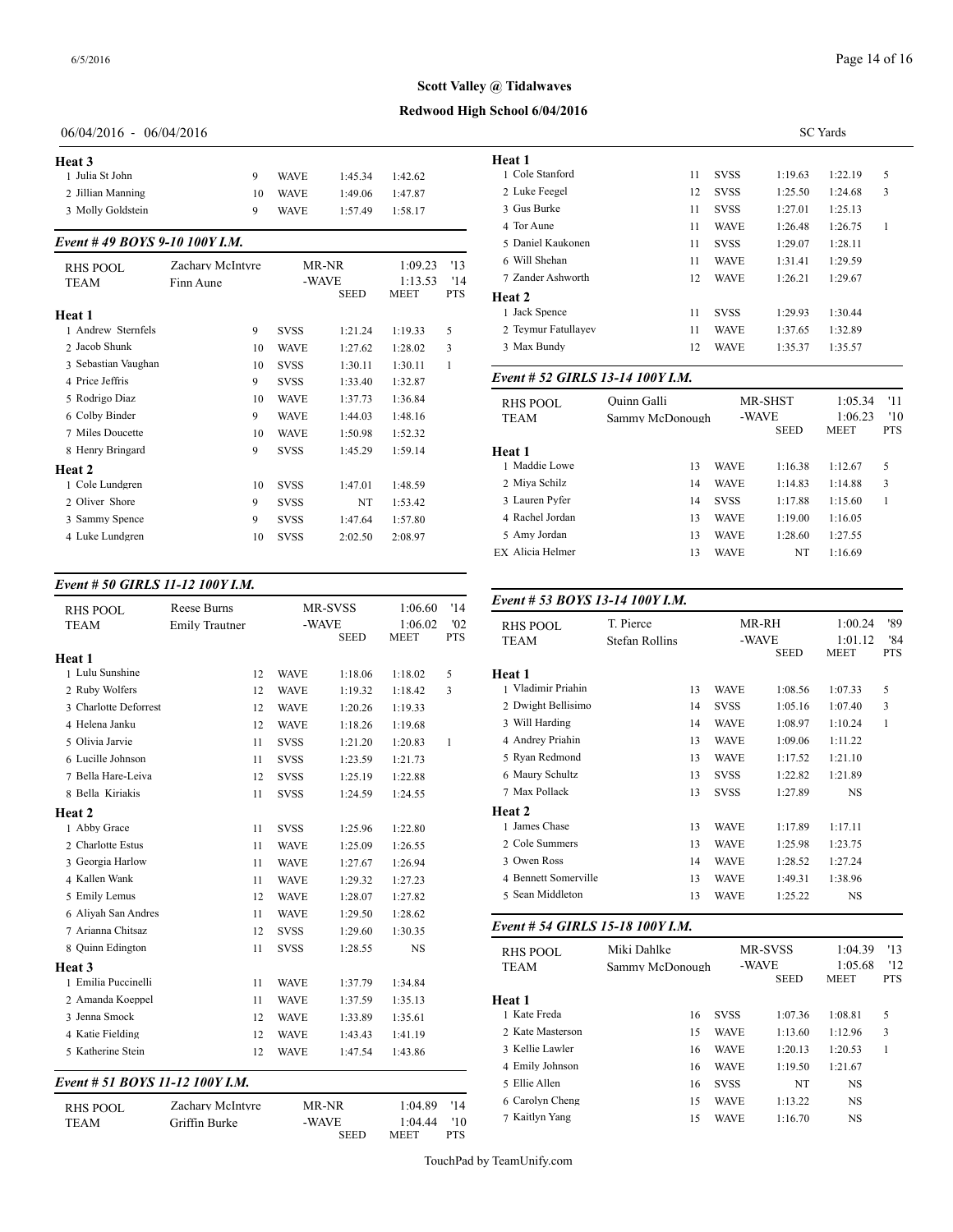## **Redwood High School 6/04/2016**

## 06/04/2016 - 06/04/2016

# **Heat 2**

| псат 4                |    |             |    |    |                |
|-----------------------|----|-------------|----|----|----------------|
| 1 Lauren Knott        | 17 | <b>WAVE</b> | NT | NS | 1 Joh          |
| 2 Natalia Lazor       | 15 | <b>WAVE</b> | NT | NS | 3 Mi           |
| 3 Sylvana Perczek     | 15 | <b>WAVE</b> | NT | NS | 4 Tidaly       |
| 4 Katherine Theriault | 15 | <b>WAVE</b> | NT | NS | 1 De<br>$3$ Do |
| 5 Christina Mevlan    | 17 | <b>WAVE</b> | NT | NS | 5 Scott        |
| 6 Jocelyn Overmyer    | 6  | <b>WAVE</b> | NT | NS | 1 Bai          |
|                       |    |             |    |    |                |

#### *Event # 55 BOYS 15-18 100Y I.M.*

| <b>RHS POOL</b><br>TEAM<br>Heat 1 | Geoff Cline<br>Geoff Cline |    |             | <b>MR-WAVE</b><br>-WAVE<br><b>SEED</b> | :55.78<br>:55.37<br><b>MEET</b> | '98<br>'98<br><b>PTS</b> | 1 Koeppel, Olivia<br>-9<br>3 Luhning, Harrison 9<br>7 Tidalwayes Swim Team C<br>Winship, Addie<br>10<br>3 Summers, Seth<br>10 | 2 Redlin.Zachary 9<br>4 Krawitt, Annesley 10<br><b>WAVE</b><br>2:31.94<br>2:34.28<br>2 Binder, Colby<br>9<br>4 Puri, Sarani<br>10 |
|-----------------------------------|----------------------------|----|-------------|----------------------------------------|---------------------------------|--------------------------|-------------------------------------------------------------------------------------------------------------------------------|-----------------------------------------------------------------------------------------------------------------------------------|
| <b>Brandon West</b>               |                            | 18 | <b>SVSS</b> | NT                                     | 1:03.45                         |                          |                                                                                                                               |                                                                                                                                   |
| 2 Ryan Stiles                     |                            | 18 | <b>SVSS</b> | 1:03.77                                | 1:03.72                         | 3                        |                                                                                                                               |                                                                                                                                   |
| 3 Jonathan Chase                  |                            | 17 | <b>WAVE</b> | 1:11.32                                | 1:11.19                         |                          | Event # 58 MIXED 11-12 200Y FREE REL                                                                                          |                                                                                                                                   |
| 4 Riley Stray                     |                            | 17 | <b>SVSS</b> | 1:00.08                                | <b>NS</b>                       |                          |                                                                                                                               |                                                                                                                                   |
| 5 Dea Edington                    |                            | 17 | <b>SVSS</b> | 1:04.61                                | <b>NS</b>                       |                          | <b>RHS POOL</b>                                                                                                               | -13<br>1:48.38<br><b>MR-SVST</b><br>'8'<br>1:52.1<br>3<br>-WAVE                                                                   |
| 6 Josh Colety                     |                            | 15 | <b>WAVE</b> | 1:25.55                                | NS                              |                          | TEAM                                                                                                                          | <b>MEET</b><br><b>SEED</b><br><b>PTS</b>                                                                                          |
| 7 Ryan Schoenlein                 |                            |    | <b>WAVE</b> | 1:00.42                                | <b>NS</b>                       |                          | $H_{\alpha\alpha}$ + 1                                                                                                        |                                                                                                                                   |

#### *Event # 56 MIXED 8&UN 100Y FREE REL*

| <b>RHS POOL</b><br><b>TEAM</b>                   | MR-TPC<br>-WAVE<br><b>SEED</b>                         | 1:03.48<br>1:04.52<br><b>MEET</b> | '87<br>'05<br><b>PTS</b> | 2 Scott Valley Sea<br>1 Feegel, Luke<br>3 Burke, Gus |
|--------------------------------------------------|--------------------------------------------------------|-----------------------------------|--------------------------|------------------------------------------------------|
|                                                  |                                                        |                                   |                          | 3 Tidalwaves Swi                                     |
| Heat 1<br>1 Scott Valley Sea Ser B               | NT<br><b>SVSS</b>                                      | 1:14.39                           | 7                        | 1 Sunshine, Lul<br>3 Pattani, Jacks                  |
| 1 Arnal, Sophie<br>7<br>8<br>3 Boyle, Elise      | 7<br>2 Turner, Asa<br>$\overline{7}$<br>4 Lawson, Cole |                                   |                          | 4 Scott Valley Sea                                   |
| 2. Tidalwayes Swim Team A                        | <b>WAVE</b><br>1:14.27                                 | 1:21.21                           | 3                        | 1 Goldstein, Jos<br>3 Spence, Jack                   |
| 8<br>1 Walsh, Maggie                             | 2 Puccinelli Dominic 8                                 |                                   |                          | 5 Tidalwaves Swi                                     |
| 3 Deforrest, Nolan 8<br>3 Tidalwaves Swim Team B | 4 Orson, Giselle<br>8<br><b>WAVE</b><br>1:22.16        | 1:28.15                           | $\mathbf{1}$             | 1 Wolfers.Rub<br>3 Rafter, Charli                    |
| 8<br>1 Mueller, Ben                              | 2 Oldham.Evan<br>8                                     |                                   |                          | 6 Tidalwaves Swi                                     |
| 8<br>3 Babb, Izzy<br>4 Tidalwayes Swim Team C    | 4 Brodie, Sydney<br>8<br><b>WAVE</b><br>1:26.09        | 1:31.92                           |                          | 1 Hawthorne, S<br>3 Shehan, Will                     |
| 8<br>1 Morgan, Kate                              | 8<br>2 Bokser, Ella                                    |                                   |                          | 7 Tidalwaves Swi                                     |
| 3 Gehrman, Charlie 8<br>5 Tidalwayes Swim Team D | 4 Kime, Kylan<br>7<br><b>WAVE</b><br>1:30.20           | 1:41.42                           |                          | 1 San Andres, A<br>3 Sunshine, Eri                   |
| 1 Schneiter, Talia 6                             | 2 Krawitt, Rhett<br>8                                  |                                   |                          |                                                      |
| 3 Maisonneuve, Rodrig 7                          | 4 Santiago-Hall, Oliv 8                                |                                   |                          | Event # 59 MIX                                       |
| 6 Scott Valley Sea Ser C                         | <b>NT</b><br><b>SVSS</b>                               | 1:45.19                           |                          |                                                      |
| 1 Beneda, Claire<br>8                            | 8<br>2 Rieke, Henry                                    |                                   |                          | <b>RHS POOL</b>                                      |
| 3 Davis, Lula<br>7                               | 4 Strong, Thomas<br>6                                  |                                   |                          | <b>TEAM</b>                                          |
| 7 Scott Valley Sea Ser A                         | NT<br><b>SVSS</b>                                      | <b>NS</b>                         |                          |                                                      |
| 1 Stanford, Natalie 8<br>8<br>3 Strong, Audrey   | 2 Stanford, Bradley 8<br>4 Hanna, Reed<br>8            |                                   |                          | Heat 1<br>1 Scott Valley Sea                         |

#### *Event # 57 MIXED 9-10 200Y FREE REL*

| <b>RHS POOL</b><br><b>TEAM</b>                            | MR-NR<br>-WAVE<br><b>SEED</b>                  | '13<br>2:02.82<br>'13<br>2:07.76<br><b>PTS</b><br><b>MEET</b> | 2 Tidalwaves Swi<br>1 Priahin, Vlad:<br>3 Schilz, Miya<br>3 Tidalwaves Swi |
|-----------------------------------------------------------|------------------------------------------------|---------------------------------------------------------------|----------------------------------------------------------------------------|
| Heat 1<br>1 Tidalwayes Swim Team A<br>1 Jarocki.Maddie 10 | <b>WAVE</b><br>2:10.76<br>2 Diaz.Rodrigo<br>10 | 7<br>2:12.00                                                  | 1 Priahin, Andr<br>3 Lowe, Maddi                                           |
| 3 Shunk, Jacob<br>10<br>2 Scott Valley Sea Ser A          | 4 Frender, Adella 10<br>NT<br><b>SVSS</b>      | 3<br>2:12.34                                                  | 4 Tidalwaves Swi<br>1 Chase, James<br>3 Platek.Monik                       |
| 1 Vaughan, Sebastian 10<br>3 Sternfels, Andrew 9          | 2 Barnes, Skyler<br>10<br>4 Morris, Sara<br>10 |                                                               |                                                                            |

|                           | <b>SC</b> Yards                   |
|---------------------------|-----------------------------------|
| 3 Scott Valley Sea Ser B  | NT<br>2:18.51<br>1<br><b>SVSS</b> |
| 1 Johnson, Nathaniel 9    | 2 Jeffris.Price<br>9              |
| 3 Miccio , Isabella 10    | 4 Pashman, Lily<br>10             |
| 4 Tidalwayes Swim Team B  | <b>WAVE</b><br>2:22.83<br>2:27.75 |
| 1 Deforrest, Kate<br>- 10 | 2 Ouinn.Tudor<br>10               |
| 3 Doucette, Miles 10      | 9<br>4 Jordan,Sara                |
| 5 Scott Valley Sea Ser C  | <b>SVSS</b><br>NT<br>2:28.20      |
| 1 Barringer, Caden 10     | 9<br>2 Harlow, Eliza              |
| 3 Lamirand.Jack<br>9      | 4 Rosegard, Emily 10              |
| 6 Tidalwaves Swim Team D  | <b>WAVE</b><br>2:37.90<br>2:29.90 |
| 1 Koeppel, Olivia<br>9    | 2 Redlin, Zachary 9               |
| 3 Luhning, Harrison 9     | 4 Krawitt, Annesley 10            |
| 7 Tidalwaves Swim Team C  | <b>WAVE</b><br>2:31.94<br>2:34.28 |
| 1 Winship, Addie<br>10    | 2 Binder, Colby<br>9              |
| 3 Summers, Seth<br>10     | 4 Puri, Sarani<br>10              |

| RHS POOL<br><b>TEAM</b>                                                    | <b>MR-SVST</b><br>-WAVE<br><b>SEED</b>                                | 1:48.38<br>1:52.13<br><b>MEET</b> | '13<br>'85<br><b>PTS</b> |
|----------------------------------------------------------------------------|-----------------------------------------------------------------------|-----------------------------------|--------------------------|
| Heat 1                                                                     |                                                                       |                                   |                          |
| 1 Scott Valley Sea Ser A                                                   | NT<br><b>SVSS</b>                                                     | 2:02.77                           | 7                        |
| 1 Stanford, Cole<br>11<br>3 Gelbach, Elliot<br>12                          | 2 Hare-Leiva, Bella 12<br>12<br>4 Grace, Belle                        |                                   |                          |
| 2 Scott Valley Sea Ser B                                                   | NT<br><b>SVSS</b>                                                     | 2:05.46                           | 3                        |
| 1 Feegel, Luke<br>12<br>3 Burke, Gus<br>11                                 | 11<br>2 Grace, Abby<br>4 Jarvie, Olivia<br>11                         |                                   |                          |
| 3 Tidalwayes Swim Team A                                                   | <b>WAVE</b><br>2:04.98                                                | 2:05.82                           | 1                        |
| 1 Sunshine, Lulu<br>12<br>3 Pattani, Jackson 11                            | 2 Aune.Tor<br>11<br>12<br>4 Janku, Helena                             |                                   |                          |
| 4 Scott Valley Sea Ser C                                                   | <b>SVSS</b><br>NT                                                     | 2:15.58                           |                          |
| 1 Goldstein, Josh 12<br>3 Spence, Jack<br>11                               | 2 Johnson, Lucille 11<br>4 Turner, Adeline<br>- 11                    |                                   |                          |
| 5 Tidalwaves Swim Team B                                                   | <b>WAVE</b><br>2:09.15                                                | 2:16.81                           |                          |
| 1 Wolfers, Ruby<br>12<br>3 Rafter, Charlie 12                              | 2 Toups, Matthew 12<br>4 Deforrest, Charlot 12                        |                                   |                          |
| 6 Tidalwayes Swim Team C                                                   | <b>WAVE</b><br>2:14.19                                                | 2:18.53                           |                          |
| 1 Hawthorne, Stella 12<br>3 Shehan, Will<br>11<br>7 Tidalwaves Swim Team D | 2 Bundy, Max<br>12<br>4 Estus, Charlotte 11<br><b>WAVE</b><br>2:19.61 |                                   |                          |
| 1 San Andres, Aliyah 11<br>3 Sunshine, Eric<br>-12                         | 2 Ashworth, Zander 12<br>4 Lemus, Emily<br>12                         | 2:38.25                           |                          |

#### *Event # 59 MIXED 13-14 200Y FREE REL*

| MR-SHST<br>RHS POOL<br>-WAVE<br><b>TEAM</b><br><b>SEED</b><br><b>MEET</b>                             | '11<br>1:41.29<br>1:40.40<br>'84<br><b>PTS</b> |
|-------------------------------------------------------------------------------------------------------|------------------------------------------------|
| Heat 1                                                                                                |                                                |
| 1 Scott Valley Sea Ser A<br>NT.<br><b>SVSS</b><br>1:48.44                                             | 7                                              |
| 1 Pyfer, Lauren<br>14<br>2 Walters, Timothee 14<br>14<br>4 Bellisimo, Dwight 14<br>3 Carney, Kyra     |                                                |
| 2 Tidalwaves Swim Team A<br><b>WAVE</b><br>1:49.26<br>1:49.26                                         | 3                                              |
| 1 Priahin, Vladimir 13<br>2 Kawamura, Caitlin 13<br>3 Schilz, Miya<br>14<br>4 Harding, Will<br>14     |                                                |
| 3 Tidalwaves Swim Team B<br><b>WAVE</b><br>1:56.00<br>1:54.30                                         | 1                                              |
| 1 Priahin, Andrey<br>2 Jordan, Rachel<br>13<br>- 13<br>3 Lowe, Maddie<br>4 Falvey, Chris<br>13<br>-13 |                                                |
| 4 Tidalwaves Swim Team C<br><b>WAVE</b><br>2:05.36<br>2:02.98                                         |                                                |
| 13<br>2 Polidora, Alexandr 14<br>1 Chase, James<br>3 Platek, Monika<br>4 Redmond.Rvan<br>13<br>13     |                                                |